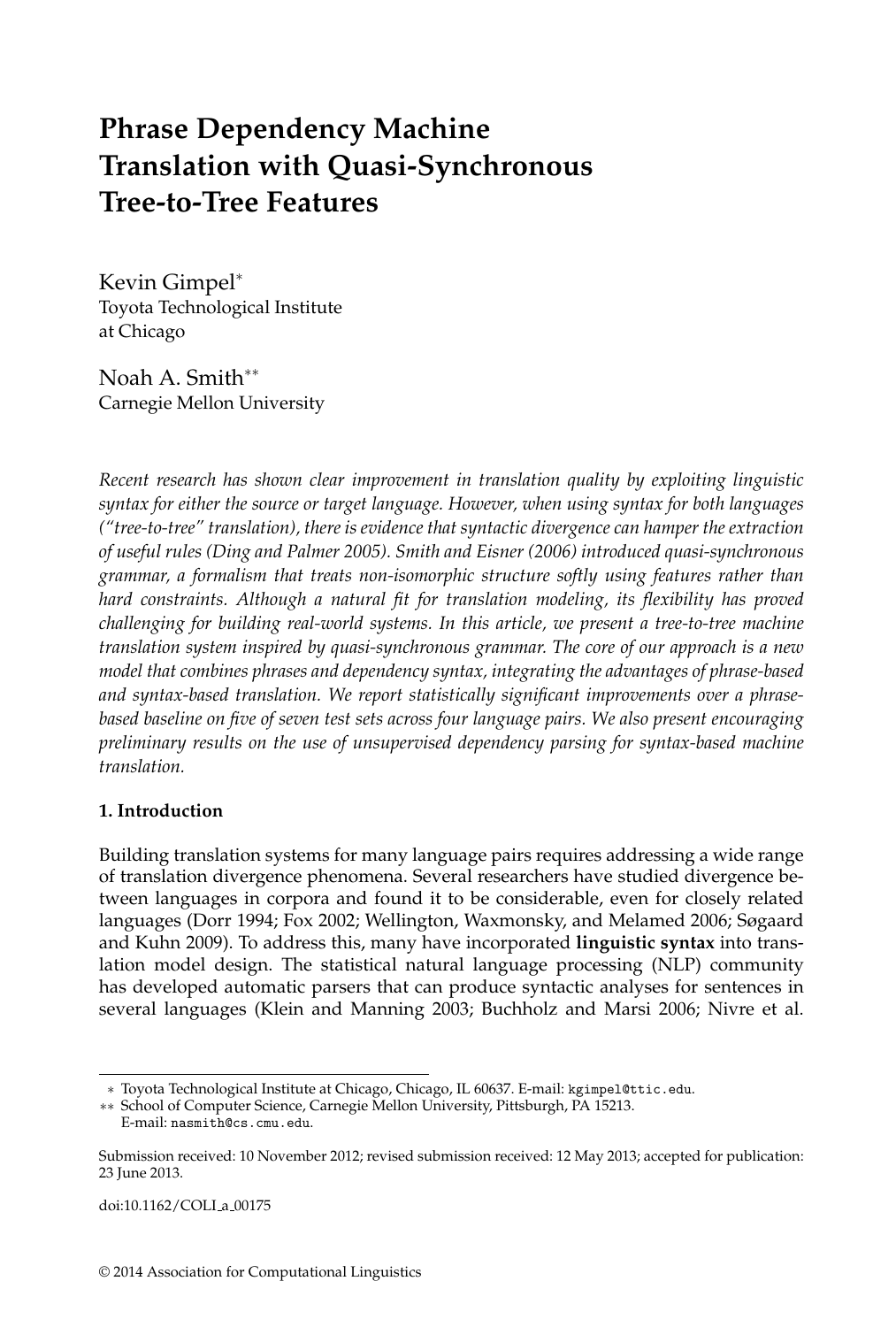2007). The availability of these parsers, and gains in their accuracy, triggered research interest in **syntax-based** statistical machine translation (Yamada and Knight 2001).

Syntax-based translation models are diverse, using different grammatical formalisms and features. Some use a parse tree for the source sentence ("tree-to-string"), others produce a parse when generating the target sentence ("string-to-tree"), and others combine both ("tree-to-tree"). We focus on the final category in this article. Tree-to-tree translation has proved to be a difficult modeling problem, as initial attempts at it underperformed systems that used no syntax at all (Cowan, Kučerová, and Collins 2006; Ambati and Lavie 2008; Liu, Lü, and Liu 2009). Subsequent research showed that substantial performance gains can be achieved if hard constraints specifically, isomorphism between a source sentence's parse and the parse of its translation—are relaxed (Liu, Lü, and Liu 2009; Chiang 2010; Zhang, Zhai, and Zong 2011; Hanneman and Lavie 2011). This suggests that constraints must be handled with care.

Yet the classic approach to tree-to-tree translation imposes hard constraints through the use of **synchronous grammars** developed for programming language compilation (Aho and Ullman 1969). A synchronous grammar derives two strings simultaneously: one in the source language and one in the target language. A single derivation is used for both strings, which limits the divergence phenomena that can be captured. As a result, researchers have developed synchronous grammars with larger rules that, rule-internally, capture more phenomena, typically at increased computational expense (Shieber and Schabes 1990; Eisner 2003; Gildea 2003; Ding and Palmer 2005).

We take a different approach. We take inspiration from a family of formalisms called **quasi-synchronous grammar** (QG; Smith and Eisner 2006). Unlike synchronous grammar, QG assumes the entire input sentence and some syntactic parse of it are provided and fixed. QG then defines a *monolingual* grammar whose language is a set of translations inspired by the input sentence and tree. The productions in this monolingual grammar generate a piece of the translation's tree and align it to a piece of the fixed input tree. Therefore, arbitrary non-isomorphic structures are possible between the two trees. A weighted QG uses feature functions to softly penalize or encourage particular types of syntactic divergence.

In this article, we present a statistical tree-to-tree machine translation system inspired by quasi-synchronous grammar. We exploit the flexibility of QG to develop a new syntactic translation model that seeks to combine the benefits of both phrase-based and syntax-based translation. Our model organizes phrases into a tree structure inspired by dependency syntax (Tesnière 1959). Instead of standard dependency trees in which *words* are vertices, our trees have *phrases* as vertices. The result captures phenomena like local reordering and idiomatic translations within phrases, as well as long-distance relationships among the phrases in a sentence. We use the term **phrase dependency tree** when referring to this type of dependency tree; phrase dependencies have also been used by Wu et al. (2009) for opinion mining and previously for machine translation by Hunter and Resnik (2010). Because we combine phrase dependencies with features from quasi-synchronous grammar, we refer to our model as a **quasi-synchronous phrase dependency** (QPD) translation model.

Our tree-to-tree approach requires parsers for both the source and target languages. For two of the language pairs we consider (Chinese→English and German→English), treebanks of hand-annotated parse trees are available (e.g., the Penn Treebank; Marcus, Santorini, & Marcinkiewitz 1993), allowing the use of highly accurate statistical parsers (Levy and Manning 2003; Rafferty and Manning 2008; Martins, Smith, and Xing 2009). We also want to apply our model to languages that do not have tree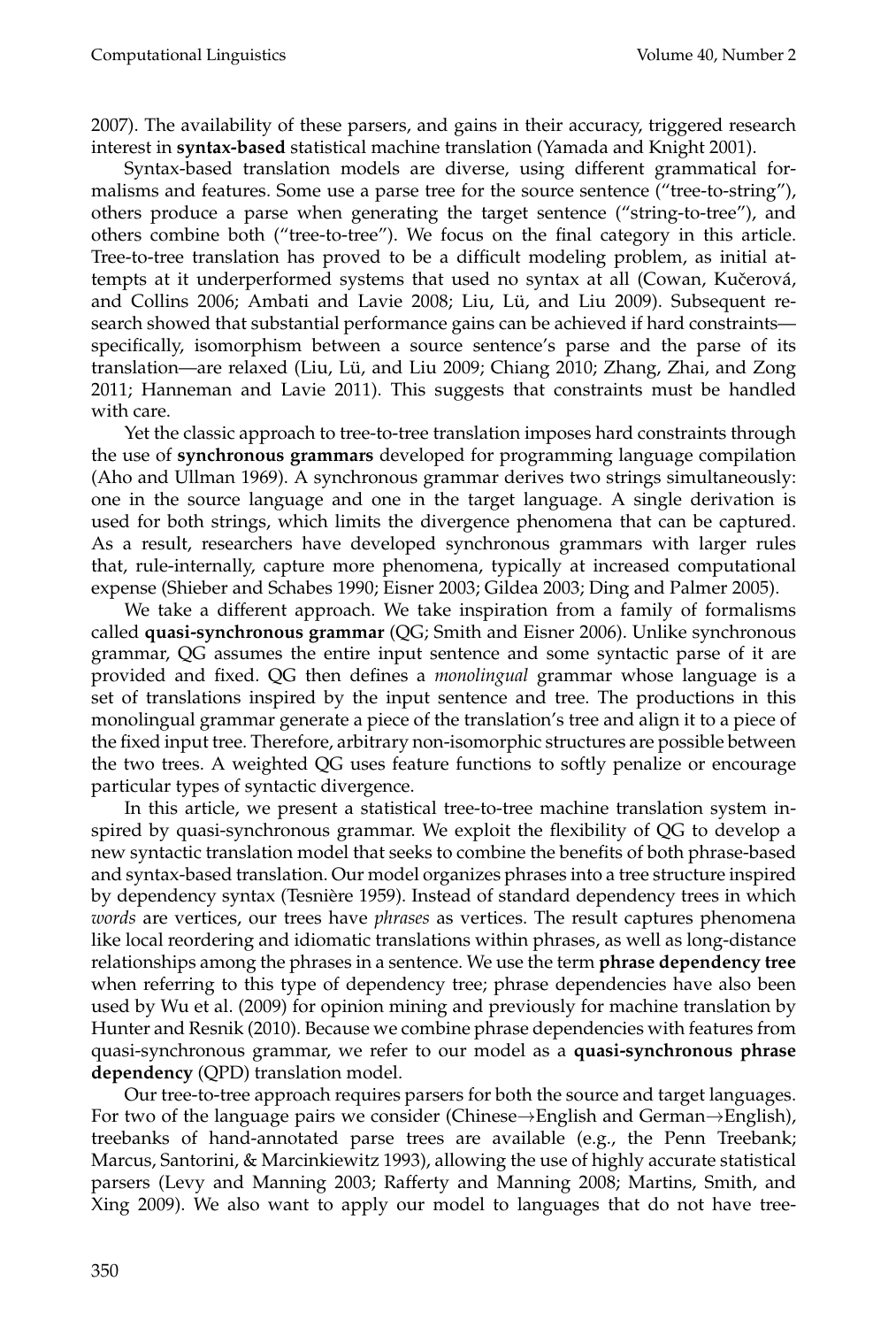banks (e.g., Urdu and Malagasy), and for this we turn to **unsupervised parsing**. The NLP community has developed a range of statistical algorithms for building unsupervised parsers (Klein and Manning 2002, 2004; Smith 2006; Blunsom and Cohn 2010; Naseem et al. 2010; Spitkovsky, Alshawi, and Jurafsky 2010; Cohen 2011). They require only raw, unannotated text in the language of interest, making them ideal for use in translation.

Unsupervised *shallow* syntactic analysis has been used successfully for translation modeling by Zollmann and Vogel (2011), who showed that unsupervised part-of-speech tags could be used to label the hierarchical translation rules of Chiang (2005) to match the performance of a system that uses supervised full syntactic parses. We take additional steps in this direction, leveraging state-of-the-art unsupervised models for full syntactic analysis (Klein and Manning 2004; Berg-Kirkpatrick et al. 2010; Gimpel and Smith 2012a) to obtain improvements in translation quality. We find that replacing a supervised parser for Chinese with an unsupervised one has no effect on performance, and using an unsupervised English parser only hurts slightly. We use unsupervised parsing to apply our full model to Urdu→English and English→Malagasy translation, reporting statistically significant improvements over our baselines. These initial results offer promise for researchers to apply syntactic translation models to the thousands of languages for which we do not have manually annotated corpora, and naturally suggest future research directions.

The rest of this article is laid out as follows. In Section 2, we discuss quasisynchronous grammar and dependency syntax and motivate our modeling choices. We present our translation model in Section 3, describe how we extract rules in Section 4, and list our feature functions in Section 5. Decoding algorithms are given in Section 6. We present experiments measuring our system's performance on translation tasks involving four language pairs and several test sets in Section 7. We find statistically significant improvements over a strong phrase-based baseline on five out of seven test sets across four language pairs. We also perform a human evaluation to study how our system improves translation quality. This article is a significantly expanded version of Gimpel and Smith (2011), containing additional features, a new decoding algorithm, and a more thorough experimental evaluation. It presents key material from Gimpel (2012), to which readers seeking further details are referred.

# **2. Background and Motivation**

We begin by laying groundwork for the rest of the article. We define notation in Section 2.1. Section 2.2 discusses how synchronous and quasi-synchronous grammar handle syntactic divergence. In Section 2.3, we introduce dependency syntax and review prior work that has used it for machine translation. Section 2.4 presents two examples of syntactic divergence that motivate the model we develop in Section 3.

# **2.1 Notation**

We use boldface for vectors and we denote individual elements in vectors using subscripts; for example, the source and target sentences are denoted  $\boldsymbol{x} = \langle x_1, \dots, x_n \rangle$  and  $\textbf{\textit{y}}=\langle y_1, \ldots, y_m \rangle$ . We denote sequences of elements in vectors using subscripts and superscripts; for example, the sequence from source word *i* to source word *j* (inclusive) is denoted  $\pmb{x}^j_i$  $\mathbf{x}_i^j$  and therefore  $\mathbf{x}_i^i = \langle x_i \rangle$ . We denote the set containing the first *k* positive integers as [*k*]. This notation is summarized in Table 1.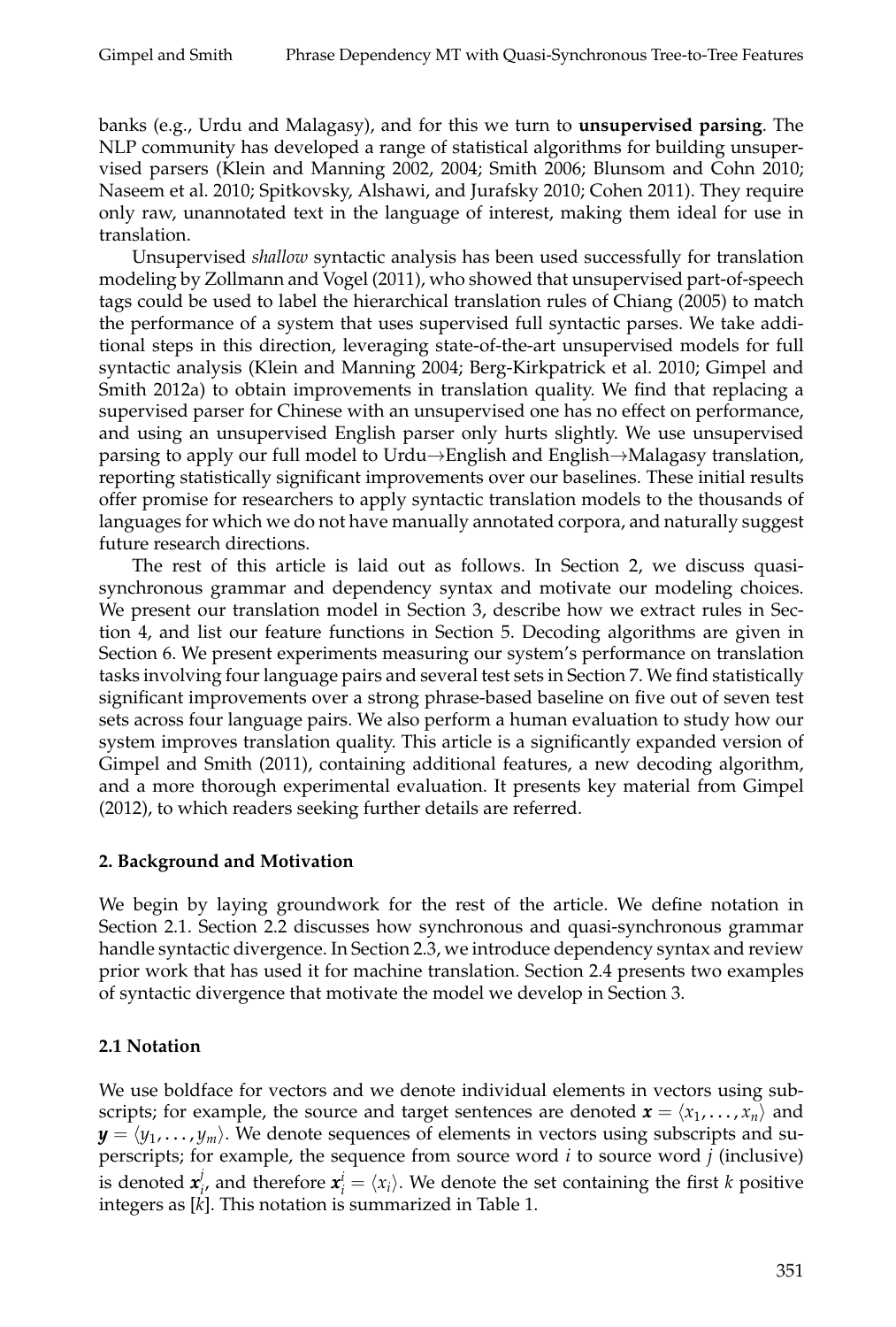| Table 1                        |  |
|--------------------------------|--|
| Notation used in this article. |  |

| i, j, k, l          | integers                                                                              |
|---------------------|---------------------------------------------------------------------------------------|
| x, y                | vectors                                                                               |
| $\mathcal{X}_i$     | entry i in vector $\boldsymbol{x}$                                                    |
| $\boldsymbol{x}'_i$ | sequence from entry <i>i</i> to entry <i>j</i> (inclusive) in vector $\boldsymbol{x}$ |
| [i]                 | the set containing the first <i>i</i> positive integers                               |
| x                   | length of vector $x$                                                                  |

### **2.2 Synchronous and Quasi-Synchronous Grammars**

To model syntactic transformations, researchers have developed powerful grammatical formalisms, many of which are variations of **synchronous grammars**. The most widely used is synchronous context-free grammar (Wu 1997; Gildea 2003; Chiang 2005; Melamed 2003), an extension of context-free grammar to a bilingual setting where two strings are generated simultaneously with a single derivation. Synchronous context-free grammars are computationally attractive but researchers have shown that they cannot handle certain phenomena in manually aligned parallel data (Wellington, Waxmonsky, and Melamed 2006; Søgaard and Kuhn 2009). Figure 1 shows two such examples of word alignment patterns in German–English data. These patterns were called "crossserial discontinuous translation units" (CDTUs) by Søgaard and Kuhn (2009). CDTUs cannot even be handled by the more sophisticated synchronous formalisms given by Eisner (2003) and Ding and Palmer (2005). CDTUs *can* be handled by synchronous tree adjoining grammar (STAG; Shieber and Schabes 1990), but STAG comes with substantially heftier computational requirements. Furthermore, Søgaard and Kuhn (2009) found examples in parallel data that even STAG cannot handle.

Smith and Eisner (2006) noted that these limitations of synchronous grammars result from an emphasis on *generating* the two strings. However, for many real-world applications, such as translation, one of the sentences is provided. The model only needs to score translations of the given source sentence, not provide a generative account for sentence *pairs*. Smith and Eisner proposed an alternative to synchronous grammar **quasi-synchronous grammar** (QG)—that exploits this fact for increased flexibility in translation modeling. A QG assumes the source sentence and a parse are given and scores possible translations of the source sentence along with their parses. That is, a quasi-synchronous grammar is a *monolingual* grammar that derives strings in the target language. The strings' derivations are scored using feature functions on an alignment from nodes in the target tree to nodes in the source tree. The quasi-synchronous dependency grammars of Smith and Eisner (2006) and Gimpel and Smith (2009b) can generate the translations in Figure 1, as can phrase-based models like Moses (Koehn et al. 2007) and the phrase dependency model we present in Section 3.

wir wollen keinen we do not want one .

wir durchleben keine wiederholung des jahres 1938 we are not living a replay of 1938 .

### **Figure 1**

Examples of word alignment patterns in German–English that require the increased expressive power of synchronous tree adjoining grammar.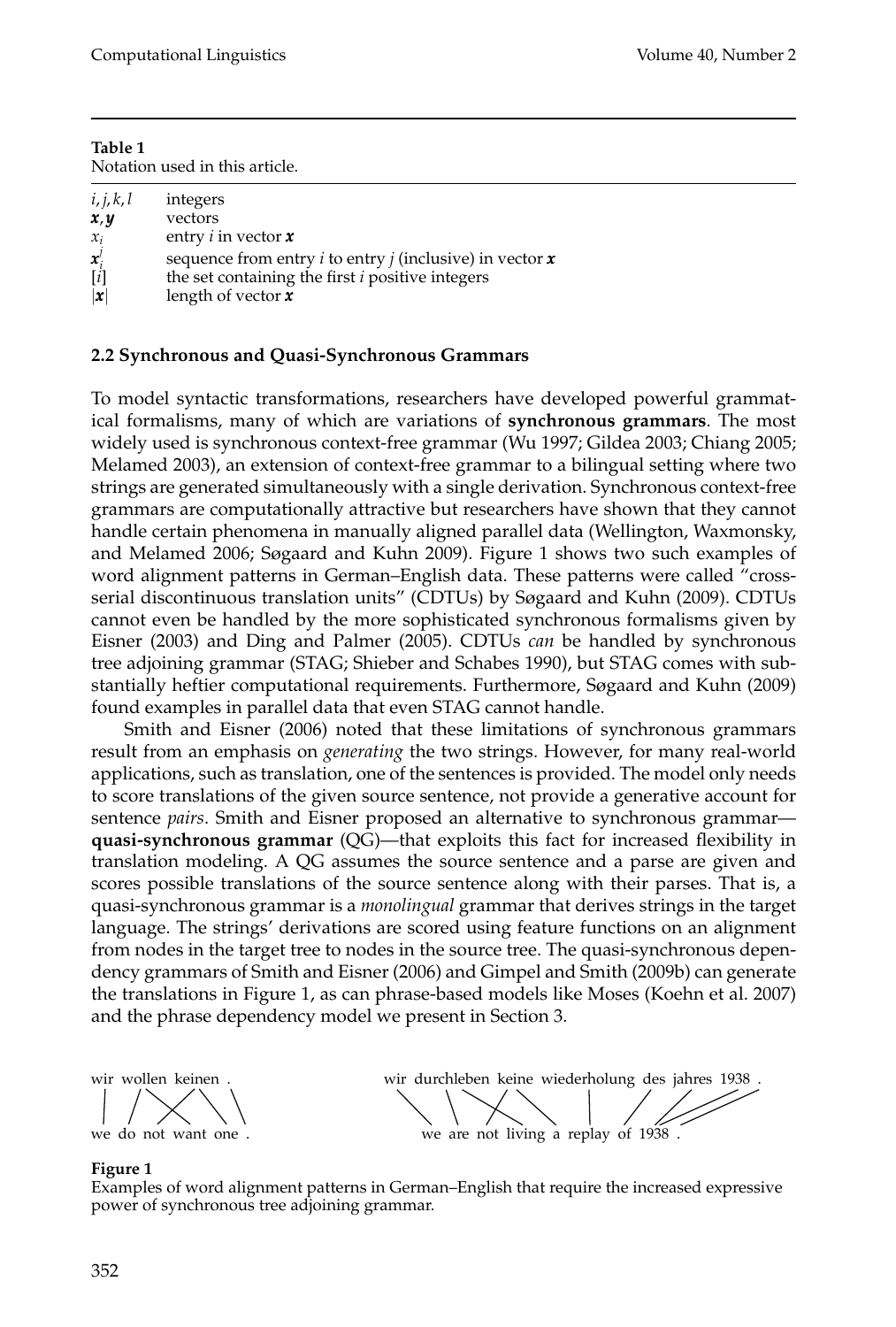Quasi-synchronous grammar, like synchronous grammar, can in principle be instantiated for a wide range of formalisms. Dependency syntax (which we discuss in Section 2.3) has been used in most previous applications of QG, including word alignment (Smith and Eisner 2006) and machine translation (Gimpel and Smith 2009b). Aside from translation, QG has been used for a variety of applications involving relationships among sentences, including question answering (Wang, Smith, and Mitamura 2007), paraphrase identification (Das and Smith 2009), parser projection and adaptation (Smith and Eisner 2009), title generation (Woodsend, Feng, and Lapata 2010), sentence simplification (Woodsend and Lapata 2011), information retrieval (Park, Croft, and Smith 2011), and supervised parsing from multiple treebanks with different annotation conventions (Li, Liu, and Che 2012).

#### **2.3 Dependency Syntax and Machine Translation**

Many syntactic theories have been applied to translation modeling, but we focus in this article on dependency syntax (Tesniere 1959). Dependency syntax is a lightweight ` formalism that builds trees consisting of a set of directed arcs from words to their syntactic heads (also called "parents"). Examples of dependency trees are shown in Figure 2. Each word has exactly one parent, and  $\frac{1}{2}$  is a special "wall" symbol that is located at position 0 in the sentence and acts as parent to words that have no other parent in the sentence. Formally, a **dependency tree** on an *m*-word sentence *y* is a function  $\tau_y: \{1,\ldots,m\} \to \{0,\ldots,m\}$  where  $\tau_y(i)$  is the index of the parent of word *y*<sub>*i*</sub>. If  $\tau_y(i) = 0$ , we say word *y*<sub>*i*</sub> is a **root** of the tree. The function  $\tau_y$  is not permitted to have cycles. We restrict our attention to **projective** dependency trees in this article. Projective dependency trees are informally defined as having no crossing arcs when all dependencies are drawn on one side of the sentence. See Kübler, McDonald, and Nivre (2009) for formal definitions of these terms.

Researchers have shown that dependency trees are better preserved when projecting across word alignments than phrase structure trees (Fox 2002). This makes dependency syntax appealing for translation modeling, but to date there are not many tree-to-tree translation models that use dependency syntax on both sides. One exception is the system of Ding and Palmer (2005), who used a synchronous tree substitution grammar designed for dependency syntax, capturing non-isomorphic structure within rules using elementary trees. Another is the system of Riezler and Maxwell III (2006), who used lexical-functional dependency trees on both sides and also include phrase translation rules. Relatedly, Quirk, Menezes, and Cherry (2005) used a source-side dependency parser and projected automatic parses across word alignments in order to model dependency syntax on phrase pairs.



#### **Figure 2**

Examples of dependency trees with word alignment. Arrows are drawn from children to parents. A child word is a modifier of its parent. Each word has exactly one parent and \$ is a special "wall" symbol that serves as the parent of all **root** words in the tree (i.e., those with no other parent).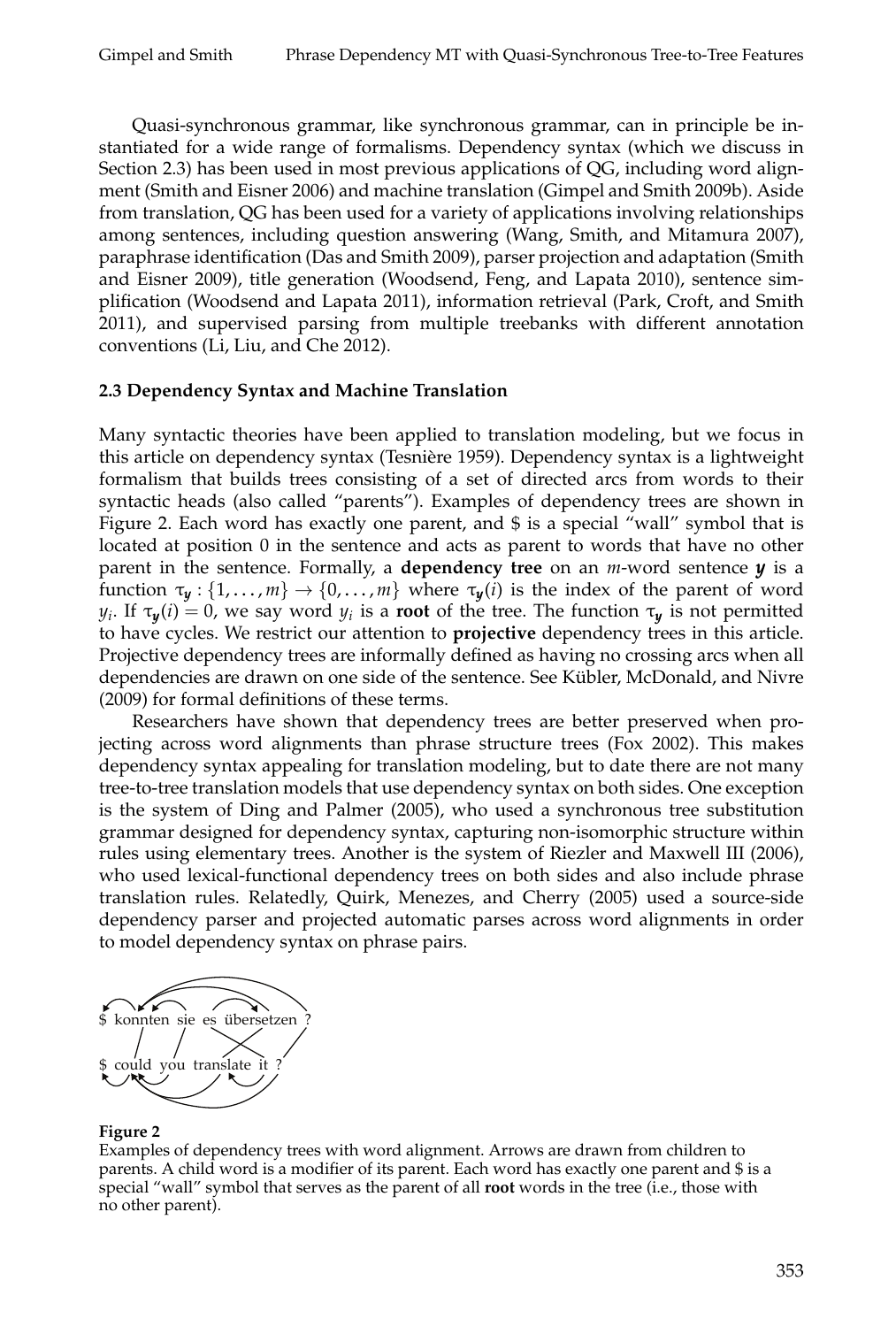But most who have used dependency syntax have done so either on the source side in tree-to-string systems (Lin 2004; Xiong, Liu, and Lin 2007; Xie, Mi, and Liu 2011) or the target side in string-to-tree systems (Shen, Xu, and Weischedel 2008; Carreras and Collins 2009; Galley and Manning 2009; Hunter and Resnik 2010; Su et al. 2010; Tu et al. 2010). Others have added features derived from source dependency parses to phrasebased or hierarchical phrase-based translation models (Gimpel and Smith 2008; Gao, Koehn, and Birch 2011).

# **2.4 Motivating Examples**

Although Fox (2002) found that dependencies are more often preserved across handaligned bitext than constituents, there are still several concerns when using dependency syntax for tree-to-tree translation. First, we only have hand-aligned sentence pairs for small data sets and few language pairs, so in practice we must deal with the noise in automatic word aligners and parsers. Second, not all dependencies are preserved in hand-aligned data, so we would need to be able to handle non-isomorphic structure even if we did have perfect tools. The model we present in Section 3 avoids isomorphism constraints from synchronous grammar and encourages dependency preservation across languages by using dependencies on **phrases**—flat multi-word units—rather than words.

To motivate these choices, we now give two frequently occurring examples of dependency tree-to-tree divergence in German–English data.<sup>1</sup> We consider the German– English parallel corpus used in our experiments (and described in Appendix A). We parsed the English side using TurboParser (Martins et al. 2010), a state-of-the-art dependency parser. TurboParser was trained on the Penn Treebank (Marcus, Santorini, and Marcinkiewicz 1993) converted to dependencies using the Yamada-Matsumoto head rules (Yamada and Matsumoto 2003). We parsed the German side using the factored model in the Stanford parser (Rafferty and Manning 2008), which is trained from the NEGRA phrase-structure treebank (Skut et al. 1997). The Stanford parser's source code defines a set of head rules for converting the phrase-structure parse output to dependencies.<sup>2</sup>

The first example is shown in Figure 3. The bold words illustrate a "sibling" relationship, meaning that the source words aligned to the parent and child in the English sentence have the same parent on the German side. Many sibling configurations appear when the English dependency is  $DET \rightarrow N$  within a PP. By convention, the NEGRA treebank uses flat structures for PPs like "P DET N" rather than using a separate NP for DET N. When the parser converts this to a dependency tree, the DET and N are made children of the P. In English dependency parsing, due to the Penn Treebank conventions, the DET is made a child of the N, which is a child of the P. There are many other instances like this one that frequently lie within PPs, like *the*→*us* and *recent*→*years*. However, if we tokenized *the us* as a phrase and also *den usa*, then both would be children of the preposition, and the dependency would be preserved.

<sup>1</sup> The study that uncovered these examples is detailed in Gimpel (2012). It gives evidence of frequent non-isomorphic dependency structure between German and English with automatic word aligners and parsers.

<sup>2</sup> These rules use comparable conventions to the Yamada-Matsumoto head rules for English (modulo the differences in languages and tag/label sets): finite verbs are sentence roots, adpositions are heads of adpositional phrases, nouns are heads of noun phrases, and so forth.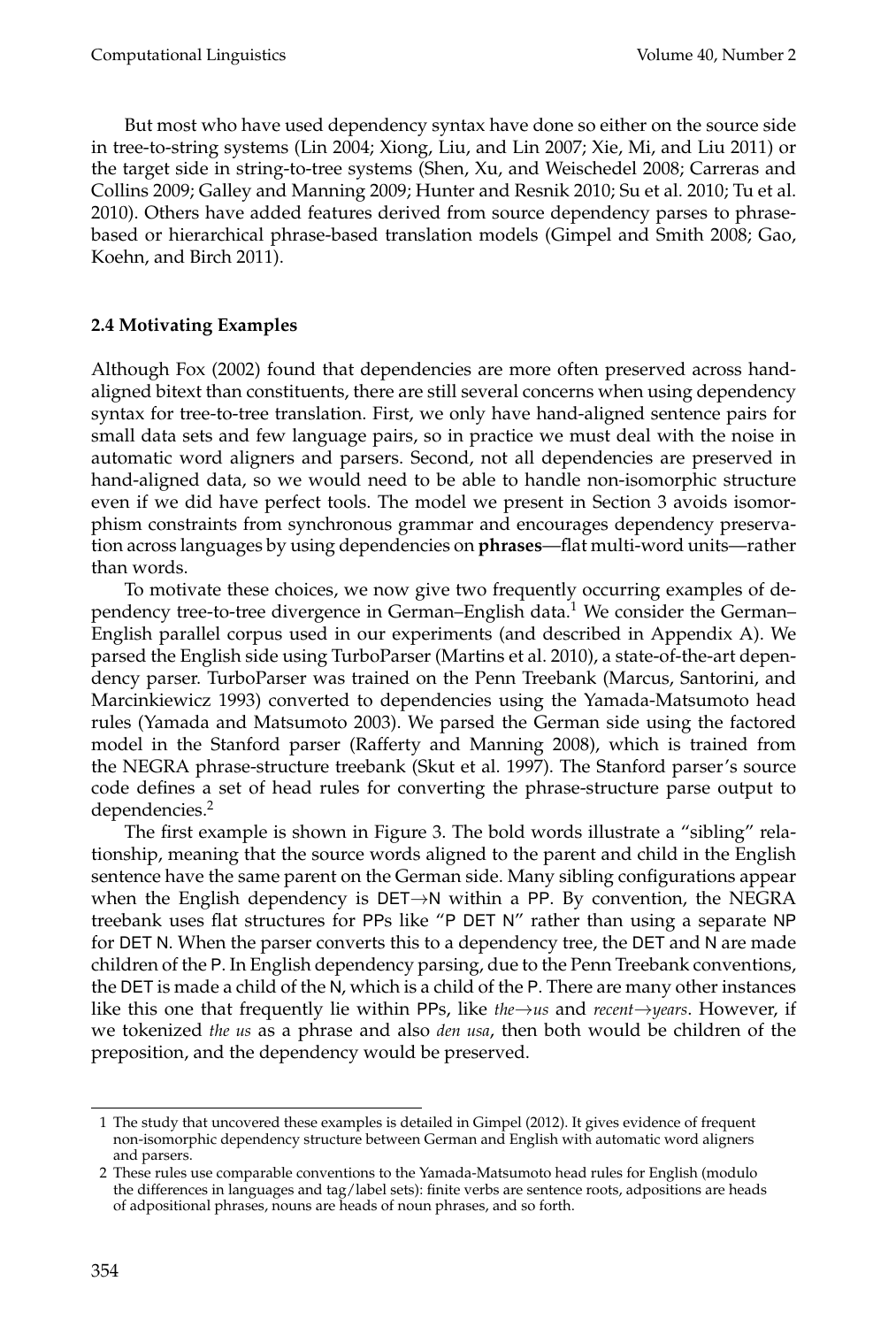

### **Figure 3**

Example of a sentence pair containing a frequently-observed "sibling" relationship in German–English data: in the *the*→*us* dependency, the aligned German words are siblings in the source dependency tree. This occurs due to differences in treebank and head rule conventions between the two data sets. The German parser produces flat PPs with little internal structure, so when the dependency tree is generated, each word in the PP attaches to the P, the head of the phrase.

The second example is shown in Figure 4, which gives an example of a "grandparent-grandchild" relationship. In the English dependency *until*←*recently*, the aligned source words are in a grandparent relationship in the source sentence's dependency tree. We note, however, that if *vor kurzem* is tokenized as a phrase, then we might let the entire phrase be the child of *bis*, preserving the dependency across languages.

By considering phrasal structure and dependencies among *phrases*, we can reduce some of the syntactic divergence in real-world data. The model we develop in the next section is based on this idea.

# **3. Model**

In the previous section we noted two examples in which flattening dependency tree structure into "phrasal dependencies" could improve dependency preservation between German and English. This idea is compatible with the well-known principle that translation quality is improved when larger units are modeled within translation rules. For example, improvements were found by moving from word-based models to socalled **phrase-based** translation models. Modern phrase-based translation systems are typified by the Moses system (Koehn et al. 2007), based on the approach presented by Koehn, Och, and Marcu (2003). Phrase-based models excel at capturing local reordering phenomena and memorizing multi-word translations.



### **Figure 4**

Example of a sentence pair containing a frequently-observed "grandparent-grandchild" relationship in German–English data: the English parent and child words in the *until*←*recently* dependency are aligned to German words in a grandparent-grandchild relationship.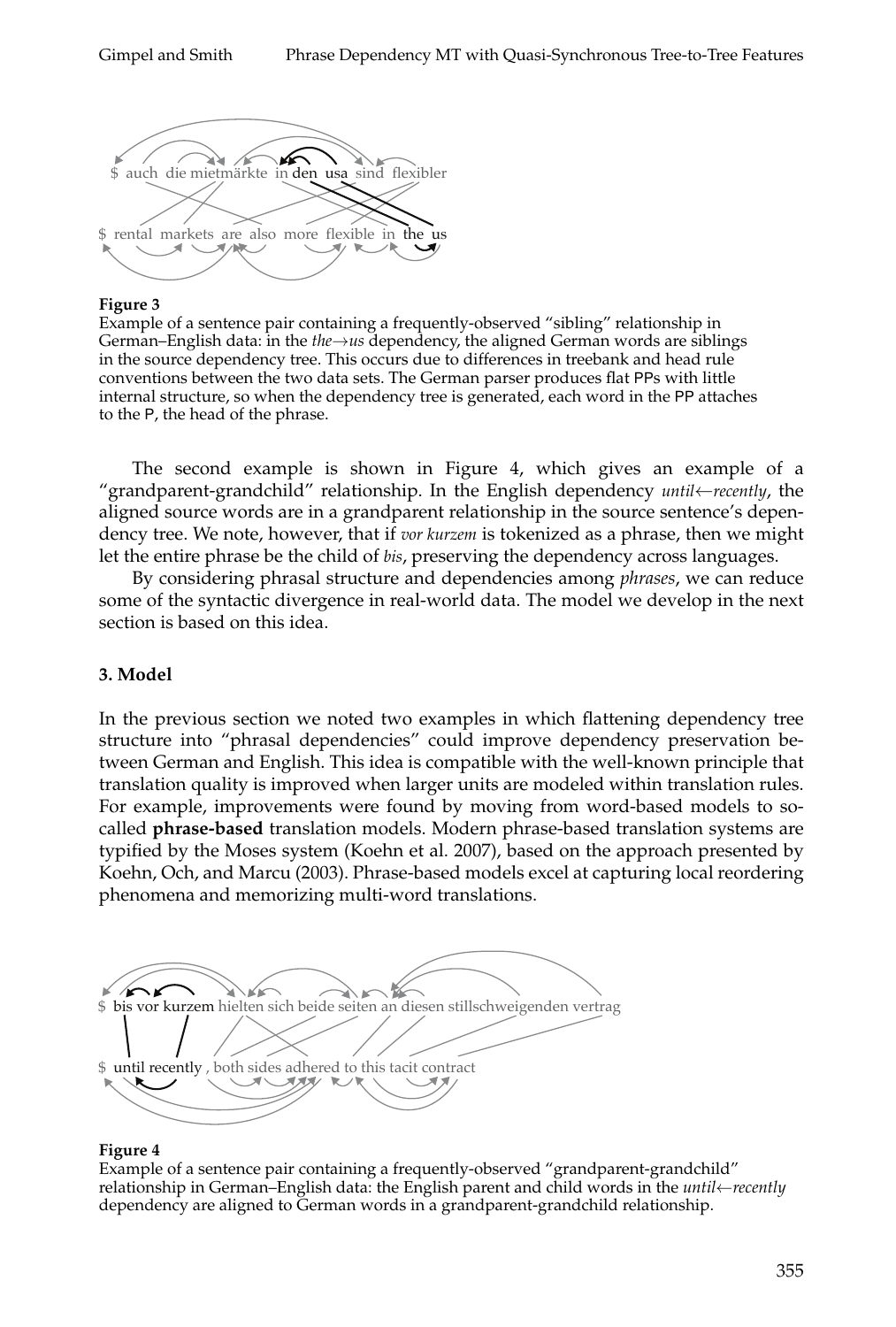On the other hand, models that use rules employing syntax (Yamada and Knight 2001) or syntax-like representations (Chiang 2005) handle long-distance reordering better than phrase-based systems (Birch, Blunsom, and Osborne 2009), and therefore perform better for certain language pairs (Zollmann et al. 2008). In order to better handle syntactic divergence and obtain the benefits of these two types of models, we use rules that combine phrases and syntax. In particular, our rules use dependencies between phrases rather than words; we call them **phrase dependencies**. When adding in source syntax, we eschew the constraints of synchronous grammar in favor of the feature-based approach of quasi-synchronous grammar. So we call our model a **quasi-synchronous phrase dependency** (QPD) translation model.

In Section 3.1, we define phrase dependency trees and in Section 3.2 we present our model. We discuss rule extraction in Section 4 and define the feature functions in the model in Section 5. Decoding is discussed in Section 6 and an empirical evaluation is given in Section 7. Key definitions used throughout this section and the remaining sections are listed in Table 2.

### **3.1 Phrase Dependencies**

In Section 2.3 we defined dependency trees. Now we provide an analogous definition for *phrase* dependency trees. We first define a segmentation of a sentence into phrases. Given a sentence  $\bm{y}$ , where  $m=|\bm{y}|$ , we define a  $\bm{\rm phase}$   $\phi$  as a word sequence  $\bm{y}_j^k$ , for  $j$  and

| Table 2<br>Key definitions for our model.                       |                                                                                                                                                                                                                             |
|-----------------------------------------------------------------|-----------------------------------------------------------------------------------------------------------------------------------------------------------------------------------------------------------------------------|
| $\mathbf{x} = \langle x_1, \ldots, x_n \rangle$                 | source language sentence                                                                                                                                                                                                    |
| $\mathbf{y} = \langle y_1, \ldots, y_m \rangle$                 | target language sentence, translation of $x$                                                                                                                                                                                |
| $\pi = \pmb{x}_i^k$                                             | source-sentence phrase: subsequence of words in the source<br>sentence $x$ , i.e., $1 \le j \le k \le n$ ; the number of words in $\pi$ is $ \pi $                                                                          |
| $\Phi = \mathbf{y}_i^k$                                         | target-sentence phrase: subsequence of words in the target<br>sentence $y$ , i.e., $1 \le j \le k \le m$                                                                                                                    |
| $\pi = \langle \pi_1, \ldots, \pi_{n'} \rangle$                 | segmentation of <b>x</b> into phrases such that for $i \in [n']$ , $\pi_i = \mathbf{x}_i^k$ is<br>a source-sentence phrase and $\pi_1 \cdot \ldots \cdot \pi_{n'} = \mathbf{x}$                                             |
| $\phi = \langle \phi_1, \ldots, \phi_{n'} \rangle$              | segmentation of <b>y</b> into phrases such that for $i \in [n']$ , $\phi_i = \mathbf{y}_i^k$ is<br>a target-sentence phrase and $\phi_1 \cdot \ldots \cdot \phi_{n'} = y$                                                   |
| $\mathbf{b}: \{1,\ldots,n'\}\to \{1,\ldots,n'\}$                | one-to-one alignment (bijection) from phrases in $\phi$ to phrases<br>in $\pi$ ; for all $i \in [n']$ , if $\boldsymbol{b}(i) = j$ , then $\pi_i$ is a subsequence of <b>x</b> and<br>$\phi_i$ is a subsequence of <b>y</b> |
| $\tau_{\mathbf{x}} : \{1,\ldots,n\} \rightarrow \{0,\ldots,n\}$ | dependency tree on source words $\mathbf{x}$ , where $\tau_{\mathbf{x}}(i)$ is the index<br>of the parent of word $\mathbf{x}_i$ (0 is the wall symbol \$)                                                                  |
| $\tau_{\phi} : \{1, \ldots, n'\} \to \{0, \ldots, n'\}$         | dependency tree on target phrases $\phi$ , where $\tau_{\phi}(i)$ is the index<br>of the parent of phrase $\phi_i$ (0 is the wall symbol \$)                                                                                |
| $h = \langle h', h'' \rangle$                                   | vector of feature functions; $h'$ holds the Moses feature func-<br>tions and $h''$ holds the QPD feature functions                                                                                                          |
| $\theta = \langle \theta', \theta'' \rangle$                    | vector of feature weights for $h$                                                                                                                                                                                           |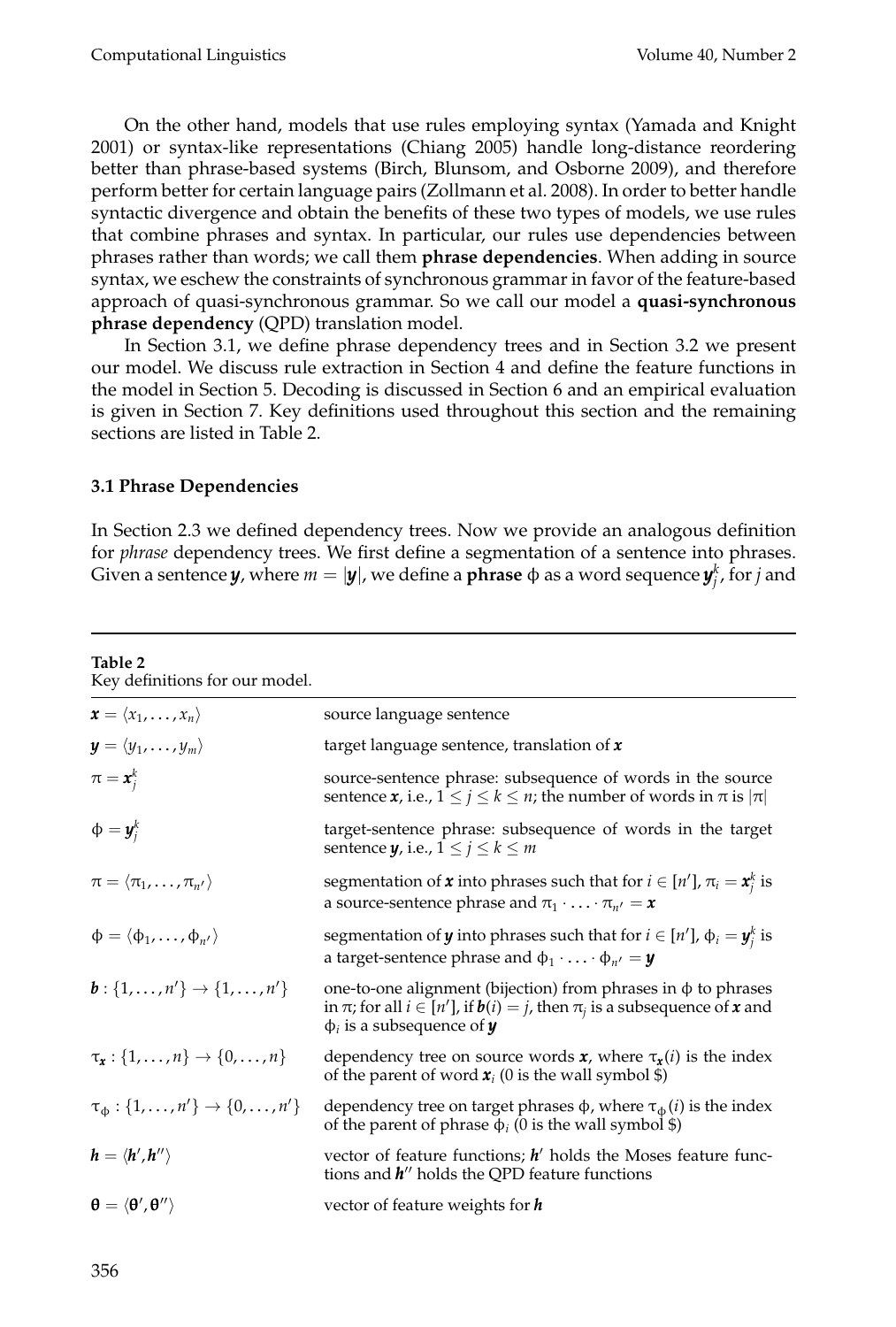*k* such that  $1 \le j \le k \le m$ . The number of words in phrase  $\phi$  is denoted  $|\phi|$ . We define a **phrase segmentation** of  $y$  as  $\phi = \langle \phi_1, \dots, \phi_{n'} \rangle$  such that for  $i \in [n'], \phi_i = y_j^k$  is a phrase and  $\phi_1 \cdot \ldots \cdot \phi_{n'} = y$ , where  $\cdot$  denotes string concatenation.

Given a phrase segmentation φ, we define a **phrase dependency tree** as a function  $\pi_{\phi} : [n'] \to \{0\} \cup [n']$  where  $\pi_{\phi}(i)$  is the index of the parent of phrase  $\phi_i$ . If  $\pi_{\phi}(i) = 0$ , we say phrase  $\phi_i$  is the **root** of the phrase dependency tree; we require there to be exactly one root phrase. As with dependency trees,  $\tau_{\phi}$  cannot have cycles.<sup>3</sup> To distinguish phrase dependency trees from the ordinary dependency trees defined in Section 2.3, we will sometimes refer to the latter as "lexical dependency trees."

Phrase dependency trees have also been used by Wu et al. (2009) to extract features for opinion mining and a similar formalism was used previously for machine translation by Hunter and Resnik (2010). Phrase dependencies allow us to capture phenomena like local reordering and idiomatic translations within each phrase as well as longer-distance relationships among the phrases in a sentence.

#### **3.2 Quasi-Synchronous Phrase Dependency Translation**

Let X denote the set of all strings in a source language and, for a particular  $\mathbf{x} \in \mathcal{X}$ , let  $\mathcal{Y}_x$ denote the set of its possible translations (correct and incorrect) in the target language. Given a sentence *x* and its lexical dependency tree τ*<sup>x</sup>* , we formulate the translation problem as finding the target sentence  $y^*$ , the phrase segmentation  $\pi^*$  of  $x$ , the phrase  $\sim$  segmentation  $\phi^*$  of  $\bm{y}^*$ , the phrase dependency tree  $\tau^*_\varphi$  on the target phrases  $\phi^*$ , and the one-to-one phrase alignment *b* ∗ such that

$$
\langle \mathbf{y}^*, \pi^*, \varphi^*, \tau_{\varphi}^*, \boldsymbol{b}^* \rangle = \underset{\langle \mathbf{y}, \pi, \varphi, \tau_{\varphi}, \boldsymbol{b} \rangle}{\operatorname{argmax}} \boldsymbol{\theta} \cdot \boldsymbol{h}(\mathbf{x}, \tau_{\mathbf{x}}, \mathbf{y}, \pi, \varphi, \tau_{\varphi}, \boldsymbol{b}) \tag{1}
$$

where  $h$  is a vector of feature functions and  $\theta$  is a vector of feature weights. The sourcelanguage dependency parse τ*<sup>x</sup>* is optional and can be omitted if no source dependency parser is available. If τ*<sup>x</sup>* is provided, we include tree-to-tree configurational features from QG, which are described in Section 5.3. Hence we call the model defined in Equation (1) a **quasi-synchronous phrase dependency** (QPD) translation model.

Our model extends the phrase-based translation model of Koehn, Och, and Marcu (2003). The phrase segmentation variables  $\phi$  and the one-to-one phrase alignment  $\boldsymbol{b}$  :  $[n'] \rightarrow [n']$  are taken directly from phrase-based translation. For all  $i \in [n']$ , if  $\mathbf{b}(i) = j$ , then  $\pi_j$  is a subvector of *x* and φ<sub>*i*</sub> is a subvector of *y*. If  $\tau_x$  is not given and the features ignore  $\tau_{\phi}$ , then the remaining variables  $(x, y, \pi, \phi)$ , and **b**) are defined in the same way as in phrase-based models.

Computational tractability requires that the feature functions *h* decompose across "parts" of the output structures in the model. The feature functions that look only at the phrase-based variables  $(x, y, \pi, \phi)$ , and **b**) are identical to the features used in the Moses phrase-based system (Koehn et al. 2007), so they decompose in the same way as in Moses. $<sup>4</sup>$  For clarity, we partition the features and weights into two parts, namely,</sup>  $\theta = \langle \theta', \theta'' \rangle$  and  $h = \langle h', h'' \rangle$ , where  $\theta'$  are the weights for the phrase-based features  $h'$ 

<sup>3</sup> Further, we restrict our attention to projective phrase dependency trees in this article. We conjecture that non-projective trees may be a better fit for translation modeling (Carreras and Collins 2009; Galley and Manning 2009), particularly for certain language pairs, but we leave their exploration for future work.

<sup>4</sup> A more detailed discussion of how the Moses features decompose can be found in Gimpel (2012).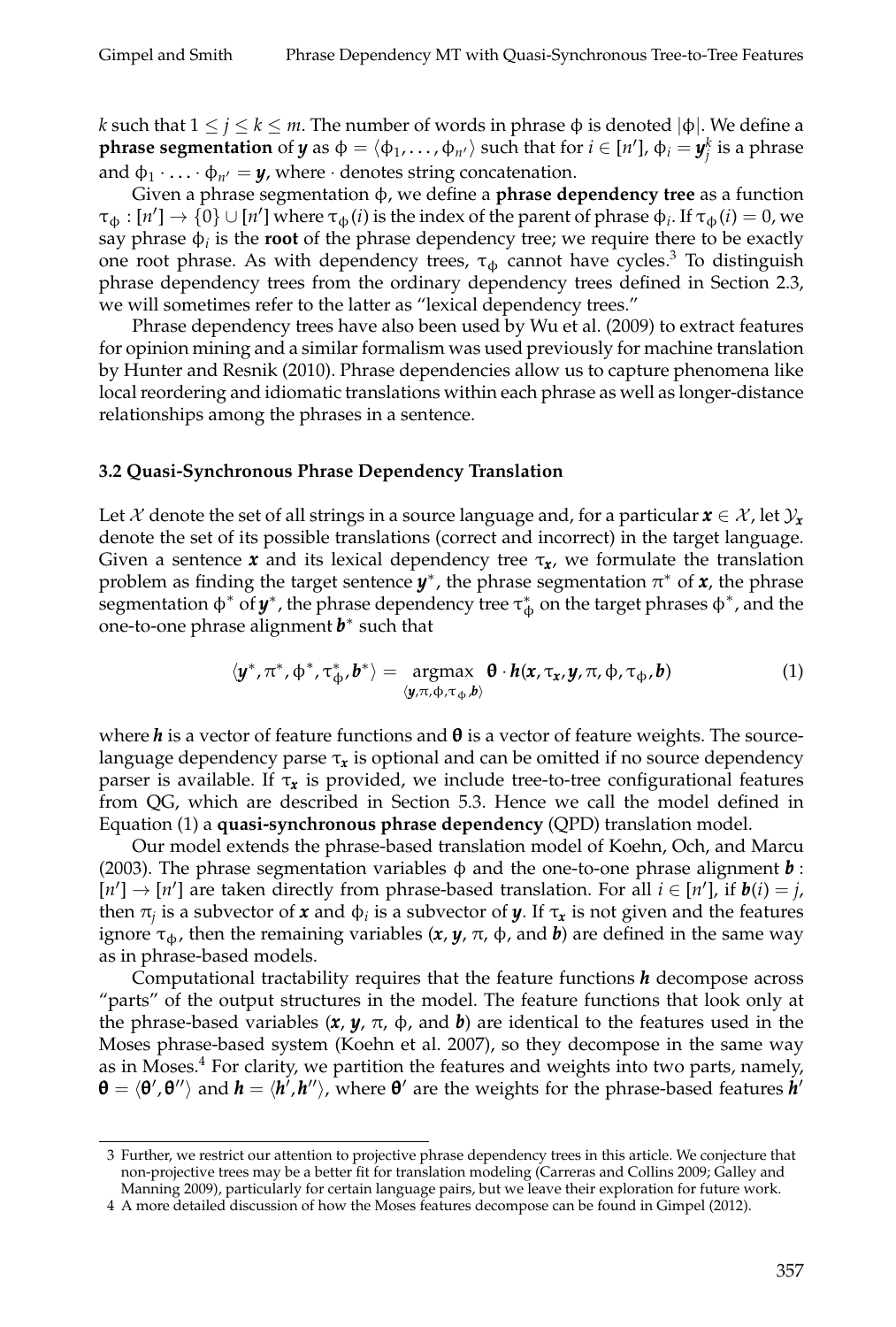and θ'' are the weights for the QPD features **h**''. So we rewrite the right-hand side of Equation (1) as the following:

$$
\underset{\langle y,\pi,\varphi,\tau_{\varphi},b\rangle}{\operatorname{argmax}} \quad \theta' \cdot h'(x,y,\pi,\varphi,b) + \theta'' \cdot h''(x,\tau_x,y,\pi,\varphi,\tau_{\varphi},b) \tag{2}
$$

Furthermore, we assume an additive decomposition across individual phrase dependencies in the phrase dependency tree  $\tau_{\phi}$ , allowing us to rewrite Equation (2) as

$$
\arg\max_{(\mathbf{y},\pi,\phi,\tau_{\phi},\mathbf{b})} \mathbf{\theta}' \cdot \mathbf{h}'(\mathbf{x},\mathbf{y},\pi,\phi,\mathbf{b})
$$
  
+ 
$$
\sum_{i=1}^{n'} \mathbf{\theta}'' \cdot f(\mathbf{x},\tau_{\mathbf{x}},i,\tau_{\phi}(i),\phi_i,\phi_{\tau_{\phi}(i)},\mathbf{b}(i),\mathbf{b}(\tau_{\phi}(i)),\pi_{\mathbf{b}(i)},\pi_{\mathbf{b}(\tau_{\phi}(i))})
$$
(3)

where we introduce new notation  $f$  to represent the feature vector that operates on a single phrase dependency at a time in the "arc-factored" decomposition of *h*". Each feature in *f* can look at the entirety of **x** and  $\tau_x$  because they are inputs, but can only look at a single target-side phrase dependency  $\langle \phi_i, \phi_{\tau_\phi(i)} \rangle$  at a time (along with their aligned source phrases  $\pi_{\mathbf{b}(i)}$  and  $\pi_{\mathbf{b}(\tau_{\phi}(i))}$  and the indices).

*Example.* Figure 5 shows an example. The inputs to the model are a segmented Chinese sentence and its lexical dependency tree. We used the Stanford Chinese word segmenter (Chang, Galley, and Manning 2008) to segment the Chinese data and the Stanford parser (Levy and Manning 2003) to get Chinese dependency trees. The outputs



**references:** annan to hold talks with us , russia and eu over situation in middle east annan will discuss middle east situation with u.s. , russia and european union annan to discuss mideast situation with us , russia and eu annan to meeting the us , russia and eu to discuss middle east crisis

### **Figure 5**

Example output of our model for Chinese→English translation. The word-segmented Chinese sentence and dependency tree are inputs. Our model's outputs include the English translation, phrase segmentations for each sentence (a box surrounds each phrase), a one-to-one alignment between the English and Chinese phrases, and a projective dependency tree on the English phrases. Note that the Chinese dependency tree is on words whereas the English dependency tree is on phrases.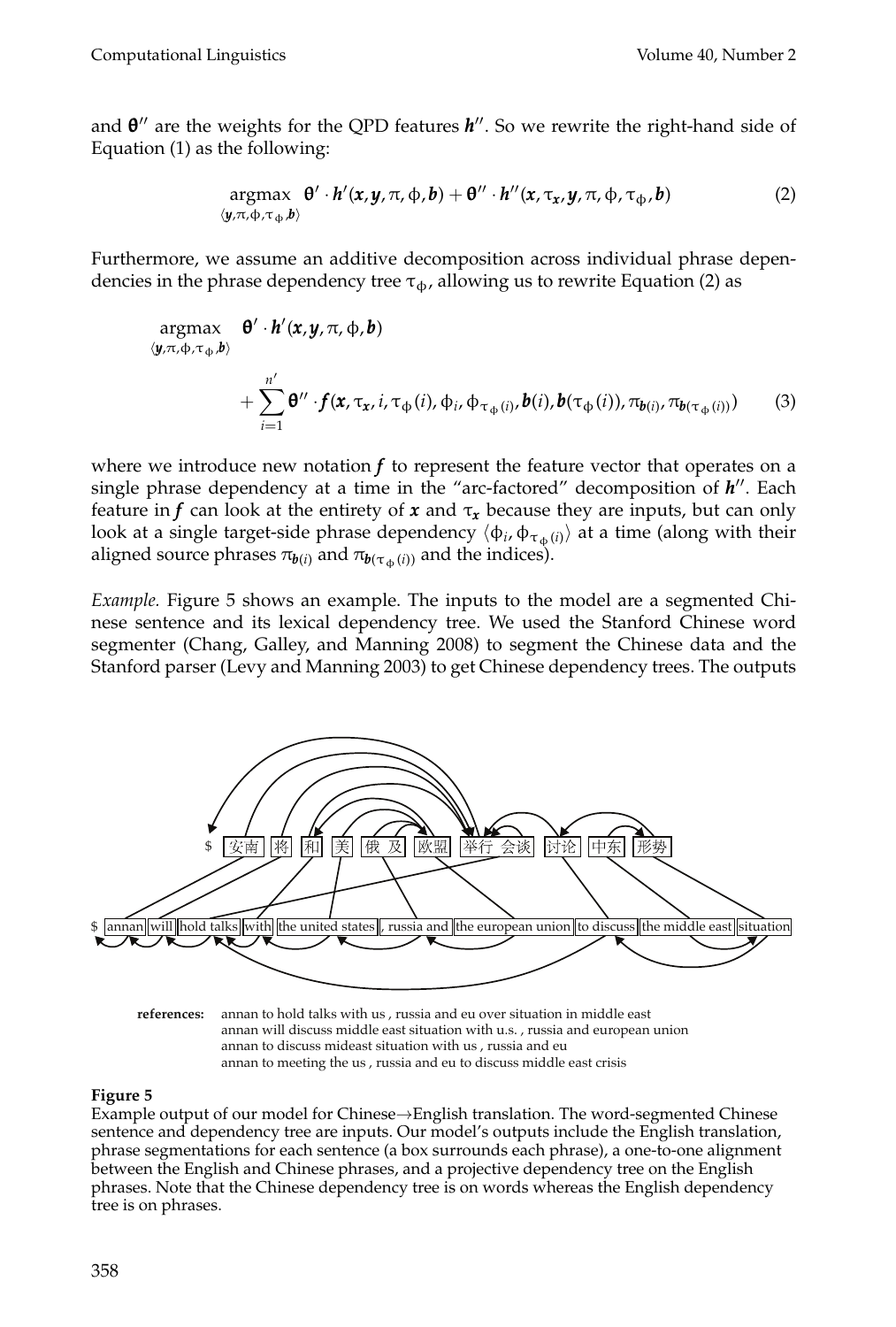of the model include a segmentation of the Chinese sentence into phrases, the English translation, its segmentation into phrases, a projective dependency tree on the English phrases, and a one-to-one alignment between the English phrases and Chinese phrases. Four reference translations are also shown. In this example, the model correctly moved the phrase *hold talks* and also noted its connection to *to discuss* by making the latter a phrasal dependent.

### **4. Rule Extraction**

In typical statistical machine translation (SMT) models, the space of allowable translations is constrained by a set of **rules**. Informally, a rule consumes part of the input text and emits text in the output language. Building an SMT system typically requires collecting a massive set of rules from parallel text, a process called **rule extraction**.

For phrase-based translation, these rules are **phrase pairs** and the translation space is constrained by the phrase pairs in the phrase table.<sup>5</sup> In our model, even though we have additional structure (i.e., the phrase dependency tree  $\tau_{\phi}$ ), we do not want to enforce any additional constraints on the search space. That is, the space of valid translations is still constrained solely by a standard phrase table. We allow  $\tau_{\phi}$  to be *any* projective phrase dependency tree on  $\phi$ , so the structure of  $\tau_{\phi}$  merely affects how translations are scored, not what translations are permitted. We made this decision because we did not want to reduce the coverage of phrase-based models, which is one of their strengths. Rather, we wanted to better score their translations.<sup>6</sup>

So, even though our phrase dependency rules do not consume parts of the input, we still speak in terms of "rule extraction" because our procedure is similar to rule extraction in other systems and we define feature functions on our rules in a standard way. In particular, we use the extracted rule instances to compute relative frequency estimates for many of the features presented in Section 5.

The rest of this section is organized as follows. In Section 4.1 we describe how we extract rules that only look at target-side words and syntactic structure. In Section 4.2 we extract rules that also look at the source sentence, but not its *syntax*. (Although our system uses unlexicalized *features* based on source-side syntax, they do not derive from rules; we turn to features in Section 5). This lets us avoid the computational expense of parsing the source side of the parallel training corpus.

# **4.1 Target-Tree Rules**

We first extract rules that only consider the target side:  $y$ ,  $\phi$ , and  $\tau_{\phi}$ . These rules can be used as the basis for "dependency language model" features (Shen, Xu, and Weischedel 2008; Galley and Manning 2009; Zhang 2009), though unlike previous work, our features model both the phrase segmentation and dependency structure. Typically, these sorts of features are relative frequencies from a corpus parsed using a supervised parser. However, there do not currently exist treebanks with annotated phrase dependency

<sup>5</sup> It is common to add "identity" phrase pairs for unknown words to allow them to pass through untranslated.

<sup>6</sup> This strategy can also lead to limitations. Because we do not expand the search space beyond what is licensed by the phrase table, we are limited by the ability of the underlying phrase-based model to provide us with a good search space.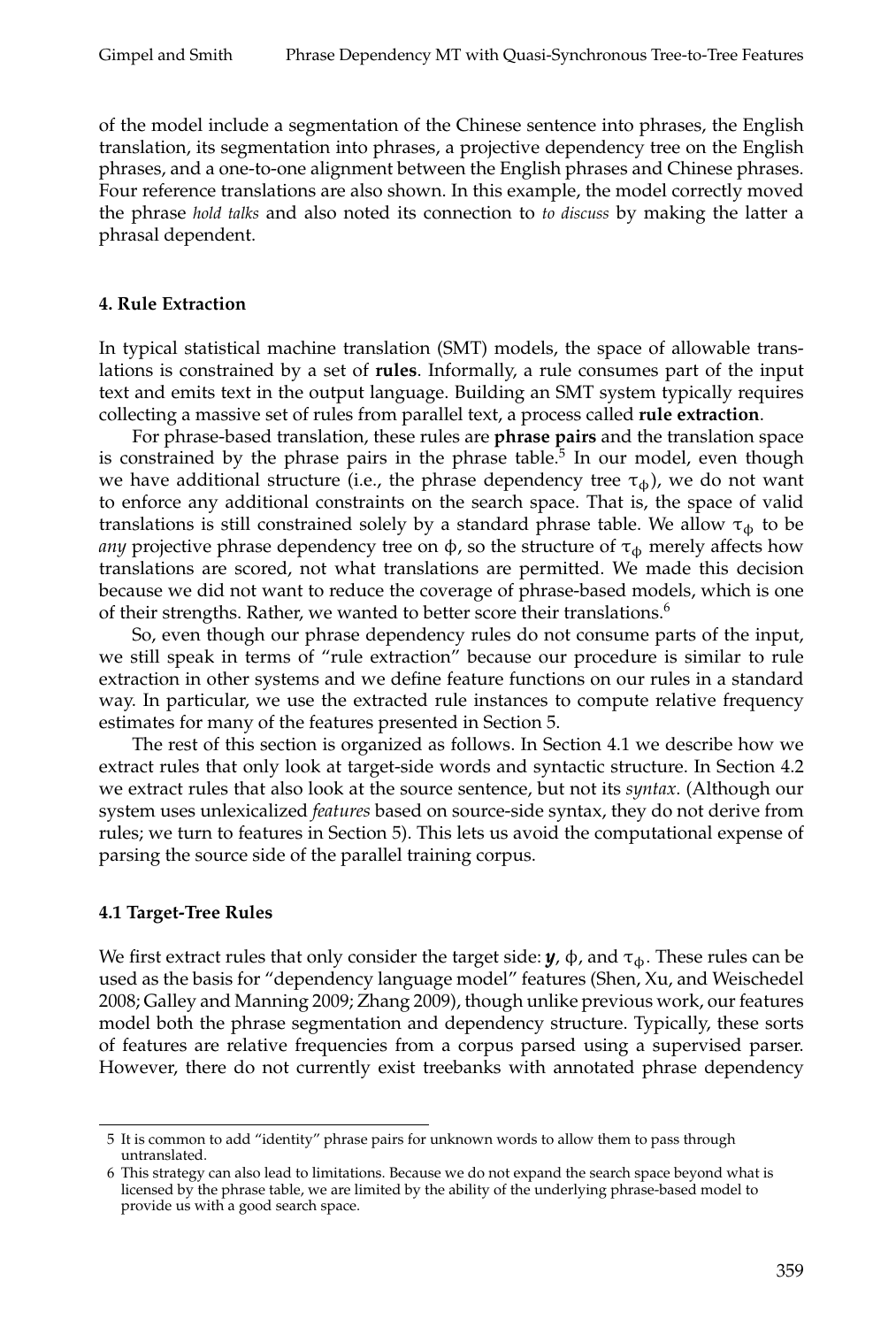trees. Our solution is to use a standard lexical dependency parser and extract phrase dependencies using bilingual information.<sup>7</sup> Essentially, we combine phrases from the standard phrase extraction pipeline with selected lexical dependencies from the output of a dependency parser.

We first give an overview of our approach and then describe it more formally. We begin by obtaining word alignments and extracting phrase pairs using the standard heuristic approach of Koehn, Och, and Marcu (2003). We then parse the target sentence with a projective dependency parser to obtain a projective dependency tree τ*<sup>y</sup>* for a sentence *y*. Note that τ<sub>*y*</sub> is a tree on *words*, not phrases (cf. τ<sub>φ</sub>). For each pair of targetside phrases in the phrase pairs from phrase extraction, we extract a phrase dependency (along with its direction) if the phrases do not overlap and there is at least one lexical dependency between them. If there is only a dependency in one direction, we extract a single phrase dependency with that direction. If there are lexical dependencies in both directions, we extract a phrase dependency only for the single longest lexical dependency, and in its direction. Because we use a projective dependency parser, the longest lexical dependency between two phrases is guaranteed to be unique. If a phrase contains a root word in τ*<sup>y</sup>* , we extract a phrase dependency with the wall symbol as its head.

We now present the procedure more formally. Given word-aligned sentence pairs, we extract phrase pairs that are **p-consistent** with (i.e., do not violate) the word alignments. Let *R* denote a relation between the two sets [*n*] and [*m*], where  $n = |x|$  and *m* = | $\mathbf{y}$ |. If a pair (*i*, *j*) belongs to *R* for some *i* ∈ [*n*] and *j* ∈ [*m*], then we say that *x*<sub>*i*</sub> is aligned to *y<sup>j</sup>* . We define new notation *R* here instead of using *b* because *R* allows manyto-many word alignments, which are typically used for phrase extraction. $8$  A phrase pair  $\langle \pmb{x}^j_i \rangle$  $\{a_i, b_i, b_i\}$  is **p-consistent** with *R* if, for all *u* such that  $i \le u \le j$ , and all *v* such that  $(u, v)$ belongs to *R*, it is the case that  $k \le v \le l$ . So far this is identical to the phrase extraction pipeline used in Moses.

Given word alignments *R* and a dependency tree  $\tau_y$  on *y*, we extract (target-side)  $p$ hrase dependencies. We say a phrase dependency  $\langle y_i^j \rangle$  $\langle \boldsymbol{y}_k^l \rangle$  with  $\boldsymbol{y}_k^l$  as the parent phrase is **d-consistent** with  $\tau_y$  and *R* if:

- 1.  $\exists x_{i'}^{j'}$ <sup>j'</sup>, **x**¦′,  $\boldsymbol{h}^{\prime\prime}_{k^{\prime}}$  such that  $\langle \boldsymbol{x}^{j^{\prime}}_{i^{\prime}} \rangle$ *i* 0 ,*y j*  $\langle \pmb{x}_{k'}^{l'}\rangle$  and  $\langle \pmb{x}_{k'}^{l'}\rangle$  $\langle l'_{k'} , \bm{y}^l_{k} \rangle$  are p-consistent with  $R$
- 2. *y j i* and *y l k* do not overlap: (1 ≤ *i* ≤ *j* < *k* ≤ *l* ≤ *m*) ∨ (1 ≤ *k* ≤ *l* < *i* ≤ *j* ≤ *m*)
- 3. the longest lexical dependency from  $y^j_i$  $\bm{y}_k^l$  is longer than the longest from  $\bm{y}_k^l$  to  $\bm{y}_i^j$  $\sum_{u:i\leq u\leq j,k\leq \tau_{\mathbf{y}}(u)\leq l}^{m} |\tau_{\mathbf{y}}(u)-u|> \max_{v:k\leq v\leq l,i\leq \tau_{\mathbf{y}}(v)\leq j} |\tau_{\mathbf{y}}(v)-v|$

The final condition also implies that there is a lexical dependency from a word in  $y^j_i$  $i$ <sup> $\prime$ </sup> to a word in  $y_k^l$ :  $\exists u, i \leq u \leq j$ , such that  $k \leq \tau_{\bm{y}}(u) \leq l$ .

<sup>7</sup> Other ways of getting phrase dependencies are possible. For example, for a monolingual task, Wu et al. (2009) used a shallow parser to convert lexical dependencies from a dependency parser into phrase dependencies.

<sup>8</sup> Many-to-many word alignments can be obtained from certain alignment models or, more frequently, by using heuristics to combine alignments from one-to-many and many-to-one alignments (Koehn, Och, and Marcu 2003).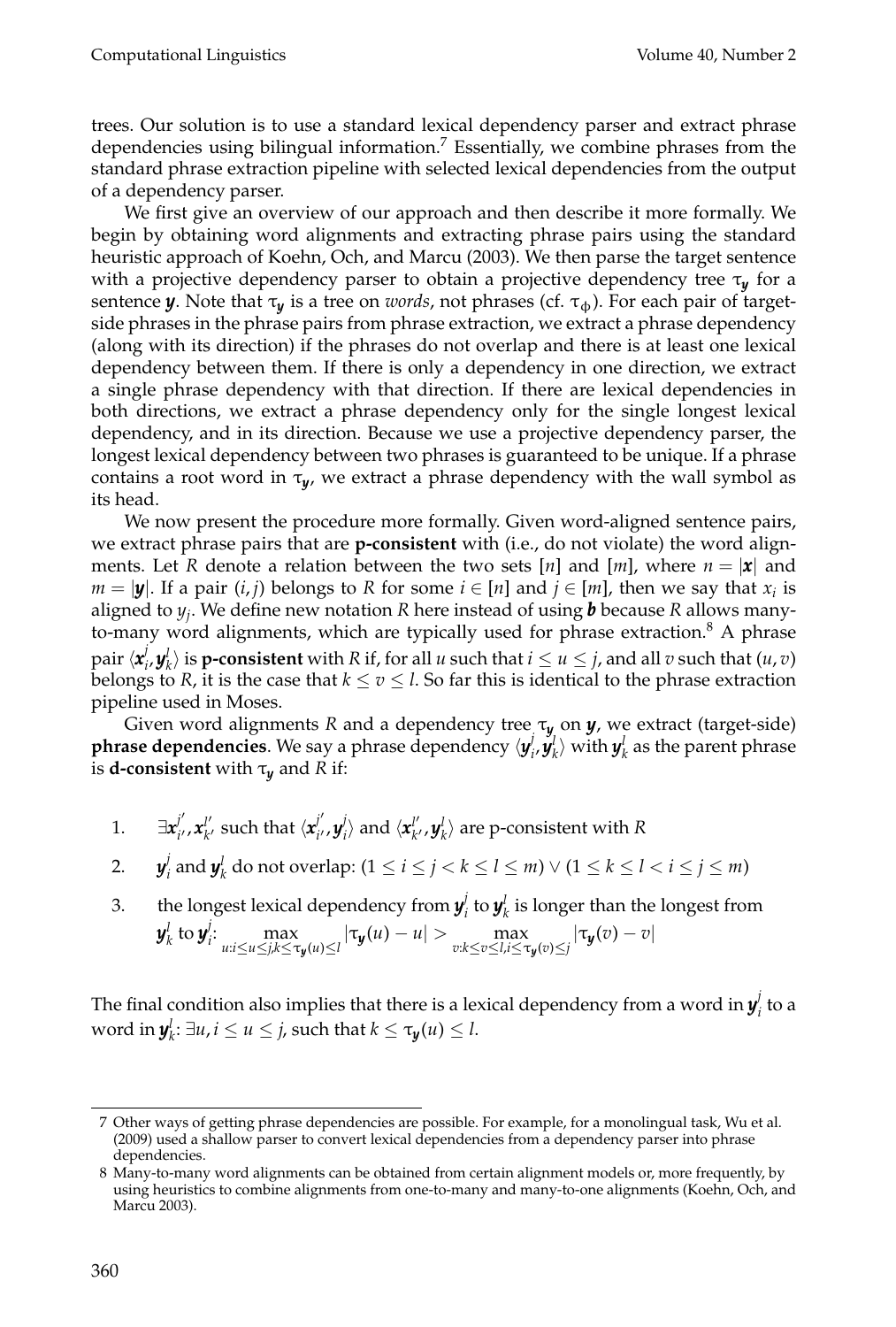We also need to extract root phrase dependencies. We say a root phrase dependency  $\langle \bmsymbol{y}_i^j$  $\langle f_i, \$ \rangle$  is **d-consistent** with  $\tau_{\bm{y}}$  and *R* if:

1. ∃*x j* 0  $j'_{i'}$  such that  $\langle \pmb{x}^{j'}_{i'} \rangle$ *i* 0 ,*y j*  $\binom{n}{i}$  is p-consistent with *R* 

2. 
$$
\exists u, i \leq u \leq j
$$
, such that  $\tau_y(u) = 0$ 

We extract all phrase dependencies that are d-consistent with the word alignments and target-side lexical dependency trees. We note that while extracting phrase dependencies we never explicitly commit to any single phrase dependency tree for a target sentence. Rather, we extract phrase dependencies from all phrase dependency trees compatible with the word alignments and the lexical dependency tree. Thus we treat phrase dependency trees analogously to phrase segmentations in phrase extraction.

When actually extracting phrase dependencies, we record additional information from the sentence pairs in which we found them. Specifically, for d-consistent phrase dependencies  $\langle \bm{y}_i^j \rangle$  $\mathcal{Y}^l_i$ ,  $\mathcal{Y}^l_k$  (where  $\mathcal{Y}^l_k$  is the parent), we extract tuples of the following form:

$$
\langle \mathbf{y}_i^j, \mathbf{y}_{k}^l, y_{u^*}, y_{\tau_{\mathbf{y}}(u^*)}, \mathbb{I}\left[j < k\right]\rangle \tag{4}
$$

where  $\mathbb{I}[P]$  is the indicator function that returns 1 if *P* evaluates to true and 0 otherwise. The index  $u^*$  is chosen to make  $\langle y_{u^*}, y_{\tau_y(u^*)} \rangle$  the longest lexical dependency within the phrase dependency:

$$
u^* = \underset{u:i \le u \le j,k \le \tau_{\mathbf{y}}(u) \le l}{\operatorname{argmax}} |\tau_{\mathbf{y}}(u) - u|
$$
(5)

This lexical dependency is recorded for use in back-off features, analogous to the lexical weighting in phrase-based models. The fifth field in Equation (4) holds the direction of the phrase dependency, which is also the direction of the longest lexical dependency. Root phrase dependencies use  $k = l = 0$  in the parent phrase and designate  $\$$  as  $y_0$ . The direction of root phrase dependencies is inconsequential and can remain as  $\mathbb{I}$   $[j < k]$ .

*4.1.1 Examples.* What do typical phrase dependencies look like? Tables 3 and 4 show some of the most frequent examples of root phrases and parent-child phrase dependencies extracted by this technique on our German–English (DE→EN) corpus. The English side of the parallel corpus was parsed using TurboParser (Martins et al. 2010). Naturally, there are many phrase dependencies with a single word in each phrase, but because these are very similar to lists of frequent lexical dependencies in a parsed corpus, we have only shown dependencies with phrases containing more than one word.

Root phrases (Table 3) frequently contain a subject along with a verb (*it is*, *i would like*, etc.), though the lexical root is typically a verb or auxiliary. These are examples of how we can get syntactic information for phrases that typically would not correspond to constituents in phrase structure trees.

Table 4 shows frequent phrase dependencies from the same corpus; because this corpus is mostly European Parliamentary proceedings, certain formulaic and domainspecific phrases appear with large counts. When phrases attach to each other, they typically behave like their heads. For example, in the phrase dependency *of the*←*union*, the word *union* is the child phrase because *of the* is behaving like *of*. There is likely also a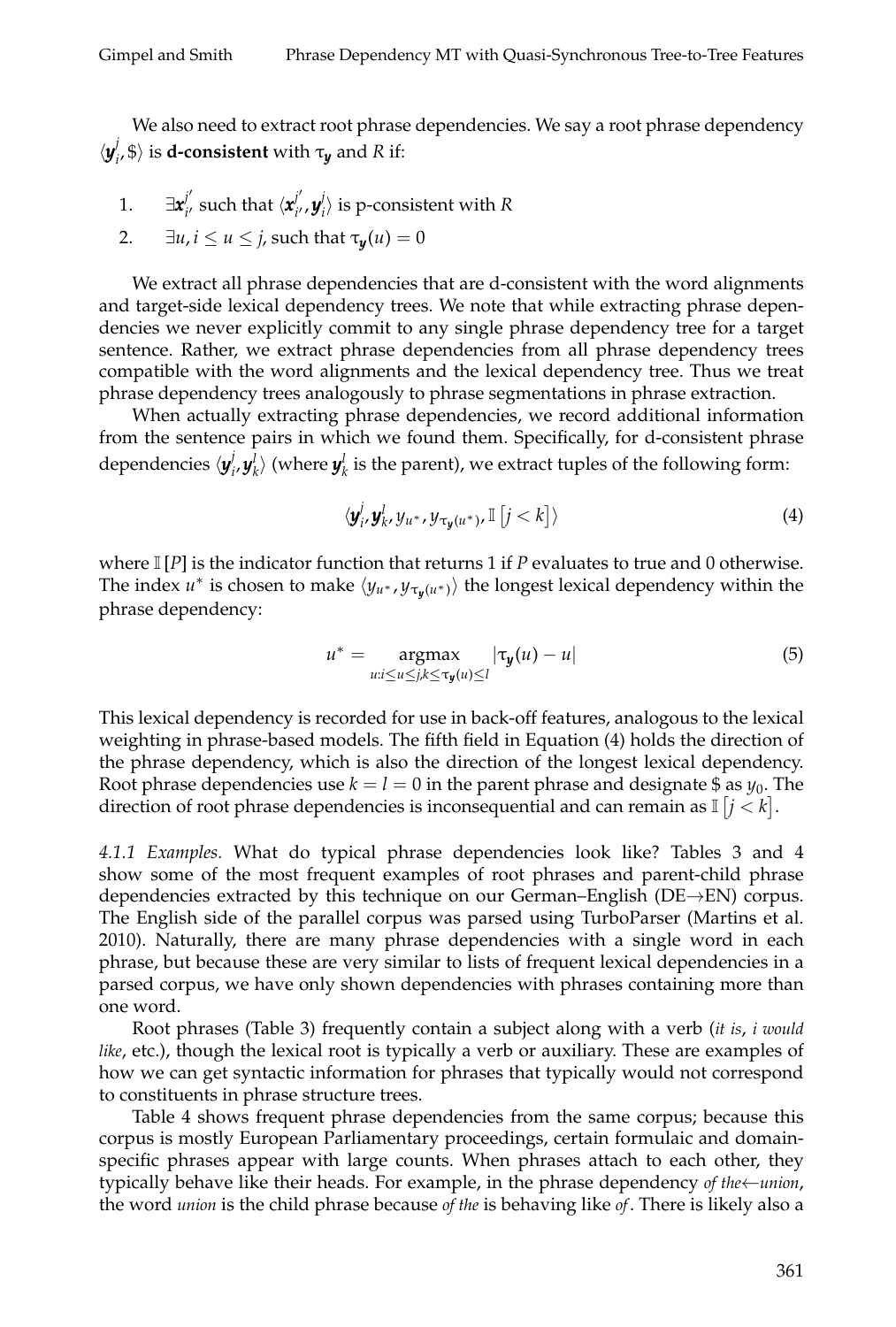Top 60 most frequent root phrases in  $DE \rightarrow EN$  data with at least two words, shown with their counts. Shown in **bold** are the actual root words in the lexical dependency trees from which these phrases were extracted; these are extracted along with the phrases and used for back-off features. 35,265 it **is** 6,210 i **think** 4,843 **would** be 2,918 **thank** you 13,751 this **is** 6,115 **is** that 4,289 we **will** 2,816 it **will** 12,763 **is** a 6,105 **is** not 4,262 i **believe** that 2,788 **is** to 11,831 we **have** 6,019 , it **is** 4,018 **is** also 2,737 it **is** a 11,551 **would** like 5,975 **believe** that 3,910 that **is** why 2,736 it **has 111,244 will be 3,838 i would like to** we **need** 3,775 **would** like to 11,243 **is** the 5,706 we **need** 3,775 **would** like to 2,611 we **can** 11,015 i **would** like 5,628 there **are** 3,505 **hope** that 2,580 i **think** that 10,008 there **is** 5,495 **should** like 3,427 **is** an 2,551 i **will**

8,983 i **am** 5,453 i **should** like 3,239 , i **would** like 2,483 **does** not 8,019 we **are** 5,227 i **hope** 3,130 i **hope** that 2,482 debate **is** 7,722 that **is** 5,150 , **is** 3,101 **need** to 2,445 i **can** 6,883 i **would** 5,110 we **should** 3,059 it **was** 2,438 **want** to 6,443 i **have** 5,010 **has** been 3,021 **have** been 2,416 **must** be 6,328 i **believe** 4,917 **do** not 2,937 **think** that 2,405 this **is** a

dependency from *the* to *union* whenever the longer phrase dependency is extracted, but due to our practice of following the longest lexical dependency in deciding the direction, *of*←*union* is favored over *the*→*union*.

We note that even though these phrase dependencies only contain words from the target language (English), the presence and counts of the phrase dependencies will

### **Table 4**

Most frequent phrase dependencies in DE→EN data, shown with their counts and attachment directions. Child phrases point to their parents. To focus on interesting phrase dependencies, we only show those in which one phrase has at least two tokens and neither phrase is entirely punctuation. The words forming the longest lexical dependency in each extracted phrase dependency are shown in **bold**; these are used for back-off features.

| 30,064 | $mr \rightarrow president$ ,                  | 4,582 | i believe $\leftarrow$ that                                    |
|--------|-----------------------------------------------|-------|----------------------------------------------------------------|
| 19,931 | the $\rightarrow$ european union              | 4,516 | , which $\leftarrow$ is                                        |
| 18,819 | the european $\rightarrow$ union              | 4,347 | that $\leftarrow$ will be                                      |
| 12,318 | $i \rightarrow$ would like                    | 4,297 | the fact $\leftarrow$ that                                     |
| 11,990 | the $\rightarrow$ member states               | 4,289 | it is $\leftarrow$ important                                   |
| 8,169  | it is $\leftarrow$ that                       | 4,232 | <b>one</b> $\leftarrow$ of the                                 |
| 7,779  | the $\rightarrow$ european parliament         | 4,215 | of the $\leftarrow$ commission                                 |
| 7,762  | $madam \rightarrow president$ ,               | 3,932 | it is $\leftarrow$ not                                         |
| 7,448  | the european $\rightarrow$ parliament         | 3,793 | $i \rightarrow$ would like to                                  |
| 6,897  | of the $\leftarrow$ union                     | 3,761 | in the $\leftarrow$ union                                      |
| 6,196  | $mr \rightarrow president$ , i                | 3,752 | $\mathbf{in} \leftarrow$ member states                         |
| 6,188  | $\mathbf{i} \rightarrow \mathbf{should}$ like | 3,673 | $president \rightarrow$ ladies and gentlemen,                  |
|        | 6,087 that the $\leftarrow$ is                | 3,673 | $is \leftarrow$ that the                                       |
|        | 5,478 $i \rightarrow$ believe that            | 3,667 | <b>president</b> , $\rightarrow$ ladies and <b>gentlemen</b> , |
| 5,283  | of the $\leftarrow$ european union            | 3,602 | i hope $\leftarrow$ that                                       |
| 5,268  | that $\rightarrow$ and that                   | 3,531 | $we \rightarrow need to$                                       |
| 4,956  | of the european $\leftarrow$ union            | 3,495 | the $\rightarrow$ fact that                                    |
| 4,902  | , and $\rightarrow$ is                        | 3,494 | that the $\rightarrow$ commission                              |
|        | 4,798 the $\rightarrow$ united states         | 3,462 | $i \rightarrow do$ not                                         |
|        | 4,607 ) mr $\rightarrow$ president,           | 3,446 | , the $\rightarrow$ commission                                 |
| 4,592  | , it $\rightarrow$ is                         | 3,421 | that the $\leftarrow$ will                                     |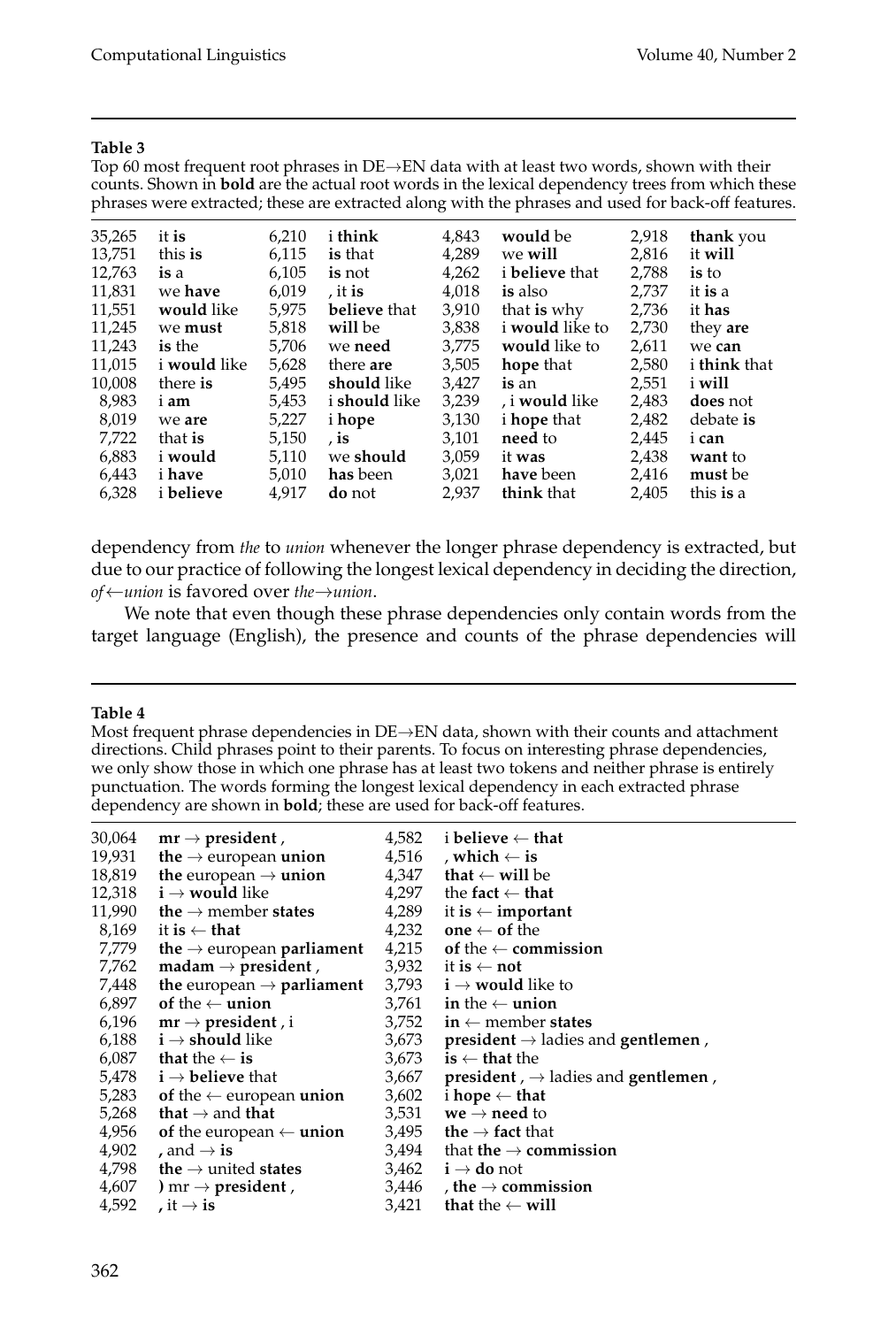depend on the source language through the word alignments. For example, when *of the union* is expressed in German, the preposition will often be dropped and the definite article chosen to express genitive case. In our corpus, the most common translation of the English *union* is the German noun *union*, which is feminine. The genitive feminine definite article is *der* and, indeed, we find in the phrase table that the translation of *of the union* with highest probability is *der union*. <sup>9</sup> Thus the dominance of the phrase dependency *of the*←*union* (6,897 occurrences) as compared with *of*←*the union* (142 occurrences) is caused by the German translation.

*4.1.2 Word Clusters.* When trying to compute feature functions for dependencies between long phrases, we expect to face problems of data sparseness. Long phrases do not occur very often, so *pairs* of long phrases will occur less often still. One way to address this is to also extract rules that use part-of-speech (POS) tags in place of words. However, since words can have multiple POS tags, we would then need to infer POS tags for the words in order to determine which rule is applicable. So we instead use hard word clusters, which provide a deterministic mapping from words to cluster identifiers. Furthermore, certain types of hard word clusters, such as Brown clusters (Brown et al. 1992), have been shown to correspond well to POS tag categories (Christodoulopoulos, Goldwater, and Steedman 2010). We chose Brown clusters for this reason.

Brown clustering uses a bigram hidden Markov model (HMM) in which states are hard cluster labels and observations are words. The emission distributions are constrained such that each word has a nonzero emission probability from at most one cluster label. Clusters can be obtained efficiently through a greedy algorithm that approximately maximizes the HMM's log-likelihood by alternately proposing new clusters and merging existing ones. This procedure actually produces a hierarchical clustering, but we discard the hierarchy information and simply use unique IDs for each cluster. The number of clusters is specified as an input to the algorithm; we used 100 clusters for all experiments in this article. Additional details on cluster generation for our data sets are provided in Appendix B.

Given Brown clusters, we extract tuples like those above in which we replace each word by its Brown cluster ID:

$$
\langle \text{clust}(\boldsymbol{y}_i^j), \text{clust}(\boldsymbol{y}_k^l), \text{clust}(y_{u^*}), \text{clust}(y_{\tau_{\boldsymbol{y}}(u^*)}), \mathbb{I}\left[j < k\right]\rangle \tag{6}
$$

where clust() is a function that takes a sequence of words and replaces each by its Brown cluster ID. The index *u* ∗ is defined as in Equation (5). Examples of frequent Brown cluster phrase dependencies, including root dependencies, are shown in Table 5.

# **4.2 String-to-Tree Rules**

Our simplest probability features use the information in these tuples, but we also extract tuples with more information to support richer features. In particular, we record aligned

<sup>9</sup> The phrase table probability of the German *der union* given the English *of the union* is 0.64. The next most-probable German phrase is *der europäischen union*, with probability 0.03.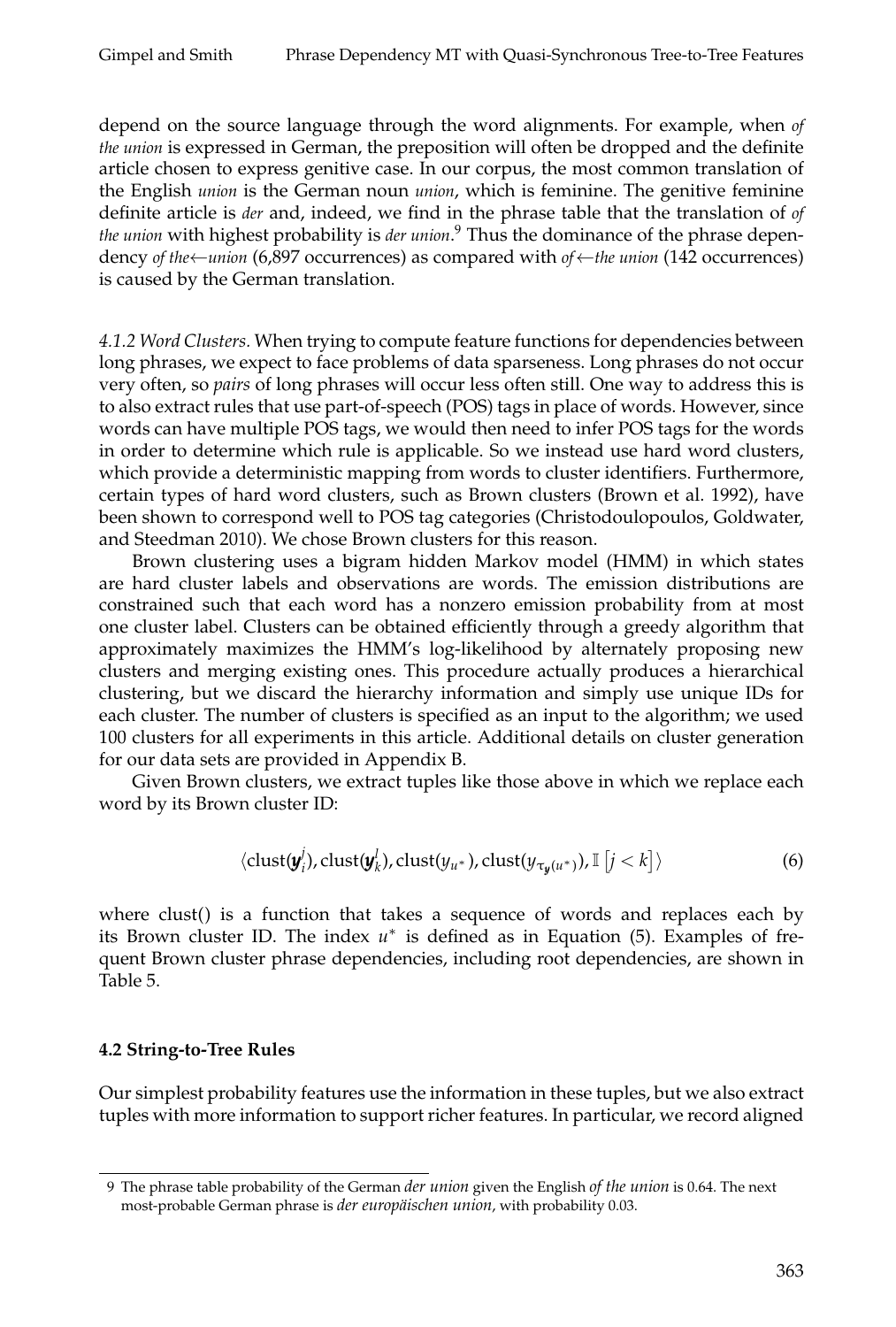Most frequent Brown cluster phrase dependencies extracted from DE→EN data, shown with their counts. As in Table 4, we only show those in which one phrase has at least two tokens and neither phrase is entirely punctuation. Each cluster is shown as a set of words large enough to cover 95% of the token counts in the cluster, up to a maximum of four words. It is characteristic of Brown clustering that very frequent tokens (e.g., function words) often receive their own clusters.

47,137 {mr, mrs, madam, mr.}  $\rightarrow$  {president, president-in-office, van, barroso}, 35,656 \$  $\leftarrow$  it is 35,656  $\frac{1}{3} \leftarrow$  it is<br>29,775 the  $\rightarrow \{$ t 29,775 the  $\rightarrow$  {time, way, right, question} of 28,199 the  $\rightarrow$  {european, soviet} {union, par 28,199 the  $\rightarrow$  {european, soviet} {union, parliament, globalisation}<br>27,373  $\rightarrow \leftarrow$  i {say, believe, think, know} 27,373  $\quad \text{*} \leftarrow \text{i} \text{ say, believe, think, know}$ <br>26,480  $\quad \text{the} \rightarrow \text{state, development, group}$ 26,480 the  $\rightarrow$  {state, development, group, security} of 26,388 the {european, soviet}  $\rightarrow$  {union, parliament, g 26,388 the {european, soviet}  $\rightarrow$  {union, parliament, globalisation} 24,726 {one, part, number, behalf}  $\leftarrow$  of the 24,726 {one, part, number, behalf}  $\leftarrow$  of the  $\leftarrow$  {people, countries, member 22,536 of the ← {people, countries, members, citizens}<br>21,449 {state, development, group, security} {and, or} 21,449 {state, development, group, security} {and, or}  $\rightarrow$  {state, development, group, security} 21,007  $\rightarrow \left\{ \pm \text{1}$  {should, must, cannot, shall}  $\$\leftarrow\{$ we, they} {should, must, cannot, shall} 20,933 {state, development, group, security}  $\rightarrow$  {and, or} {state, development, group, security} 20,919 the  $\rightarrow$  {one, part, number, behalf} of 20,897 of the  $\leftarrow$  {report, committee, issue, agreement} 20,081 the → {economic, political, international, national} {policy, years, rights, market} 19,209 the → {report, committee, issue, agreement} of the  $\rightarrow$  {report, committee, issue, agreement} of 18,535 {people, countries, members, citizens}  $\leftarrow$  of the 18,523  $\$\leftarrow\{say, believe, think, know\}$  that 18,510 {time, way, right, question}  $\leftarrow$  of the 18,232 the  $\rightarrow$  {member, united} {states, nations} 18,157 {one, part, number, behalf} of  $\leftarrow$  {people, countries, members, citizens} 17,950 {people, countries, members, citizens} {and, or}  $\rightarrow$  {people, countries, r 17,950 {people, countries, members, citizens} {and, or}  $\rightarrow$  {people, countries, members, citizens} 17,643 {state, development, group, security}  $\leftarrow$  of the 17,643 {state, development, group, security}  $\leftarrow$  of the 17.539 the  $\rightarrow$  {people, countries, members, citizens} o 17,539 the  $\rightarrow$  {people, countries, members, citizens} of 17,457 the  $\rightarrow$  {economic, political, international, nation the  $\rightarrow$  {economic, political, international, national} {state, development, group, security} 16,608 to {take, make, see, help}  $\leftarrow$  {people, countries, members, citizens} 16.163 the {time, way, right, question}  $\leftarrow$  of 16,163 the {time, way, right, question}  $\leftarrow$  of 15,517 the  $\rightarrow$  {economic, political, internation 15,517 the  $\rightarrow$  {economic, political, international, national} {people, countries, members, citizens} 15,292 in the  $\leftarrow$  {report, committee, issue, agreement} 15,292 in the ← {report, committee, issue, agreement}<br>15,257  $a \rightarrow \{new, good, u.s., common\}$  {report, comm 15,257 a → {new, good, u.s., common} {report, committee, issue, agreement} 15,223 the {state, development, group, security}  $\leftarrow$  of 15,223 the {state, development, group, security}  $\leftarrow$  of 15.217 {people, countries, members, citizens}  $\rightarrow$  {and 15,217 {people, countries, members, citizens}  $\rightarrow$  {and, or} {people, countries, members, citizens} 15,214 it is  $\leftarrow$  {important, clear, necessary, concerned} it is ← {important, clear, necessary, concerned} 14,977 i  $\rightarrow$  {say, believe, think, know} that 14,697 \$  $\leftarrow$  is {important, clear, necessary, o 14,697  $\quad \textcircled{} \leftarrow$  is {important, clear, necessary, concerned}<br>14,582 i {say, believe, think, know}  $\leftarrow$  that  $i \$ say, believe, think, know $\} \leftarrow$  that 14,399 {should, must, cannot, shall  $\leftarrow$  be {made, taken, put, set} 14,146  $\frac{6}{14,089}$  a {new, go a {new, good, u.s., common}  $\rightarrow$  {report, committee, issue, agreement} 14,047 {europe, china, today, women}  $\rightarrow$  {and, or} {europe, china, today, women} 13,599 {made, taken, put, set}  $\leftarrow$  {by, from, into, between} the 13,190 the  $\rightarrow$  {new, good, u.s., common} {report, committee, issue, agreement} 13,089 the  $\rightarrow$  {new, good, u.s., common} {people, countries, members, citizens} 13,035  $\rightarrow \{+ \}$  (we, they) have $\$\leftarrow\{$ we, they} have 13,034 {economic, political, international, national}  $\rightarrow$  {and, or} {economic, political, international,...} 13,013  $\hat{\$} \leftarrow$  is a<br>12,713  $\$ \leftarrow \{$ ne 12,713  $\quad \text{\$} \leftarrow \{\text{need}, \text{want}, \text{needs}, \text{wish}\}$  to  $12,399$   $\quad \text{\$} \leftarrow \text{i} \{\text{say}, \text{believe}, \text{think}, \text{know}\}$ 12,399  $\quad \text{*} \leftarrow \text{i} \text{~say, believe, think, know} \text{~that}$ <br>12,387 the  $\rightarrow \text{~time, way, right, question} \text{~of}$ 12,387 the  $\rightarrow$  {time, way, right, question} of the 12,319 i  $\rightarrow$  would {like, according, relating} 12,319 i → would {like, according, relating}<br>12,217 in the  $\leftarrow$  {eu, world, government, cor 12,217 in the ← {eu, world, government, country}<br>12,125 the → {economic, political, international, na 12,125 the → {economic, political, international, national} {report, committee, issue, agreement} 11,979 of ← {economic, political, international, national} {state, development, group, security} 11,979 of ← {economic, political, international, national} {state, development, group, security} 11,955 the {report, committee, issue, agreement} ← of 11,955 the {report, committee, issue, agreement}  $\leftarrow$  of 11,838  $\quad \frac{1}{2}$  {we, they} {are, were} 11,838  $\quad \frac{6}{5} \leftarrow \{ \text{we, they} \} \{ \text{are, were} \}$ <br>11,551  $\quad \frac{6}{5} \leftarrow \text{would} \{ \text{like, according} \}$  $$ \leftarrow$  would {like, according, relating}

11,537 the  $\rightarrow$  {people, countries, members, citizens} of the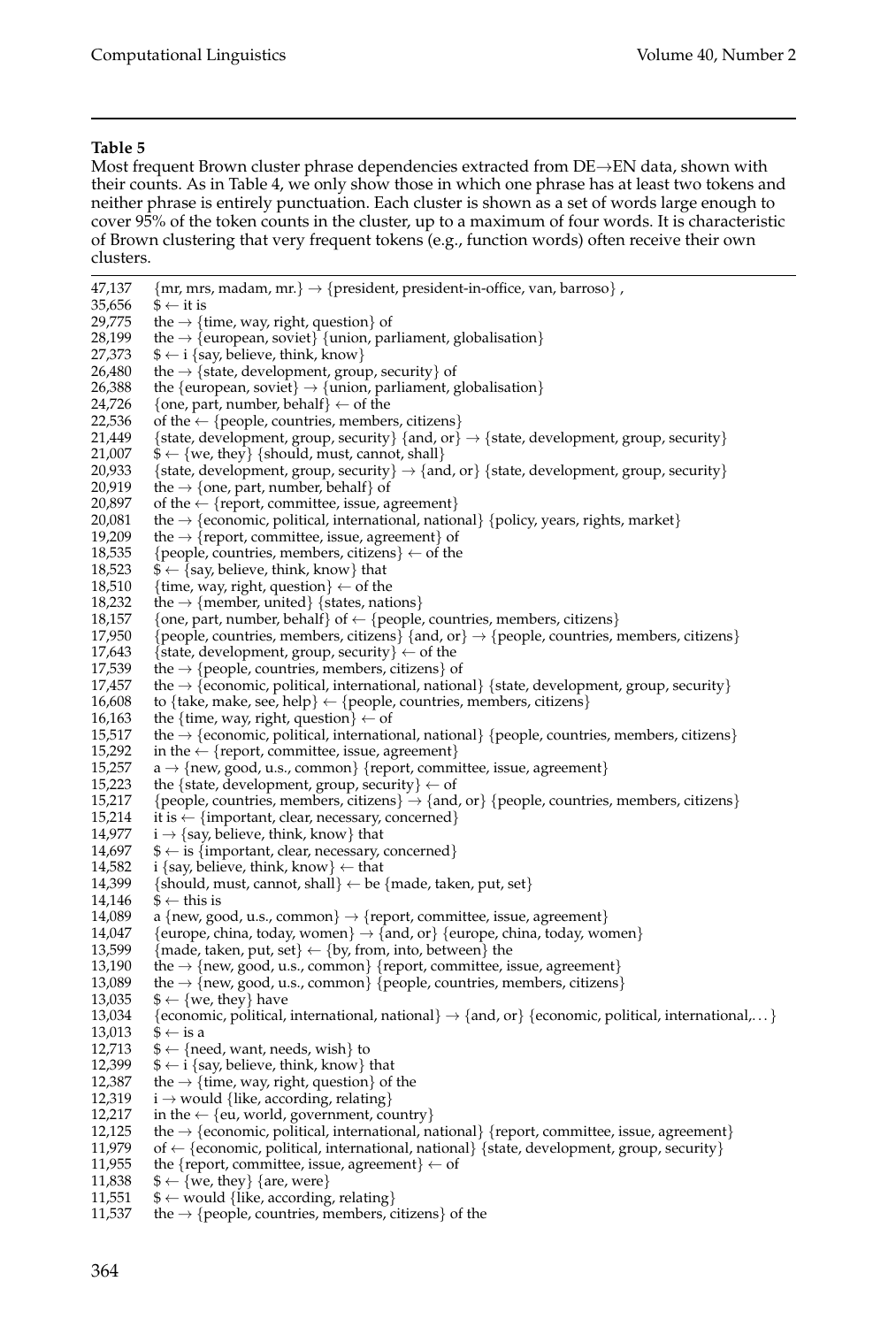source phrases and details about reordering and the presence of gaps between phrases. That is, for d-consistent phrase dependencies  $\langle \bm{y}_i^j \rangle$  $\langle \boldsymbol{y}_i^l, \boldsymbol{y}_k^l \rangle$ , we extract tuples

$$
\langle \mathbf{y}_i^j, \mathbf{y}_k^l, \mathbf{x}_{i'}^{l'}, \mathbf{x}_{k'}^{l'},
$$
  
\n
$$
\mathbb{I} \left[ j < k \right],
$$
  
\n
$$
\mathbb{I} \left[ \mathbb{I} \left[ j < k \right] \right] = \mathbb{I} \left[ j' < k' \right],
$$
  
\n
$$
\mathbb{I} \left[ (j+1=k) \vee (l+1=i) \right],
$$
  
\n
$$
\mathbb{I} \left[ (j'+1=k') \vee (l'+1=i') \right] \rangle
$$
\n(7)

for all *i'*, *j'*, *k'*, and *l'* such that the phrase pairs  $\langle \mathbf{x}^{j'}_{i'} \rangle$ *i* 0 ,*y j*  $\left\langle \boldsymbol{x}_{k'}^{j}\right\rangle$  and  $\left\langle \boldsymbol{x}_{k'}^{l'}\right\rangle$  $\left\langle \boldsymbol{y}_{k'}^{l'}, \boldsymbol{y}_{k}^{l} \right\rangle$  are p-consistent with *R*, and such that  $x_j^{j'}$  $\mathbf{z}_{i'}^{j'}$  does not overlap with  $\mathbf{x}_{k'}^{j'}$  $\int_{k'}^{l'}$  <sup>10</sup> Again,  $\mathbb{I}[P]$  is the indicator function that returns 1 if *P* evaluates to true and 0 otherwise. That is, we include the two target phrases, their aligned source phrases, the direction of the target attachment, the **orientation** between the source and target phrases (whether the two target phrases are in the same order as their aligned source phrases or swapped), whether a gap is present between the two target phrases, and finally whether a gap is present between the two source phrases. When  $y_k^l = $$ , all of the additional fields are irrelevant except the aligned source phrase  $x_i^j$ ,<br>i' ·

We now note some examples of the phenomena that we can model with these richer tuples. A common cause of reordering in German-to-English translation relates to verbs. Figure 6 shows two examples of frequently extracted phrase dependencies that model verb movement. Figure 6(a) gives an example of how German reorders the finite verb to the end of a dependent clause, whereas English keeps it next to the subject. The extracted rule, shown below the sentence pair, only applies when intervening words appear on the German side and no intervening words appear on the English side. This is indicated by the presence (absence) of an ellipsis on the German (English) side of the rule.

Figure 6(b) shows an example of how German moves an infinitive (*danken*, "to thank") to the end of an independent clause when a modal verb (*möchte*, "would like") is present. The ellipses on both sides indicate that other words must be present between both the source and target phrase pairs. We note that this rule says nothing about what fills the gap. In particular, the gap-filling material does *not* have to be translationally equivalent, and indeed in the given sentence pair it is not. As opposed to rules in hierarchical phrase-based models (Chiang 2005), which typically specify translationally equivalent substructures, this rule simply models the reordering and long-distance movement of the infinitive. Much prior work has found phrase pairs with gaps to be useful for machine translation (Simard et al. 2005; Crego and Yvon 2009; Galley and Manning 2010), and we extract tuples as in Equation (7) so that we can model such structures, even though we do not directly model gap-filling like hierarchical models and other models based on synchronous context-free grammar (Zollmann and Venugopal 2006, inter alia).

<sup>10</sup> This non-overlapping constraint is what differentiates these tuples from the target-tree rule tuples from the previous section, which are extracted even when the source phrases overlap.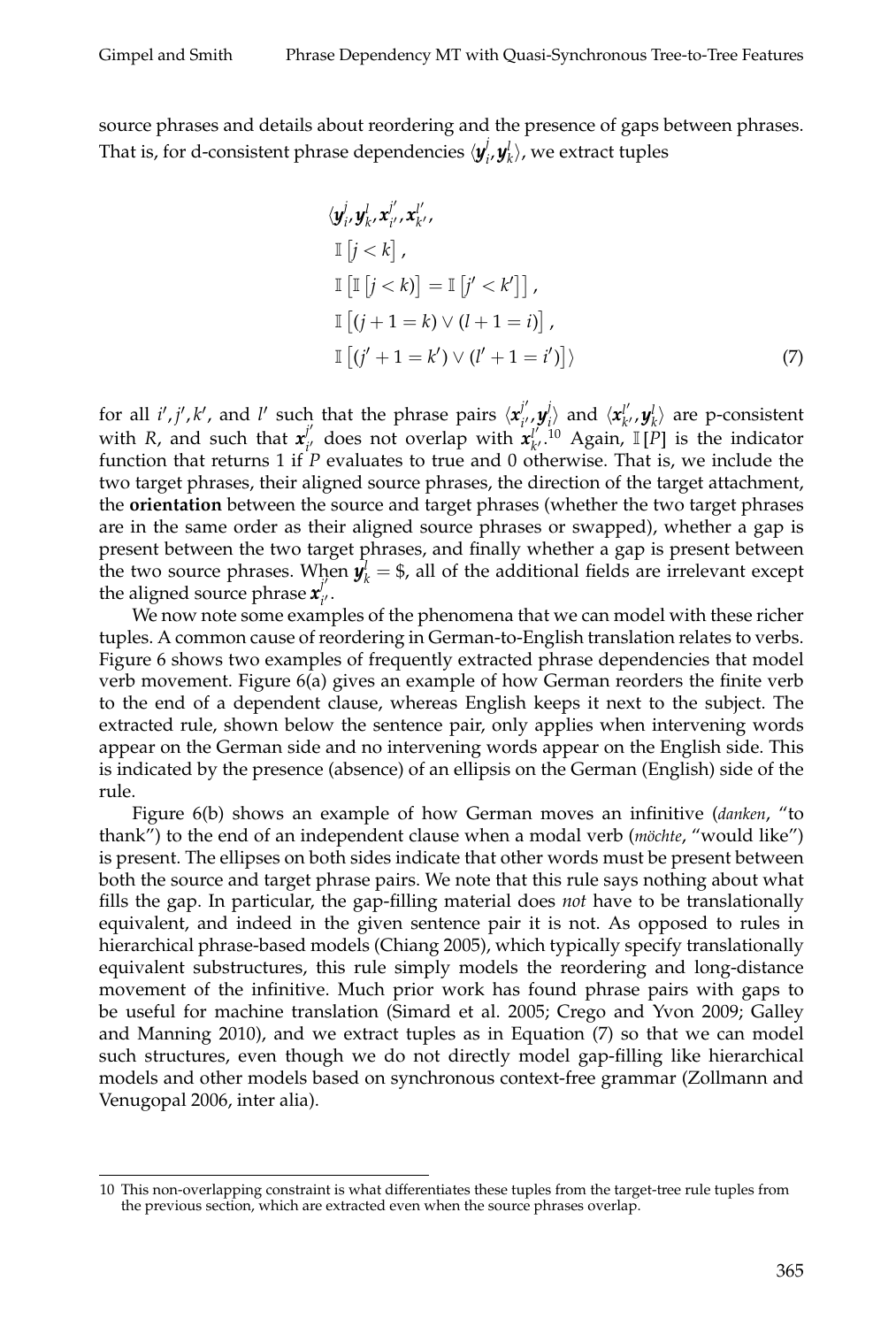(a) ich meine deshalb | , dass es | eine frage der geeigneten methodik  $|\text{ist}|$ .

i think that it is consequently a question of the appropriate methodologies .



(b) abschließend möchte ich herrn langen herzlich |für seinen|bericht|danken|,...



#### **Figure 6**

Examples of illustrative sentence pairs and frequently extracted rules that model verb movement between German and English. An ellipsis indicates that there must be material between the two phrases for the rule to apply. (a) Example of movement of the finite verb to the end of a dependent clause. (b) Example of movement of an infinitive to the end of an independent clause following a modal verb (*möchte*, 'would like'). Discussion of the features used to score these string-to-tree rules is given in Section 5.2.

The tuples described here are used to compute all of the lexicalized phrase dependency features in our model. We extract each tuple with a count of 1 each time it is observed, aggregate the counts across all sentence pairs in the parallel corpus, and use the counts to compute the statistical features we present in the next section. We also have structural features that consider string-to-tree and tree-to-tree configurations, but these do not require any rule extraction. In the next section we describe the full set of features in our model.

# **5. Features**

Our model extends the phrase-based translation model of Moses (Koehn et al. 2007), so we include all of its features in our model. These include four phrase table probability features, a phrase penalty feature, an *n*-gram language model, a distortion cost, six lexicalized reordering features, and a word penalty feature. These features are contained in  $h'$  in Equation (3), reproduced here:

$$
\arg\max_{(\mathbf{y},\pi,\phi,\tau_{\phi},\mathbf{b})} \mathbf{\theta}' \cdot \mathbf{h}'(\mathbf{x},\mathbf{y},\pi,\phi,\mathbf{b})
$$
  
+ 
$$
\sum_{i=1}^{n'} \mathbf{\theta}'' \cdot f(\mathbf{x},\tau_{\mathbf{x}},i,\tau_{\phi}(i),\phi_{i},\phi_{\tau_{\phi}(i)},\mathbf{b}(i),\mathbf{b}(\tau_{\phi}(i)),\pi_{\mathbf{b}(i)},\pi_{\mathbf{b}(\tau_{\phi}(i))})
$$
(8)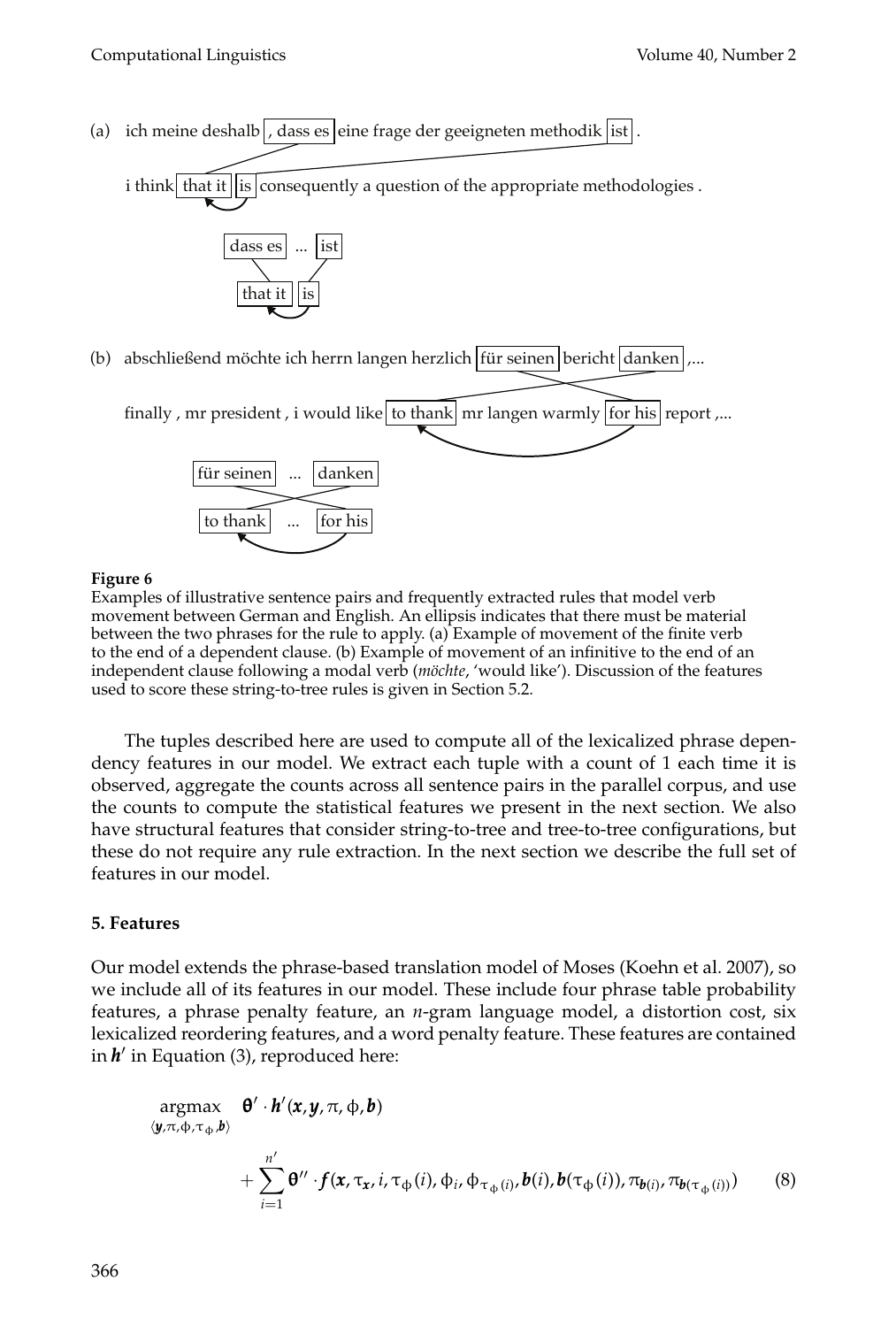We now describe in detail the additional features  $f$  that are used to score phrase dependency trees. Each operates on a single phrase dependency and takes the arguments  $\langle x, \tau_x, c, d, \phi_c, \phi_d, c', d', \pi_{c'}, \pi_{d'} \rangle$ , which are, in order, the source sentence  $(x)$ , the source dependency tree (τ*<sup>x</sup>* ), the target child phrase index (*c*), the target parent phrase index (*d*), the target child phrase ( $\phi_c$ ), the target parent phrase ( $\phi_d$ ), the index of the source phrase aligned to the target child (c'), the index of the source phrase aligned to the target parent (d'), the child-aligned source phrase ( $\pi_{c'}$ ), and the parent-aligned source phrase  $(\pi_{d^{\prime}})$ .

Like the phrase probability features in Moses, many of our feature functions are conditional probabilities computed using relative frequency estimation given the full collection of extracted tuples. That is, for a tuple  $\langle \alpha, \beta \rangle$ , the conditional probability of field  $\alpha$  given field  $\beta$  is estimated as

$$
\tilde{p}(\alpha \mid \beta) = \frac{\#\{\langle \alpha, \beta \rangle\}}{\sum_{\beta'} \#\{\langle \alpha, \beta' \rangle\}}
$$
\n(9)

where  $\#\{\langle \alpha, \beta \rangle\}$  denotes the count of the tuple  $\langle \alpha, \beta \rangle$  in the multiset of extracted tuples. We use the notation  $\tilde{p}$  in the following to indicate that relative frequency estimates are being used. $11$ 

### **5.1 Target-Tree Features**

We first include features that only consider the target-side words and phrase dependency tree; these are computed based on the rules extracted in Section 4.1. The first feature is the sum of the scaled log-probabilities of each phrase dependency attachment in  $τ_{\phi}$ :

$$
f_{\text{pdep}}(\mathbf{x}, \tau_{\mathbf{x}}, c, d, \phi_c, \phi_d, c', d', \pi_{c'}, \pi_{d'}) = \max (0, C + \log \tilde{p}(\phi_c \mid \phi_d, \text{dir}(c, d))) \tag{10}
$$

where  $\text{dir}(c, d)$  is defined

$$
\text{dir}(c, d) = \begin{cases} \text{root} & \text{if } d = 0\\ \text{left} & \text{if } d > c\\ \text{right} & \text{otherwise} \end{cases} \tag{11}
$$

and returns the direction of the attachment for head index *d* and child index *c*, that is, the direction in which the child resides; root indicates that phrase *c* is the root.

Although we use log-probabilities in this feature function, we add a constant *C*, chosen to ensure the feature value is never negative. The reasoning here is that whenever we use a phrase dependency that we have observed in the training data, we want to boost the score of the translation. If we used log-probabilities, each observed dependency would incur a penalty. The max expression prevents unseen parent-child phrase dependencies from causing the score to be negative infinity. Our motivation is a desire for the features to prefer one derivation over another but not to rule out a derivation completely if it merely happens to contain an unseen phrase dependency.

<sup>11</sup> Note that, as is standard across many SMT models, all frequencies here are counts of *extraction* events. They are not counts of *derivation* or *translation* events, since many competing rules may be extracted from each training instance.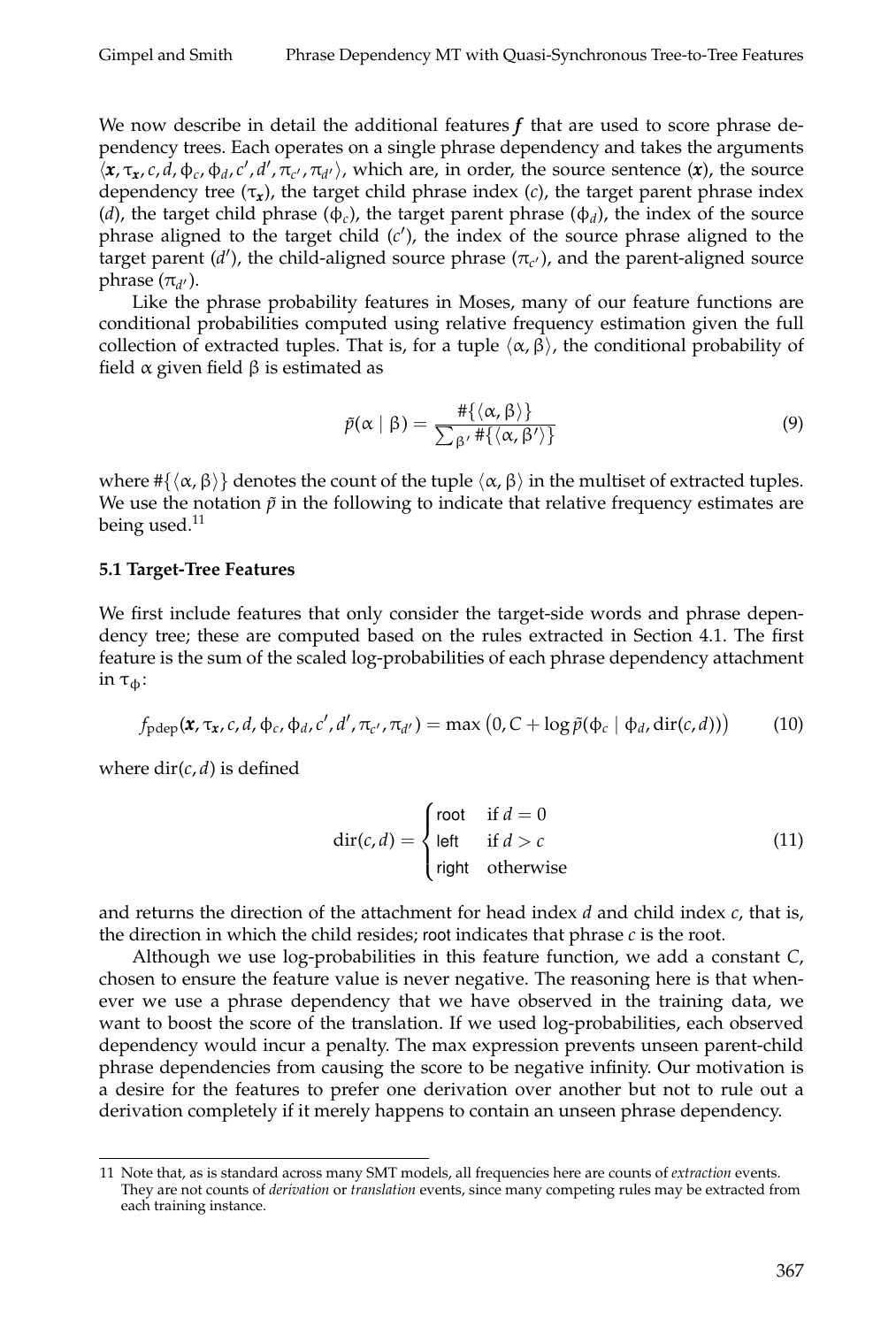Because we will use this same practice for all other probability features, we introduce some shorthand for simplicity of presentation. We first redefine this feature:

$$
f_{\text{pdep}}(\mathbf{x}, \tau_{\mathbf{x}}, c, d, \phi_c, \phi_d, c', d', \pi_{c'}, \pi_{d'}) =
$$
  
max (0, C\_{\text{pdep}} + \log g\_{\text{pdep}}(\mathbf{x}, \tau\_{\mathbf{x}}, c, d, \phi\_c, \phi\_d, c', d', \pi\_{c'}, \pi\_{d'}) ) (12)

where

$$
g_{\text{pdep}}(\mathbf{x}, \tau_{\mathbf{x}}, c, d, \phi_c, \phi_d, c', d', \pi_{c'}, \pi_{d'}) = \tilde{p}(\phi_c \mid \phi_d, \text{dir}(c, d))
$$
(13)

In what follows, we will restrict our attention to defining the *g*-style functions for probability features, and assume that there is always a corresponding *f* that has the same subscript and takes the same inputs, as in Equation (12). Furthermore, when presenting the remaining features, we will suppress the arguments of each for clarity; all take the same arguments as  $f_{\text{pdep}}$  and  $g_{\text{pdep}}$ .

We will assume *C* is chosen appropriately for each *g* based on the minimum logprobability for the feature. For example,

$$
C_{\text{pdep}} = 0.01 - \min_{\phi, \phi', r} \log \tilde{p}(\phi \mid \phi', r) \tag{14}
$$

that is, the minimum log-probability is found, negated, and a small positive value (0.01) is added to ensure the feature is greater than zero. This ensures that, if a phrase dependency has been seen, its contribution is at least 0.01.

To counteract data sparseness, we include other features that are less specific than *g*pdep. First, we include a version of this feature with words replaced by Brown clusters:

$$
g_{\text{pdep}} = \tilde{p}(\text{clust}(\Phi_c) \mid \text{clust}(\Phi_d), \text{dir}(c, d))
$$
\n<sup>(15)</sup>

We also include lexical weighting features similar to those used in phrase-based machine translation (Koehn, Och, and Marcu 2003). These use the longest lexical dependencies extracted during rule extraction. First, for all *(child, parent, direction) lexical* dependency tuples  $\langle y, y', r \rangle$  in the parsed target side of the parallel corpus, we estimate conditional probabilities  $\tilde{p}_{\text{lex}}(y \mid y', r)$  using relative frequency estimation.

Then, assuming the given phrase dependency  $\langle \phi_c, \phi_d \rangle$  has longest child-parent lexical dependency  $\langle y, y' \rangle$  for direction dir(*c*, *d*), we include the feature:

$$
g_{\rm ldep} = \tilde{p}_{\rm lex}(y \mid y', \operatorname{dir}(c, d)) \tag{16}
$$

We include an analogous feature with words replaced by Brown clusters. Different instances of a phrase dependency may have different lexical dependencies extracted with them. We only use the lexical weight for the most frequent, breaking ties by choosing the lexical dependency that maximizes  $\tilde{p}_{\text{lex}}(y \mid y', r)$ , as was done similarly by Koehn, Och, and Marcu (2003).

So far we described four features that consider  $y$ ,  $\phi$ , and  $\tau_{\phi}$ : one for phrase dependencies, one for lexical dependencies, and the same two features computed on a transformed version of the corpus in which each word is replaced by its Brown cluster ID.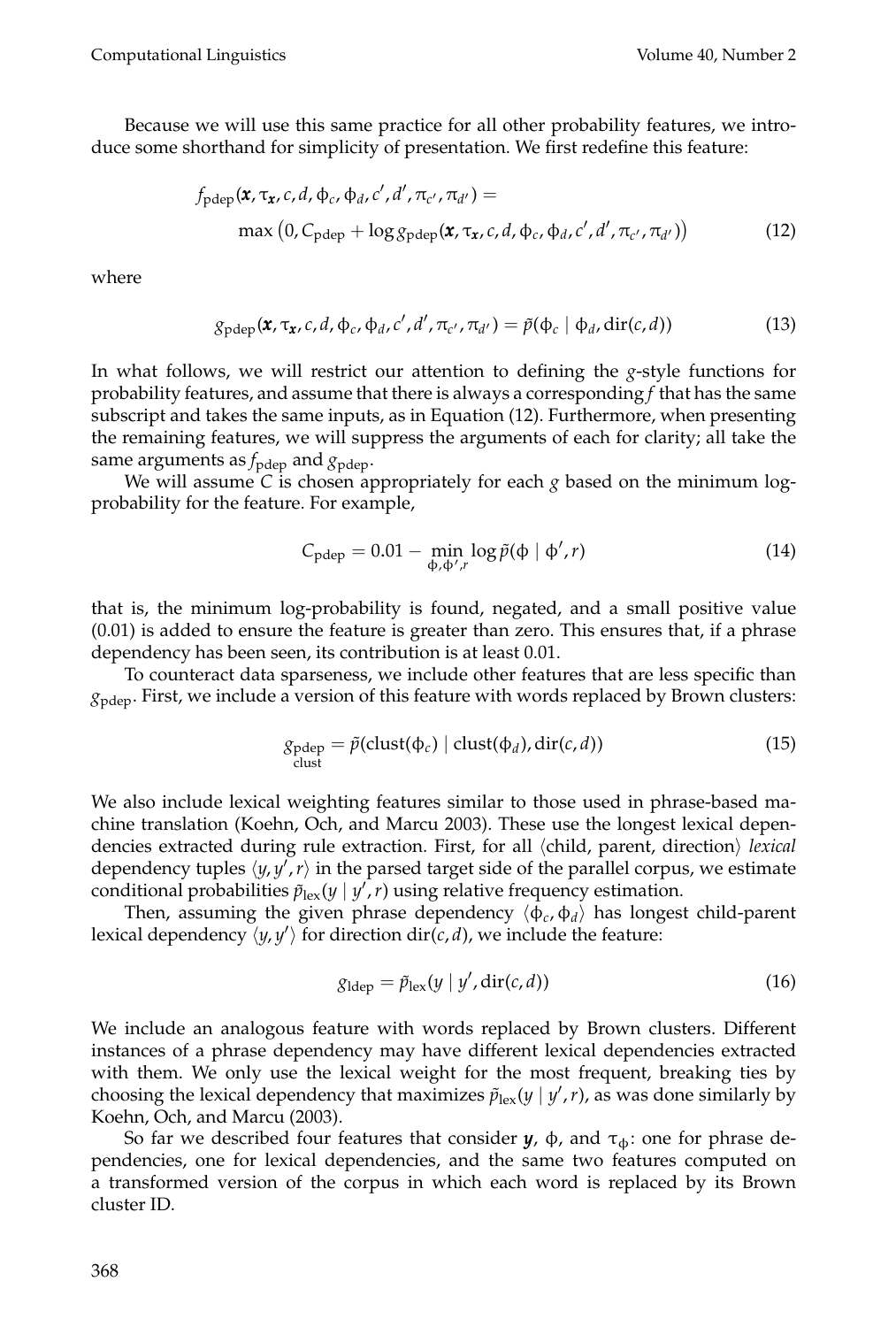#### **5.2 String-to-Tree Features**

We next discuss features that consider properties of the source sentence *x*, its phrase segmentation  $\pi$ , and the phrase alignment **b**, in addition to **y**,  $\varphi$ , and  $\tau_{\varphi}$ . However, these features still do not depend on the source tree  $\tau_{\pmb{x} }$ , so they can be included even when a parser for the source language is not available. We will discuss features that use τ*<sup>x</sup>* in Section 5.3.

These features are similar to the previously defined  $g_{\text{pdep}}$ , but condition on additional pieces of structure. All features condition on direction. The first pair of features condition on the source phrase  $(\pi_{c'})$  aligned to the child phrase  $(\varphi_c)$  in the target phrase dependency ( $\langle \Phi_c, \Phi_d \rangle$ ):

$$
g_{\text{pdep}} = \tilde{p}(\Phi_c \mid \Phi_d, \text{dir}(c, d), \pi_{c'})
$$
\n(17)

$$
g_{\text{pdep}} = \tilde{p}(\Phi_c \mid \text{clust}(\Phi_d), \text{dir}(c, d), \pi_{c'})
$$
\n(18)

\nclust

In the second feature, we condition on word clusters for the parent phrase  $\phi_d$ , but on words in the aligned source phrase  $\pi_{c'}$ . Because Brown clusters often correspond to syntactic clusters, even at times resembling part-of-speech tags (Christodoulopoulos, Goldwater, and Steedman 2010), it did not seem logical to model translation probabilities between source- and target-language word clusters. This is why we did not include a feature like the above with word clusters for  $\phi_c$  and  $\pi_{c'}$ . Our use of these clusters is a simple kind of backoff or smoothing that allows some sharing across specific phrases, since statistics on phrase pairs are expected to be sparse.

The next set of features includes those that condition on the orientation between the source- and target-side phrases. The ori function returns the orientation of the aligned source phrases in a target phrase dependency attachment, namely, whether the aligned source phrases are in the same order as the target phrases ("same") or if they are in the opposite order ("swap"):

$$
ori(c, d, c', d') = \begin{cases} root & \text{if } d = 0\\ same & \text{if } dir(c, d) = dir(c', d')\\ swap & \text{otherwise} \end{cases}
$$
(19)

Given this definition of ori, we define the following features that condition on orientation (in addition to other fields):

$$
g_{\text{pdep}} = \tilde{p}(\Phi_c \mid \Phi_d, \text{dir}(c, d), \text{ori}(c, d, c', d')) \tag{20}
$$

$$
g_{\text{pdep}} = \tilde{p}(\text{clust}(\phi_c) \mid \text{clust}(\phi_d), \text{dir}(c, d), \text{ori}(c, d, c', d'))
$$
(21)  
orient  
clust

$$
g_{\text{pdep}} = \tilde{p}(\Phi_c \mid \Phi_d, \text{dir}(c, d), \pi_{c'}, \text{ori}(c, d, c', d'))
$$
\n(22)

\norient

$$
g_{\text{pdep}} = \tilde{p}(\Phi_c \mid \text{clust}(\Phi_d), \text{dir}(c, d), \pi_{c'}, \text{ori}(c, d, c', d'))
$$
\nchild  
\nclust  
\nclust  
\nclust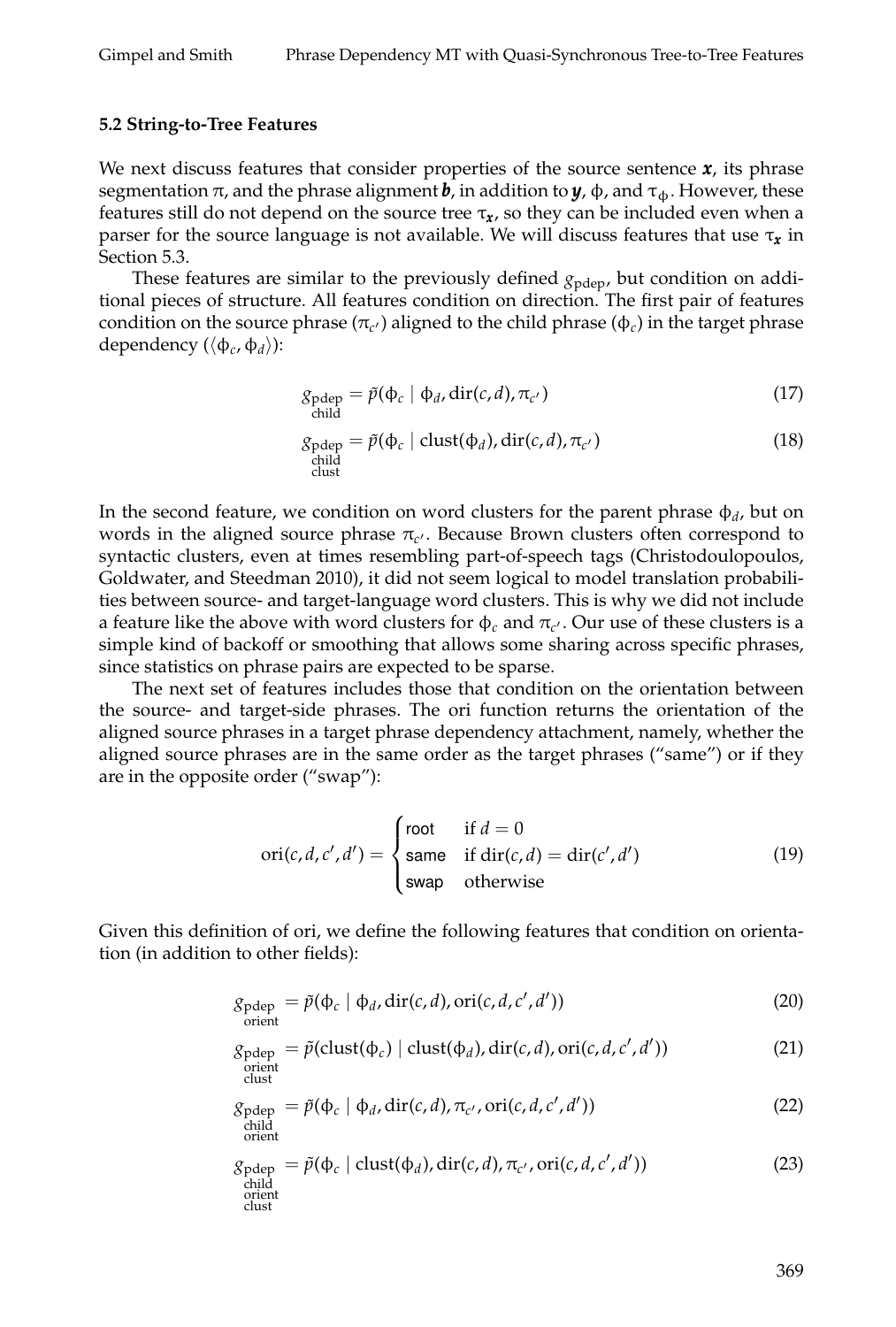where the last two features condition on the aligned child phrase  $\pi_{c'}$  in addition to the direction and orientation.

We next give features that condition on the presence of gaps between the child and parent target phrases and gaps between the aligned phrases on the source side. The  $gap(c, d)$  function indicates whether there is a gap between the phrases indexed by  $c$ and *d*:

$$
gap(c,d) = \begin{cases} root & \text{if } d = 0\\ yes & \text{if } |d - c| \ge 1\\ no & \text{otherwise} \end{cases}
$$
 (24)

Given this gap function, we define the following features:

$$
g_{\text{pdep}} = \tilde{p}(\Phi_c | \Phi_d, \text{dir}(c, d), \text{ori}(c, d, c', d'), \text{gap}(c, d), \text{gap}(c', d'))
$$
\n
$$
g_{\text{pdep}} = \tilde{p}(\text{clust}(\Phi_c) | \text{clust}(\Phi_d), \text{dir}(c, d), \text{ori}(c, d, c', d'), \text{gap}(c, d), \text{gap}(c', d'))
$$
\n
$$
g_{\text{pdep}} = \tilde{p}(\text{clust}(\Phi_c) | \text{clust}(\Phi_d), \text{dir}(c, d), \text{ori}(c, d, c', d'), \text{gap}(c, d), \text{gap}(c', d'))
$$
\n
$$
(26)
$$
\n
$$
g_{\text{pdep}} = g_{\text{clust}} = g_{\text{pdep}} = g_{\text{clust}} = g_{\text{pdep}} = g_{\text{pdep}} = g_{\text{pdep}} = g_{\text{pdep}} = g_{\text{pdep}} = g_{\text{pdep}} = g_{\text{pdep}} = g_{\text{pdep}} = g_{\text{pdep}} = g_{\text{pdep}} = g_{\text{pdep}} = g_{\text{pdep}} = g_{\text{pdep}} = g_{\text{pdep}} = g_{\text{pdep}} = g_{\text{pdep}} = g_{\text{pdep}} = g_{\text{pdep}} = g_{\text{pdep}} = g_{\text{pdep}} = g_{\text{pdep}} = g_{\text{pdep}} = g_{\text{pdep}} = g_{\text{pdep}} = g_{\text{pdep}} = g_{\text{pdep}} = g_{\text{pdep}} = g_{\text{pdep}} = g_{\text{pdep}} = g_{\text{pdep}} = g_{\text{pdep}} = g_{\text{pdep}} = g_{\text{pdep}} = g_{\text{pdep}} = g_{\text{pdep}} = g_{\text{pdep}} = g_{\text{pdep}} = g_{\text{pdep}} = g_{\text{pdep}} = g_{\text{pdep}} = g_{\text{pdep}} = g_{\text{pdep}} = g_{\text{pdep}} = g_{\text{pdep}} = g_{\text{pdep}} = g_{\text{pdep}} = g_{\text{pdep}} = g_{\text{pdep}} = g_{\text{pdep}} = g_{\text{pdep}} = g_{\text{pdep}} = g_{\text{pdep
$$

All the features mentioned so far have the child phrase on the left-hand side of the conditioning bar. We now present features that have both the child and parent phrases on the left-hand side:

$$
\mathcal{S}_{\text{pdep}} = \tilde{p}(\Phi_c, \Phi_d, \text{dir}(c, d) \mid \pi_{c'}, \pi_{d'})
$$
\n(27)

$$
\mathcal{G}_{\text{pdep}} = \tilde{p}(\Phi_c, \Phi_d, \text{dir}(c, d) \mid \pi_{c'}, \pi_{d'}, \text{ori}(c, d, c', d'))
$$
\n
$$
\mathcal{G}_{\text{pre}}^{\text{pc}} \tag{28}
$$

$$
g_{\text{pdep}} = \tilde{p}(\phi_c, \phi_d, \text{dir}(c, d), \text{gap}(c, d) | \pi_{c'}, \pi_{d'}, \text{ori}(c, d, c', d'), \text{gap}(c', d'))
$$
(29)  
open  
graph  
gap

These last features score larger rules composed of two phrase pairs from the phrase table. Including direction, orientation, and gaps enables us to model longer-distance reorderings; we showed some examples of such frequently extracted phrase dependencies in Section 4.2.

In all, we introduced 11 features in this section, giving us a total of 15 so far. For the feature ablation experiments in Section 7, we will partition these features into two parts: We refer to the six features with subscript clust as CLUST and the other nine as WORD.

*5.2.1 String-to-Tree Configurations (CFG)*. We now present features that count instances of local reordering configurations involving phrase dependencies. We refer to the features described in this section and the next section as CFG. These features consider the target segmentation  $\phi$ , the target phrase dependency tree  $\tau_{\phi}$ , and the phrase alignment **b**, but not the target words  $y$  or the source words  $x$ , segmentation  $\pi$ , or dependency tree τ*<sup>x</sup>* .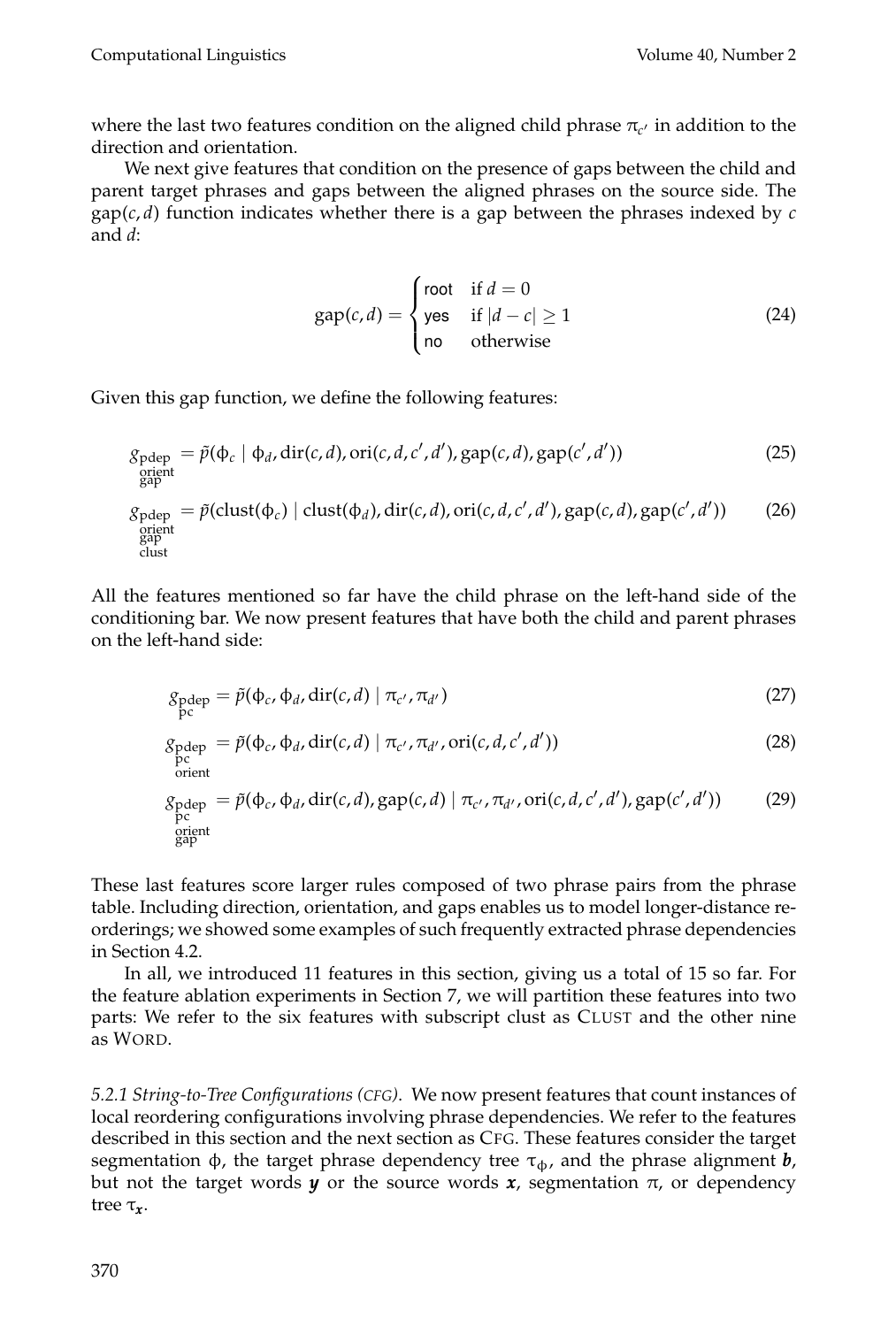Our first set of features only looks at configurations involving direction and orientation. The first feature value is incremented if the child is to the left and the aligned source-side phrases are in the same order:

$$
f_{\text{left}} = \mathbb{I}\left[\text{dir}(c,d) = \text{left} \wedge \text{ori}(c,d,c',d') = \text{same}\right]\right]
$$
(30)

Another feature fires if the aligned source phrases are in the opposite order:

$$
f_{\text{left}}_{\text{swap}} = \mathbb{I}\left[\text{dir}(c,d) = \text{left} \wedge \text{ori}(c,d,c',d') = \text{swap}\right] \tag{31}
$$

Analogous features are used when the child is to the right of the parent:

$$
f_{\text{right}} = \mathbb{I}\left[\text{dir}(c,d) = \text{right} \wedge \text{ori}(c,d,c',d') = \text{same}\right]
$$
 (32)

$$
f_{\text{right}}_{\text{swap}} = \mathbb{I}\left[\text{dir}(c,d) = \text{right} \wedge \text{ori}(c,d,c',d') = \text{swap}\right]
$$
(33)

These four configuration features are shown in order in the leftmost column in Figure 7. They are agnostic as to the presence of gaps between the two target phrases and between the two source phrases. We include 16 features that add gap information to these four coarse configurations, as shown in the remainder of the table. Four gap configurations are possible, constructed from one binary variable indicating the presence or absence of a source gap paired with a binary variable indicating the presence or absence of a target gap. We replicate the four coarse features for each gap configuration, giving us a total of 20 string-to-tree configuration features, all shown in Figure 7.



#### **Figure 7**

String-to-tree configurations; each is associated with a feature that counts its occurrences in a derivation.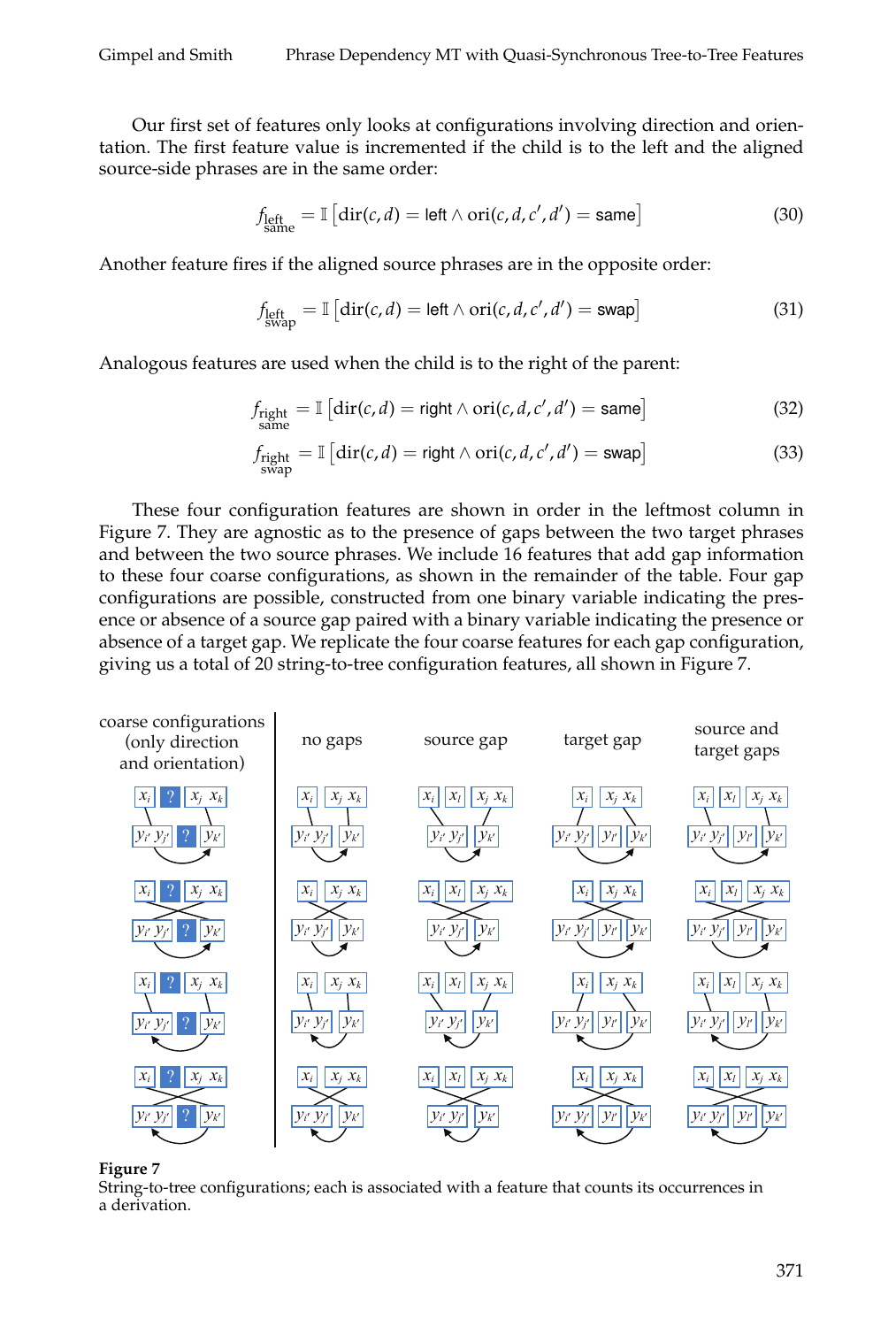*5.2.2 Dependency Length Features.* Related to the string-to-tree configurations are features that score source- and target-side lengths (i.e., number of words crossed) of target-side phrase dependencies. These lengths can also be useful for hard constraints to speed up inference; we return to this in Section 6. These features and constraints are similar to those used in vine grammar (Eisner and Smith 2005).

We first include a feature that counts the number of source-side words between the  $\frac{1}{2}$ aligned source phrases in each attachment in  $\tau_{\Phi}.$  Letting  $\pi_{c'} = \pmb{\mathit{x}}_i^j$ *i*<sup>'</sup> and  $π_{d'} = x_{k'}^{l'}$ *k*':

$$
f_{\text{wire}} = \mathbb{I}\left[\text{dir}(c', d') = \text{left}\right] \left(k' - (j' + 1)\right) + \mathbb{I}\left[\text{dir}(c', d') = \text{right}\right] \left(i' - (l' + 1)\right) \tag{34}
$$

Although this feature requires the segmentation of the source sentence in order to determine the number of source words crossed, the actual identities of those words are not needed, so the feature does not depend on *x*. We would expect this feature's weight to be negative for most language pairs, encouraging closeness in the source sentence of phrases aligned to each phrase dependency in the target.

We would like to use a similar feature for target-side dependency lengths, for example, where  $\phi_c = \bm{y}_i^j$  $\mathbf{a}_i^j$  and  $\mathbf{\Phi}_d = \mathbf{x}_k^l$ :

$$
\mathbb{I}\left[\text{dir}(c,d) = \text{left}\right](k - (j+1)) + \mathbb{I}\left[\text{dir}(c,d) = \text{right}\right](i - (l+1))\tag{35}
$$

However, such a feature could require looking at the entire phrase segmentation being generated to score a single phrase dependency (e.g., if  $\tau_{\phi}(1) = n'$ ). Using this feature would prevent us from being able to use dynamic programming for decoding (we discuss our approach to decoding in Section 6). Instead, we use a feature that considers *bounds* on the number of target words crossed by each phrase dependency. In particular, the feature sums the maximum number of target words that could be crossed by a particular phrase dependency. We will discuss how this feature is computed when we discuss decoding in Section 6.

We use CFG to refer to the set containing the 20 string-to-tree configuration features and the 2 string-to-tree dependency length features. Adding these 22 features to the 15 from Sections 5.1 and 5.2 gives us 37 QPD features so far.

### **5.3 Tree-to-Tree Features (TREETOTREE)**

The last two sets of features consider the source-side dependency tree τ*<sup>x</sup>* in addition to *x*, π, **b**, *y*, φ, and  $τ_Φ$ . These are the only features that use source and target syntax simultaneously. We use TREETOTREE to refer to these features.

*5.3.1 Quasi-Synchronous Tree-to-Tree Configurations.* We begin with features based on the quasi-synchronous configurations from Smith and Eisner (2006), shown for lexical dependency trees in Figure 8. For a child-parent dependency on the target side, these configurations consider the relationship between the aligned source words. For example, if the aligned source words form a child-parent dependency in the source tree, then we have a "parent-child" configuration. There is also an "other" category for those that do not fit any of the named categories.

However, for our model we need to score configurations involving phrase dependencies. That is, for a child-parent phrase dependency  $\langle \phi_c, \phi_d \rangle$  in τ<sub>φ</sub>, we consider the relationship between  $\pi_{c'}$  and  $\pi_{d'}$ , the source-side phrases to which  $φ_c$  and  $φ_d$  align.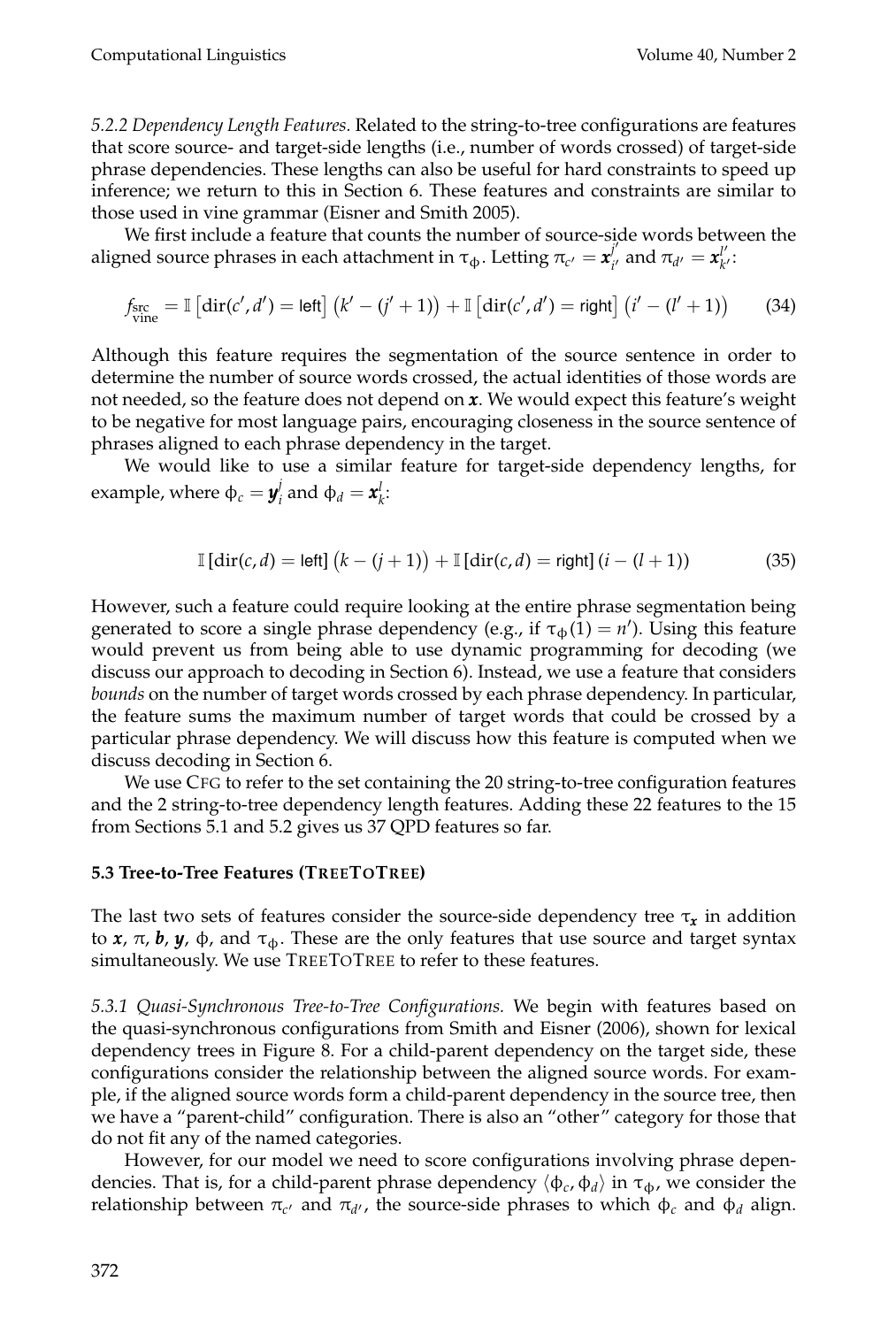

#### **Figure 8**

Quasi-synchronous tree-to-tree configurations from Smith and Eisner (2006). There are additional configurations involving NULL alignments and an "other" category for those that do not fit into any of the named categories.

There are several options for computing configuration features for our model, since we use a phrase dependency tree for the target sentence, a lexical dependency tree for the source sentence, and a phrase alignment.

We use a heuristic approach. First we find the full set of configurations that are present between any word in one source phrase and any word in the other source phrase. That is, given a pair of source words, one with index *j* in source phrase *d* 0 and the other with index  $k$  in source phrase  $c'$ , we have a parent-child configuration if  $\tau_{\mathbf{x}}(k) = j$ ; if  $\tau_{\mathbf{x}}(j) = k$ , a child-parent configuration is present. In order for the grandparent-grandchild configuration to be present, the intervening parent word must be outside both phrases. For sibling configurations, the shared parent must also be outside both phrases. In lieu of standard (non-sibling) c-command relationships, we define a modified c-command category as follows. We first find the highest ancestors of words *j* and *k* that are still in their respective phrases. Of these two ancestors, if neither is an ancestor of the other and if they are not siblings, then the "c-command" feature fires.

After obtaining a list of all configurations present for each pair of words  $\langle i, k \rangle$ , we fire the feature for the single configuration corresponding to the maximum distance |*j* − *k*|. If no configurations are present between any pair of words, the "other" feature fires. Therefore, only one configuration feature fires for each extracted phrase dependency attachment.

For the six configurations other than "root-root," we actually include multiple instances of each configuration feature: one set includes direction ( $6 \times 2 = 12$  features), another set includes orientation (12 features), and the final set includes both source- and target-side gap information (24 features). There are therefore 49 features in this category (including the single "root-root" feature).

*5.3.2 Tree-to-Tree Dependency Path Length Features.* Finally, we include features that consider the dependency path length between the source phrases aligned to the target phrases in each phrase dependency. The features in Section 5.2.2 considered distance along the source *sentence* (the number of words crossed). Now we add features that consider distance along the source *tree* (the number of lexical dependency arcs crossed). We expect the learned weights for these features to encourage short dependency path lengths on the source side.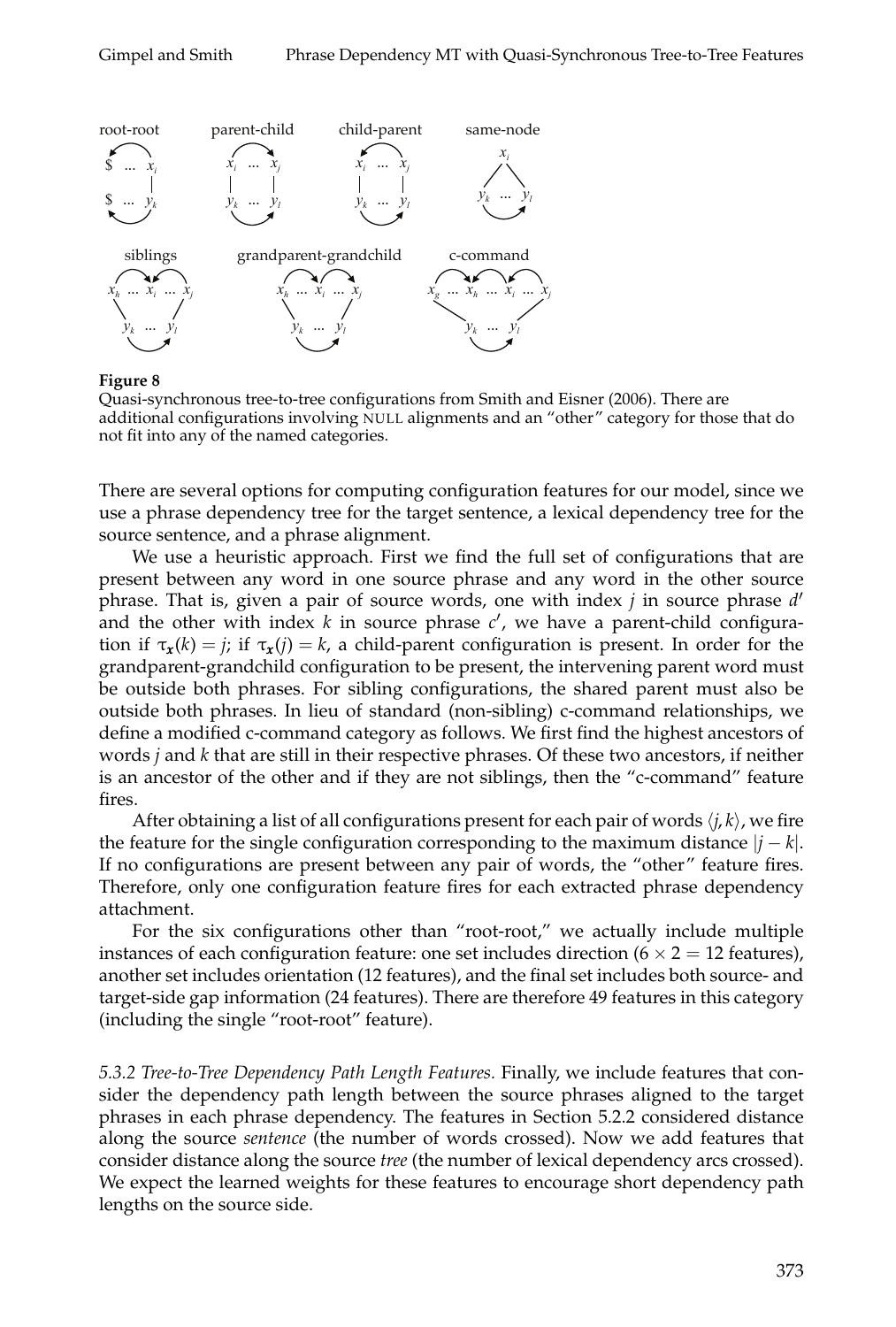We first include a feature that sums, for each target phrase  $\mu$ , the inverse of the minimum undirected path length between each word in  $\pi_{c'} = \mathbf{x}_i^j$  $\mathbf{a}'_{i'}$  and each word in  $\pi_{d'} = \pmb{x}^{l'}_{k'}$ *k*':

$$
f_{\text{undir}} = \sum_{j=i'}^{j'} \sum_{k=k'}^{l'} \frac{1}{\text{minUndirPathLen}(\mathbf{x}, \tau_{\mathbf{x}}, j, k)}
$$
(36)

where minUndirPathLen(*x*, τ*<sup>x</sup>* , *j*, *k*) returns the shortest undirected dependency path length from  $x_j$  to  $x_k$  in  $\tau_{\mathbf{x}}$ . The shortest undirected path length is defined as the number of dependency arcs that must be crossed to travel from one word to the other along the arcs in τ*<sup>x</sup>* .

Assuming an analogous function minDirPathLen(*x*, τ*<sup>x</sup>* , *j*, *k*) that computes the minimum *directed* dependency path length, we also include the following feature:

$$
f_{\text{dir}} = \sum_{\text{path}}' \sum_{i'=i'}^{i'} \frac{1}{\text{minDirPathLen}(\mathbf{x}, \tau_{\mathbf{x}, j}, k)}
$$
(37)

If there is no directed path from  $x_j$  to  $x_k$ , minDirPathLen returns  $\infty$ .

Adding these two features gives us a total of 88 QPD features. Along with the 14 phrase-based features there are a total of 102 features in our model.

### **6. Decoding**

For our model, decoding consists of solving Equation (1)—that is, finding the highestscoring tuple  $\langle y, \pi, \phi, \tau_\phi, b \rangle$  for an input sentence  $\pmb{x}$  and its parse  $\tau_{\pmb{x}}.$  This is a challenging search problem, because it is at least as hard as the search problem for phrase-based models, which is intractable (Koehn, Och, and Marcu 2003). Because of this we use a coarse-to-fine strategy for decoding (Charniak and Johnson 2005; Petrov 2009). Coarseto-fine inference is a general term for procedures that make two (or more) passes over the search space, pruning the space with each pass. Typically, feature complexity is increased in each pass, as richer features can often be computed more easily in the smaller search space.

One simple coarse-to-fine procedure for our model would start by generating a *k*-best list of derivations using a phrase-based decoder. This "coarse model" would account for all of the phrase-based features. Then we could parse each derivation to incorporate the QPD features and rerank the *k*-best list with the modified scores; this is the "fine model." The advantage of this approach is its simplicity, but other research has shown that *k*-best lists for structured prediction tend to have very little diversity (Huang 2008), and we expect even less diversity in cases like machine translation where latent variables are almost always present. Instead, we generate a **phrase lattice** (Ueffing, Och, and Ney 2002) in a coarse pass and perform **lattice dependency parsing** as the fine pass.

The remainder of this section is laid out as follows. We begin by reviewing phrase lattices in Section 6.1. In Section 6.2 we present our basic lattice dependency parsing algorithm. We give three ways to speed it up in Section 6.3; one enables a more judicious search without affecting the search space, and the other two prune the search space in different ways. In Section 6.4, we discuss how decoding affects learning of the feature weights  $\theta$ , and we describe the structured support vector machine reranking formulation from Yadollahpour, Batra, and Shakhnarovich (2013) that we use. We close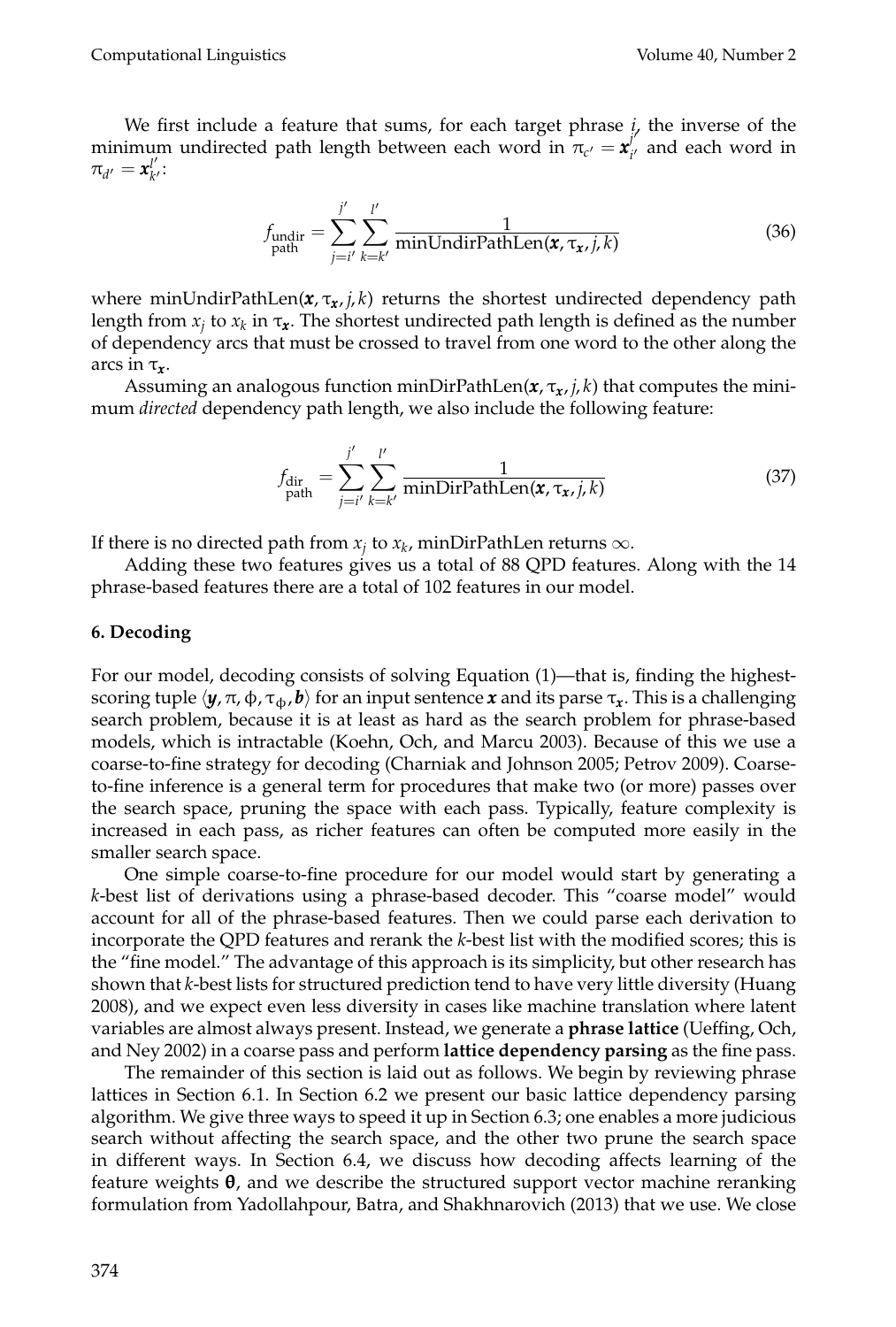

#### **Figure 9**

Example phrase lattice for the source sentence shown. Each node contains an *n*-gram history for computing *n*-gram language model features and a coverage vector representing the source words that have been translated so far. For clarity, the *n*-gram history ( $n = 2$ ) and coverage vector are only shown for three nodes.

in Section 6.5 with a brief discussion of how this decoder differs from earlier versions published in Gimpel and Smith (2009b, 2011).

### **6.1 Phrase Lattices**

The most common decoding strategy for phrase-based models is to use beam search (Koehn, Och, and Marcu 2003). The search is performed by choosing phrase pairs from the phrase table and applying them to translate source phrases into the target language. **Coverage vectors** are maintained during decoding to track which words have been translated so far. They are used to enforce the constraint that each source word appear in exactly one phrase pair.

It is often convenient to build a packed representation of the (pruned) search space explored during decoding. For phrase-based models, this representation takes the form of a **phrase lattice** (Ueffing, Och, and Ney 2002), a finite-state acceptor in which each path corresponds to a derivation. Figure 9 shows an example. The source sentence and a reference translation are shown at the top of the figure. Each path from the start node on the left to a final node corresponds to a complete output in the model's output space. Each lattice edge corresponds to a phrase pair used in the output. All paths leading to a given node in the lattice must agree in the set of source words that have been translated thus far. So, every node in the lattice is annotated with the coverage vector of all paths that end there. This is shown for three of the nodes in the figure.

The lattice is constructed such that all features in the model are locally computable on individual lattice edges. To make *n*-gram language model features local, all paths leading to a given node must end in the same  $n-1$  words.<sup>12</sup> In the example, there are two nodes with equivalent coverage vectors that are separated because they end in

<sup>12</sup> In practice, this state replication can be reduced by exploiting sparsity in the language model (Li and Khudanpur 2008).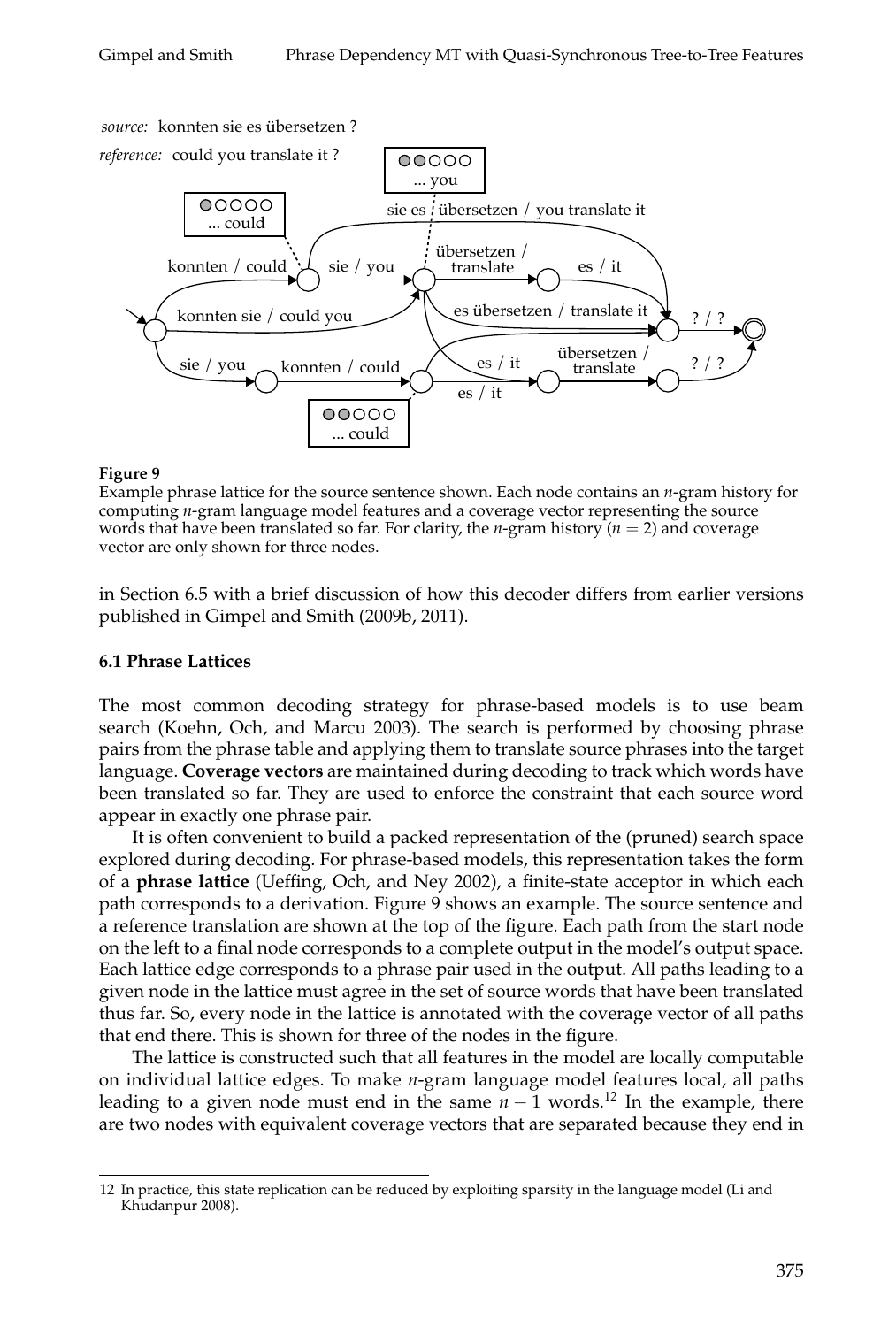different words (*you* vs. *could*). Decoders like Moses can output phrase lattices like these; the lattice simply encodes the paths explored during the beam search.

# **6.2 Lattice Dependency Parsing**

Each path in a phrase lattice corresponds to a tuple  $\langle y, \pi, \phi, b \rangle$  for the input **x**. To also maximize over  $\tau_{\phi}$ , we perform **lattice dependency parsing**, which allows us to search over the space of tuples  $\langle \mathbf{y}, \pi, \phi, \mathbf{b}, \tau_{\phi} \rangle$ . Lattice parsing jointly maximizes over paths through a lattice and parse structures on those paths.

Because we use an arc-factored phrase dependency model (Equation (3)), the lattice dependency parsing algorithm we use is a straightforward generalization of the arcfactored dynamic programming algorithm from Eisner (1996). The algorithm is shown in Figure 10. It is shown as a set of recursive equations in which shapes are used in place of function names and shape indices are used in place of function arguments. The equations ground out in functions edgeScore and arcScore that score individual lattice edges and phrase dependency arcs, respectively.<sup>13</sup> A semiring-generic format is used; for decoding, the semiring "plus" operator  $(\oplus)$  would be defined as max and the semiring "times" operator  $(\otimes)$  would be defined as +. The entry point when executing the algorithm is to build GOAL, which in turn requires building the other structures.

We use a simple top–down implementation with memoization. Our style of specifying dynamic programming algorithms is similar to weighted deduction, but additionally specifies indices and ranges of iteration, which are useful for a top–down implementation. Top–down dynamic programming avoids the overhead of maintaining a priority queue that is required by bottom–up agenda algorithms (Nederhof 2003; Eisner, Goldlust, and Smith 2005).

The disadvantage of top–down dynamic programming is that wasted work can be done; structures can be built that are never used in any full parse. This problem appears when parsing with context-free grammars, and so the CKY algorithm works bottom– up, starting with the smallest constituents and incrementally building larger ones. This is because context-free grammars may contain rules with only non-terminals. Top– down execution may consider the application of such rules in sequence, producing long derivations of non-terminals that never "ground out" in any symbols in the string. A dependency model, on the other hand, always works directly on words when building items, so a top–down implementation can avoid wasted effort.

However, this situation changes with *lattice* dependency parsing. It is possible for a top–down lattice dependency parser to consider some dependencies that are never used in a full parse. We address this issue in the next section.

# **6.3 Computational Complexity and Speeding Up Decoding**

The lattice parsing algorithm requires  $O(E^2V)$  time and  $O(E^2+VE)$  space, where *E* is the number of edges in the lattice and *V* is the number of nodes. Typical phrase lattices might easily contain tens of thousands of nodes and edges, making exact search prohibitively expensive for all but the smallest lattices. So we use three techniques to speed up decoding: (1) avoiding construction of items that are **inconsequential** (i.e.,

<sup>13</sup> To prevent confusion, we use the term **edge** to refer to a phrase lattice edge and **arc** to refer to a dependency attachment in a dependency tree.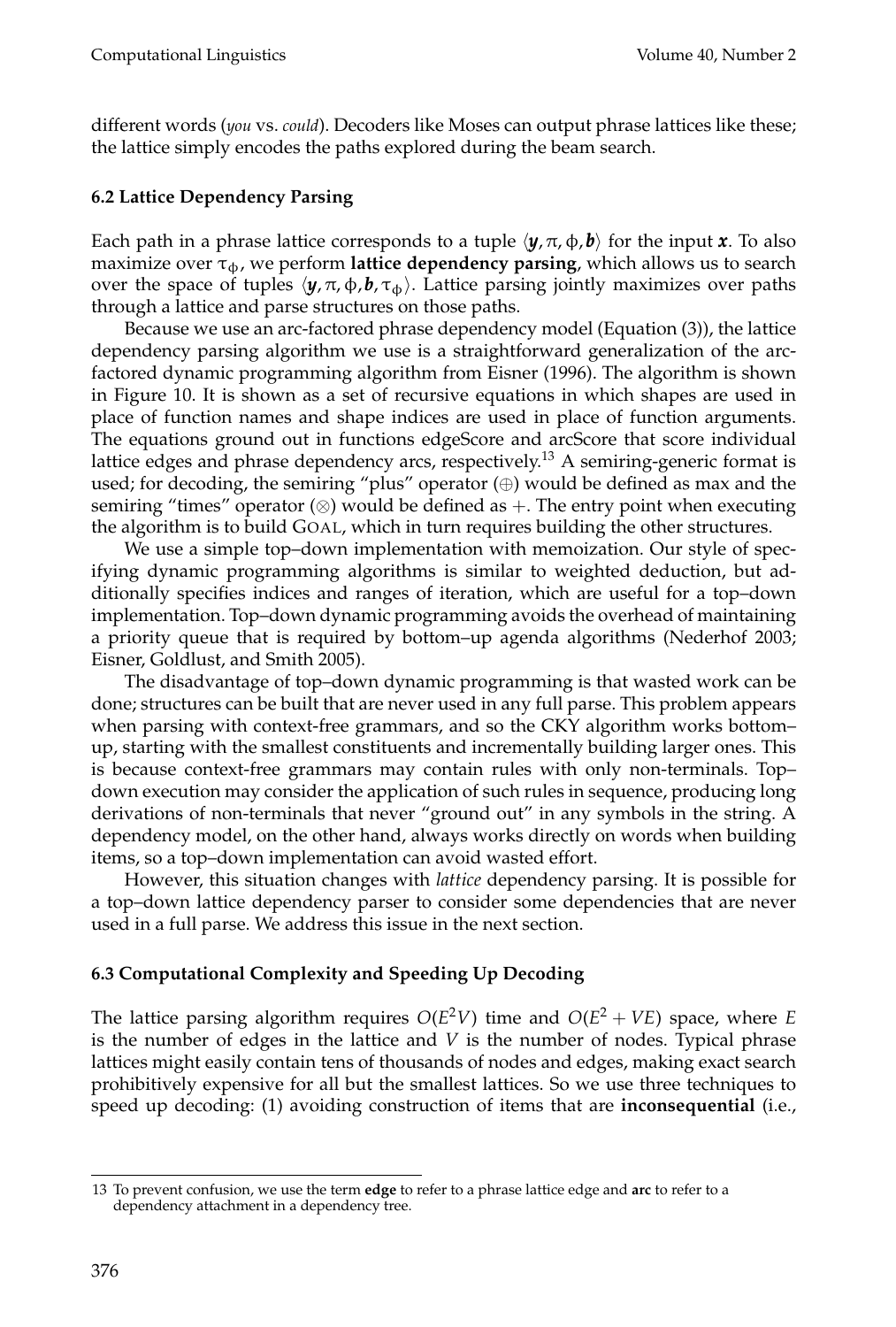

#### **Figure 10**

Lattice dependency parsing using an arc-factored dependency model. Lone indices like *p* and *i* denote nodes in the lattice, and an ordered pair like (*i*, *j*) denotes the lattice edge from node *i* to node *j*. START is the single start node in the lattice and FINAL is a set of final nodes. We use edgeScore(*i*, *j*) to denote the model score of crossing lattice edge (*i*, *j*), which only includes the phrase-based features **h**'. We use arcScore((*i*, *j*), (*l*, *m*)) to denote the score of building the dependency arc from lattice edge (*i*, *j*) to its parent (*l*, *m*); arcScore only includes the QPD features *h* 00 .

that could never be contained in a full parse), (2) pruning the lattices, and (3) limiting the maximum length of a phrase dependency.

*6.3.1 Avoiding Construction of Inconsequential Items.* By design, our phrase lattices impose several types of natural constraints on allowable dependency arcs. For example, each node in the phrase lattice is annotated with a coverage vector—a bit vector indicating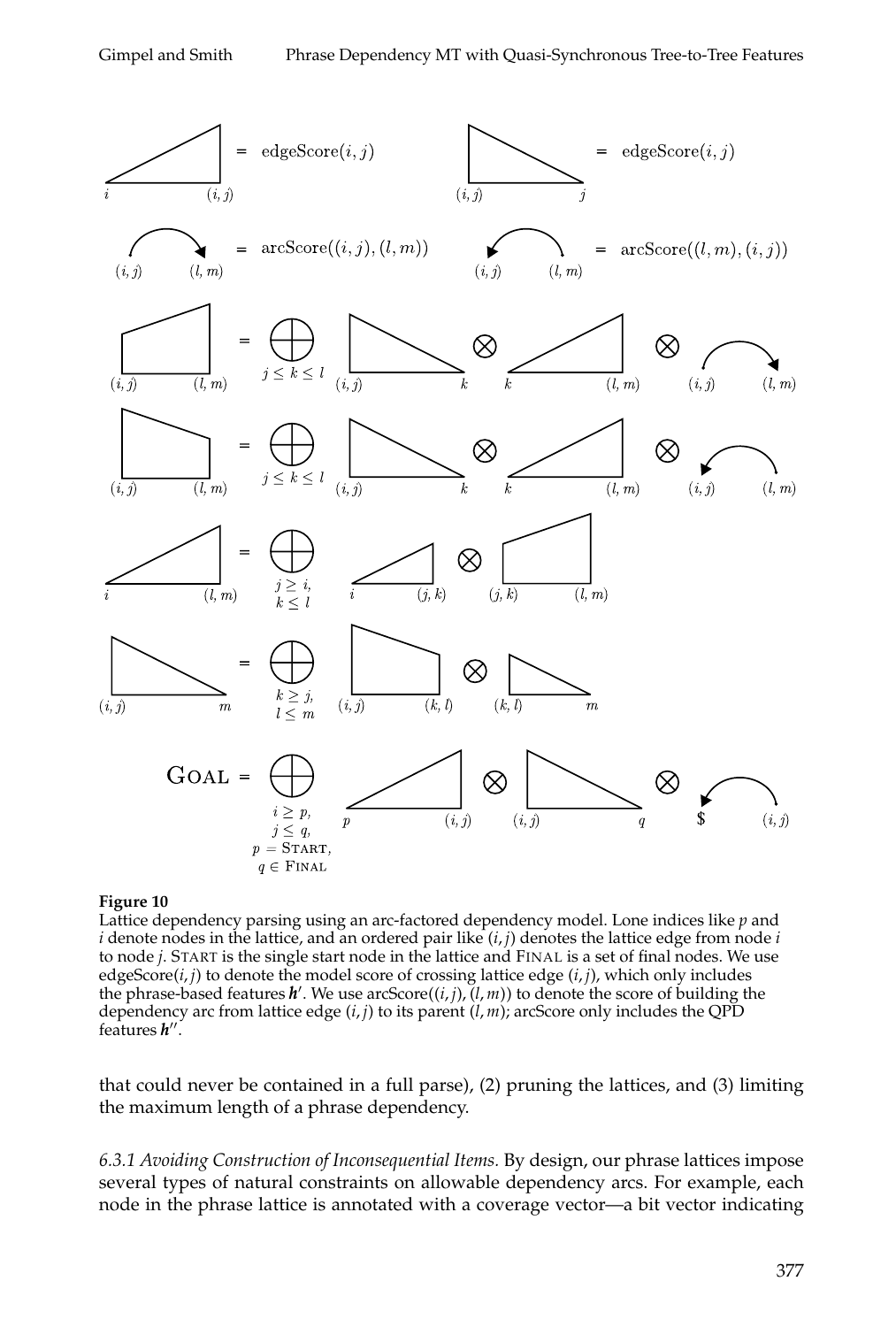which words in the source sentence have been translated—which implies a topological ordering of the nodes. Once a word in the source sentence has been covered (i.e., translated), it cannot be uncovered later. This can tell us whether certain nodes are unreachable from other nodes. For example, for a three-word source sentence, there cannot exist a directed path from a node with coverage vector  $(0, 1, 0)$  to a node with coverage vector  $(0, 0, 1)$ . However, there may or may not be a path from a node with vector  $\langle 0, 1, 0 \rangle$  to one with  $\langle 0, 1, 1 \rangle$ .

Generally, we need an efficient way to determine, for any two nodes in the lattice, whether there exists a path from one to the other. If there is no path, we can avoid wasting time figuring out the best way to build items that would end at the two nodes. To discover this, we use an all-pairs shortest paths algorithm to find the score of the best path between each pair of nodes in the lattice. The algorithm also tells us whether each edge is reachable from each other edge, allowing us to avoid drawing dependencies that will never ground out in a lattice path. We use the Floyd-Warshall algorithm (Floyd 1962). This adds some initial overhead to decoding, but in preliminary experiments we found that it saves more time than it costs. We actually run a modified version of the algorithm that computes the length (in words) of the longest path between any two nodes. If the maximum length between two nodes is  $\infty$ , the nodes are unreachable from each other. Before we build an item in the algorithm in Figure 10, we check reachability of the item endpoints and only proceed if one can reach the other.

We modified the algorithm to output maximum lengths because we use the maximum lengths to compute the target-side vine grammar features and constraints, as mentioned in Section 5.2.2. In particular we use a feature  $f_{\text{tgt}}^{\text{tgt}}$  that is a target-side analog to *fsrc*hut using the Floyd-Warshall maximum path lengths in place of the actual<br>lengths lengths.

*6.3.2 Lattice Pruning.* To reduce phrase lattice sizes, we prune lattice edges using forward–backward pruning (Sixtus and Ortmanns 1999), which has also been used by Tromble et al. (2008). This pruning method computes the max-marginal for each lattice edge, which is the score of the best full path that uses that edge, then prunes edges whose max-marginal is below a certain fraction of the best path score in the lattice. Maxmarginals have been used for other coarse-to-fine learning frameworks (Weiss, Sapp, and Taskar 2010) and offer the advantage that the best path in the lattice is preserved during pruning.

We only use the score contribution from the phrase-based features when computing these max-marginals. For each lattice, we use a grid search to find the most liberal threshold that leaves fewer than 2,000 edges in the resulting lattice. As complexity is quadratic in *E*, forcing *E* to be less than 2,000 improves runtime substantially. After pruning, the lattices contain more than  $10^{16}$  paths on average and oracle BLEU scores are typically 10–15 points higher than the model-best paths.

*6.3.3 Maximum Dependency Lengths.* We can easily adapt our vine grammar features to function as hard constraints on allowable dependency trees, as originally done by Eisner and Smith (2005) for monolingual dependency parsing. We use two simple constraints on the maximum length of a phrase dependency used during translation. One constrains the number of source words that are crossed from one aligned source phrase to the other aligned source phrase by the phrase dependency. The other constrains the maximum number of target-side words crossed by any path from one target phrase to the other target phrase in a phrase dependency. During translation, we never build items that would require using dependency arcs that violate these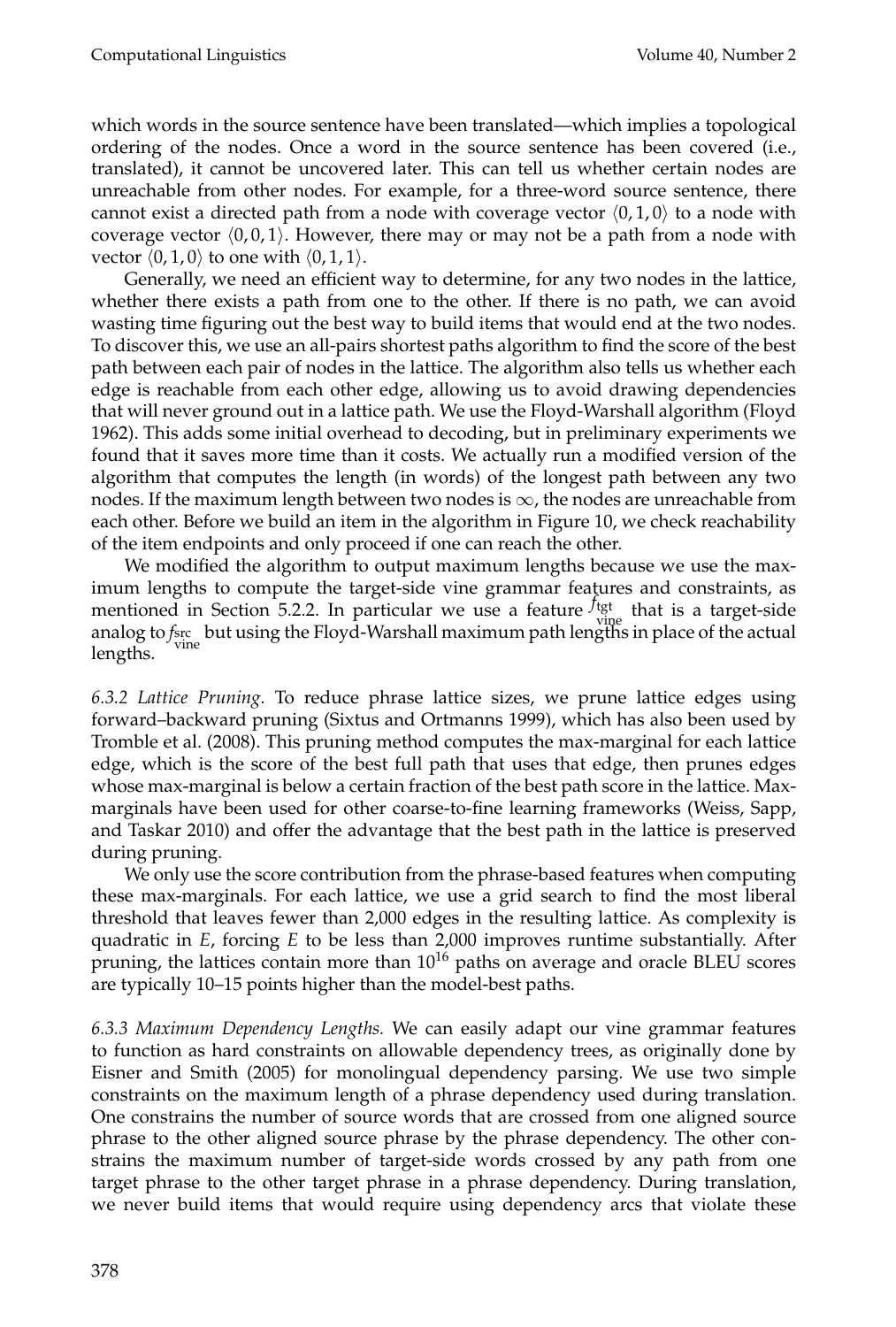constraints. In Section 7 we discuss the values we used in our primary experiments and also compare translation quality and decoding speed for several values of these hyperparameters.

#### **6.4 Interaction with Learning**

The use of a coarse-to-fine decoding procedure affects how we learn the parameters of our model. We use two separate versions of the phrase-based feature weights: one for lattice generation and one for lattice dependency parsing. This is common with coarse-to-fine strategies—separate instances of coarser parameters are required for each subsequent pass. We first learn parameters for the coarse phrase-based model used to generate phrase lattices. Then, after generating the lattices, we prune them (Section 6.3.2) and use a second round of tuning to learn parameters of the fine model, which includes all phrase-based and QPD feature weights. We initialized the phrase-based feature weights using the default Moses weights. For the QPD features, we initialized the phrase dependency probability feature weights to 0.002 and the weights for all other features to 0.

For tuning, we need the *k*-best outputs, for which efficient dynamic programming algorithms are available. We use Algorithm 3 from Huang and Chiang (2005), which lazily finds the *k* best derivations efficiently. In preliminary testing, we found that the *k*-best lists tended to be dominated by repeated translations with different derivations, so we used the technique presented by Huang, Knight, and Joshi (2006), which finds a *unique k*-best list, returning the highest-scoring derivation for each of *k* unique translations. This modification requires the maintenance of additional data structures to store all of the previously found string yields for each item built during parsing. This incurs additional overhead but allows us to obtain a far more diverse *k*-best list given a fixed time and memory budget.

For the first round of tuning, we use RAMPION (Gimpel and Smith 2012b), which performs competitively with minimum error rate training (Och 2003) but is more stable. For training the fine model, however, we found that RAMPION did not lead to substantial improvements over the output of the coarse phrase-based model alone. We found better performance by using a fine learner designed for the *k*-best reranking setting, in particular the structured support vector machine reranker described by Yadollahpour, Batra, and Shakhnarovich (2013). Though we are doing *lattice* reranking rather than *k*-best reranking, the learning problem for our fine model is similar to that for *k*-best reranking in that the decoder is exact (i.e., there is no pruning that could lead to different patterns of search error as the parameters change). That is, phrase lattice generation and pruning (described in Section 6.3.2) only depend on the coarse phrase-based feature weights and the maximum dependency length constraints (described in Section 6.3.3); they do not depend on the fine model parameters.

We now briefly describe how we learn parameters for the fine model via lattice reranking. For simplicity, we will only write the source sentence *x* and its translation *y* when describing the reranker and omit the additional input and output variables τ*x* , π, φ, τφ, and *b*, but they are always present and used for computing features. We assume a tuning set with *N* source sentences:  $\{x_i\}_{i=1}^N$ . Let  $\mathbf{Y}_i^R$  be the set of reference translations for source sentence  $\pmb{x}_i$ . Let  $\mathbf{Y}_i = \{\pmb{y}_i^{(1)}\}$  $\bm{y}_i^{(1)} \ldots \bm{y}_i^{(k)}$  $\binom{k}{i}$  denote the set of *k* candidate translations (outputs of our lattice dependency parsing decoder) for  $x_i$ . Let  $y_i^*$  denote the highest-quality translation in the set, that is,  $\hat{y_i^*} = \text{argmin}_{\hat{y} \in Y_i} \ell(Y_i^R, y)$ , where  $\ell(Y_i^R, y)$ is the negated BLEU+1 score (Lin and Och 2004) of  $\boldsymbol{y}$  evaluated against references  $\mathbf{Y}_{i}^R$ .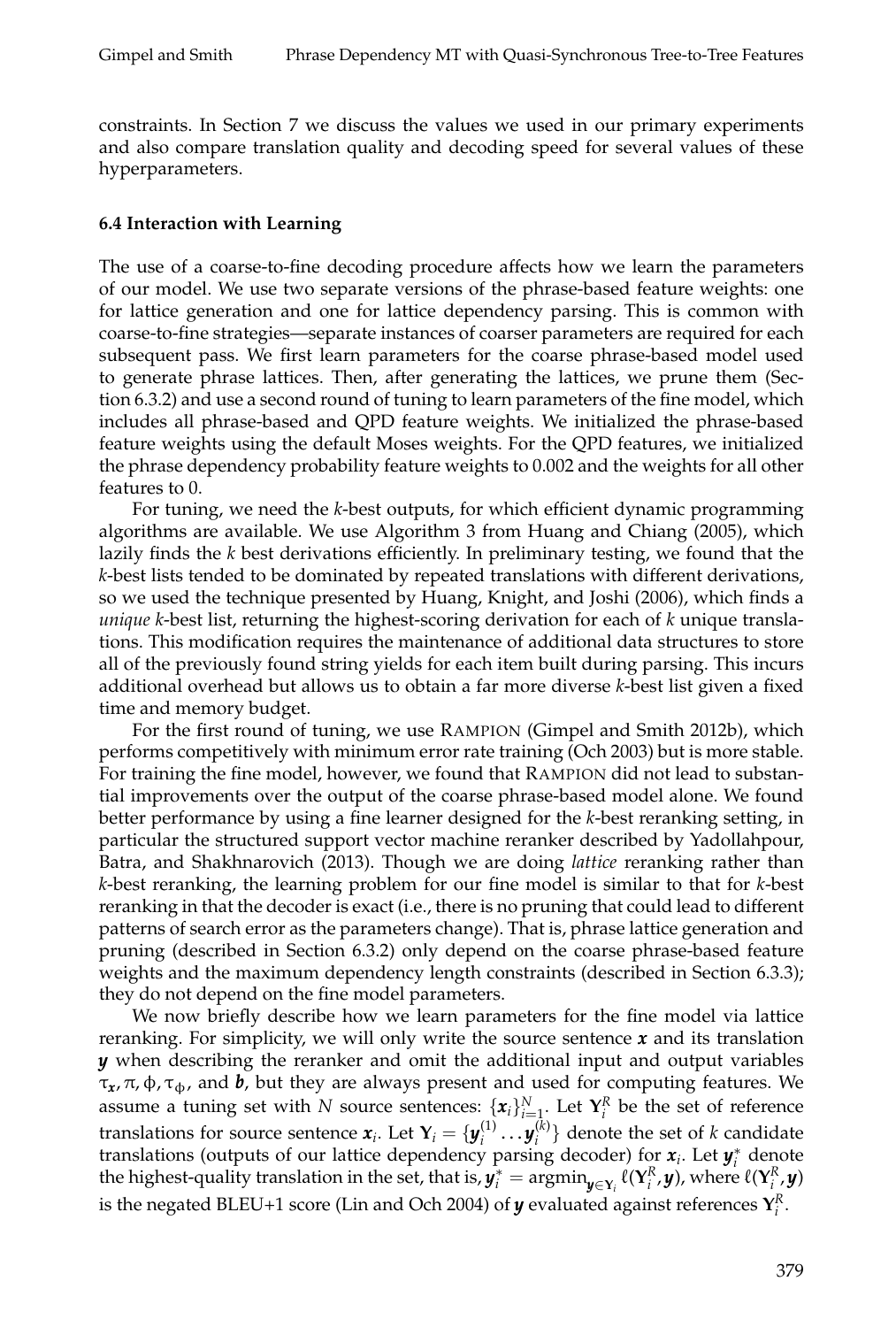We use the following cost function for sentence *i* and candidate translation *y*:

$$
\mathcal{L}(\mathbf{Y}_i^R, \mathbf{y}) = \ell(\mathbf{Y}_i^R, \mathbf{y}) - \ell(\mathbf{Y}_i^R, \mathbf{y}_i^*)
$$
\n(38)

that is, the negated BLEU+1 score of translation  $y_i$  relative to that of the best translation  $(\bm{y}_i^*)$  in the set.

Yadollahpour, Batra, and Shakhnarovich (2013) formulate the reranking learning problem as an  $L_2$ -regularized slack-rescaled structured support vector machine (SSVM; Tsochantaridis et al. 2005). The feature weights  $\theta$  for the fine model are learned by solving the following quadratic program:

$$
\min_{\mathbf{\theta}, \xi_i} \|\mathbf{\theta}\|_2^2 + \lambda \sum_{i \in [N]} \xi_i \tag{39a}
$$

$$
\text{s.t. } \boldsymbol{\theta}^{\top}\left(\boldsymbol{h}(\boldsymbol{x}_i,\boldsymbol{y}_i^*)-\boldsymbol{h}(\boldsymbol{x}_i,\boldsymbol{y})\right) \geq 1-\frac{\xi_i}{\mathcal{L}(\mathbf{Y}_i^R,\boldsymbol{y})}
$$
(39b)

$$
\xi_i \geq 0, \qquad \forall \mathbf{y} \in \mathbf{Y}_i \setminus \mathbf{y}_i^*, \qquad (39c)
$$

In Equation (39b), the violation in the margin  $\xi_i$  is scaled by the cost of the translation. Thus if in addition to  $y_i^*$  there are other good solutions in the set, the margin for such solutions will not be tightly enforced. On the other hand, the margin between  $y_i^*$  and bad solutions will be very strictly enforced. Equation (39) is solved via the 1-slack cutting-plane algorithm of Joachims, Finley, and Yu (2009).<sup>14</sup> During the execution of the cutting-plane algorithm, we compute the tuning set BLEU score with all parameter vector values that are considered. At convergence we return the parameters that led to the highest tuning BLEU score. This helps to bridge the discrepancy between our use of sentence-level BLEU+1 in the loss function and corpus BLEU for final evaluation.

We alternate between generating *k*-best lists using our lattice parser and solving Equation (39) on the fixed lists, each time pooling all previous iterations' lists. We repeat until the parameters do not change, up to a maximum of 15 iterations. We used *k*-best lists of size 150 and a fixed, untuned value of  $\lambda = 0.1$  for all experiments.

### **6.5 Comparison to Earlier Work**

The decoder described above represents some advances over those presented in earlier papers. Our original decoder was designed for a lexical dependency model; we used lattice dependency parsing on lattices in which each edge contained a single sourcetarget word pair (Gimpel and Smith 2009b). Inference was approximated using cube decoding (Gimpel and Smith 2009a), an algorithm that incorporates non-local features in a way similar to cube pruning (Chiang 2007). After developing our QPD model, we moved to phrase lattices but still approximated inference using an agenda algorithm (Nederhof 2003; Eisner, Goldlust, and Smith 2005) with pre-pruning of dependency edges in a coarse pass (Gimpel and Smith 2011).

<sup>14</sup> We used OOQP (Gertz and Wright 2003) to solve the quadratic program in the inner loop, which uses HSL, a collection of Fortran codes for large-scale scientific computation (www.hsl.rl.ac.uk).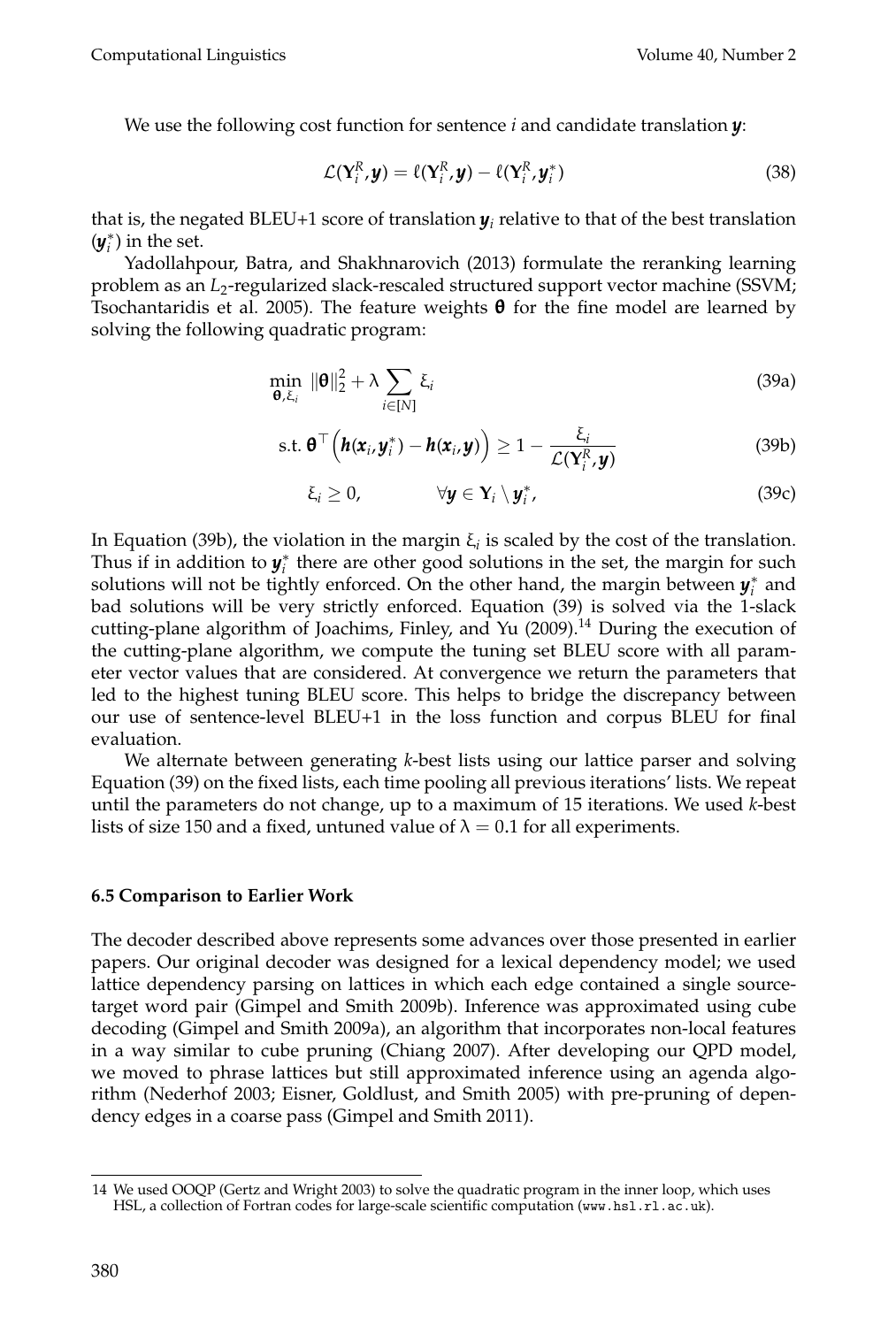All decoders used lattice dependency parsing, but our current decoder uses an exact algorithm once two simple approximations are made: the pruning of the lattice and the use of maximum dependency length constraints. Hyperparameters control the severity of these two approximations and the use of an exact parsing algorithm allows us to measure their effects on runtime and accuracy.

# **7. Experiments and Analysis**

We now present experimental results using our QPD model. Because our model extends phrase-based translation models with features on source- and target-side syntactic structures, we can conduct experiments that simulate phrase-based, string-to-tree, and tree-to-tree translation, merely by specifying which feature sets to include. This suggests an additional benefit of using a quasi-synchronous approach for machine translation. By using features rather than constraints, we can simulate a range of translation systems in a single framework, allowing clean experimental comparisons among modeling strategies and combining strengths of diverse approaches.

We describe our experimental setup in Section 7.1 and present our main results in Section 7.2. We measure the impact of using unsupervised parsing in Section 7.2.1 and include feature ablation experiments in Section 7.2.2. We present the results of a manual evaluation in Section 7.3 and give examples. We conclude in Section 7.4 with a runtime analysis of our decoder and show the impact of decoding constraints on speed and translation quality.

# **7.1 Experimental Setup**

In this section we describe details common to the experiments reported in this section. Details about decoding and learning were described in Section 6. Full details about language pairs, data sets, and baseline systems are given in Appendix A and Appendix B. We repeat important details here. We use case-insensitive IBM BLEU (Papineni et al. 2002) for evaluation. To measure significance, we use a paired bootstrap (Koehn 2004) with 100,000 samples ( $p \le 0.05$ ).

*7.1.1 Language Pairs.* We consider German→English (DE→EN), Chinese→English  $(ZH\rightarrow EN)$ , Urdu $\rightarrow$ English (UR $\rightarrow$ EN), and English $\rightarrow$ Malagasy (EN $\rightarrow$ MG) translation. These four languages exhibit a range of syntactic divergence from English. They also vary in the availability of resources like parallel data, monolingual target-language data, and treebanks. It is standard practice to evaluate unsupervised parsers on languages that do actually have treebanks, which are used for evaluation. We consider this case as well, comparing supervised parsers for English and Chinese to our unsupervised parsers, but we also want to evaluate our ability to exploit unsupervised parsing for languages that have small or nonexistent treebanks, hence our inclusion of Urdu and Malagasy.

*7.1.2 Baselines.* We compare our model to several baselines:

Moses, RAMPION,  $S = 200$ : This is a standard Moses phrase-based system, trained with RAMPION. The Moses default stack size *S* of 200 was used during tuning and testing. This is the result one would obtain with an off-the-shelf Moses phrase-based system on these data sets (and trained using RAMPION).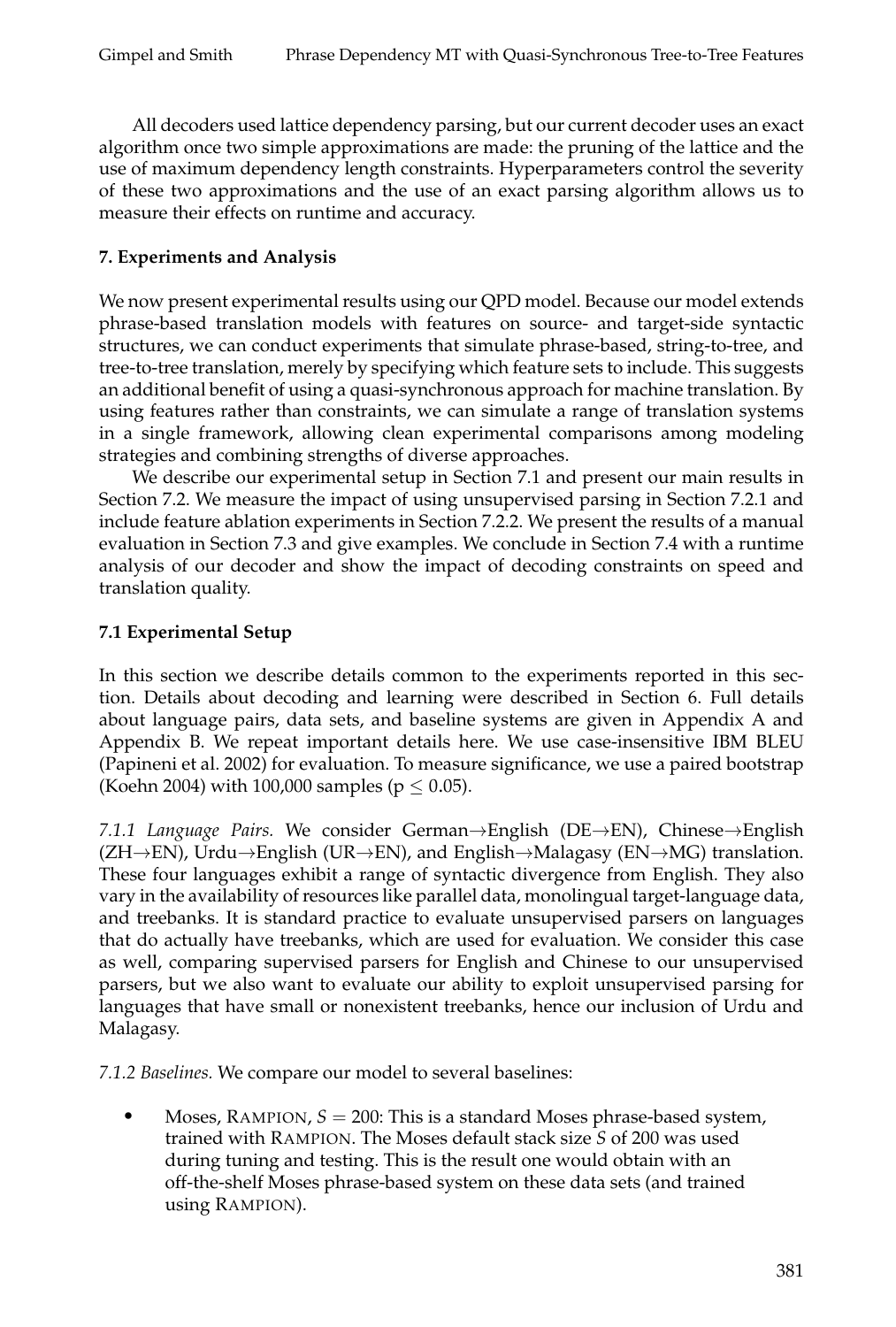- Moses, RAMPION,  $S = 500$ : This baseline trains a model in the same way as the previous using  $S = 200$ , but then uses a larger stack size  $(S = 500)$ when decoding the test sets. This larger stack size was used for generating phrase lattices for lattice reranking, so it provides a more appropriate baseline for comparing to our model.
- Moses, SSVM reranking: Using phrase lattices generated with the preceding configuration, this baseline uses the SSVM reranker from Section 6.4 on the phrase lattices *with only the Moses phrase-based features*, that is, without any QPD features. This baseline helps to separate out the gains achieved through SSVM reranking and the addition of QPD features.
- Hiero, RAMPION: This is a standard hierarchical phrase-based system (Chiang 2007), as implemented in the Moses toolkit and trained using RAMPION.

We see the three Moses systems as our primary baselines because Moses was used to generate phrase lattices for our system. Our model adds new syntactic structures and features to Moses, but because our decoder use Moses' phrase lattices, our approach can be viewed as rescoring Moses' search space. There are pros and cons to this choice. It lets us build on a strong baseline rather than building a system from scratch. Also, by comparing the third baseline ("Moses, SSVM reranking") to our model, we are able to cleanly measure the contribution of our QPD features. However, Hiero has been shown to perform better than phrase-based systems for certain language pairs (Chiang 2007; Zollmann et al. 2008; Birch, Blunsom, and Osborne 2009), and in these cases Hiero proves to be a strong baseline for our model to beat as well. We note that our QPD features could also be used to rescore Hiero's search space to potentially yield further improvements, but we leave this to future work.

*7.1.3 Parsers.* Our full QPD model requires parsers for both source and target languages. For each language pair, the target-language parser is only used to parse the target side of the parallel corpus and the source-language parser is only used to parse the source side of the tuning and test sets.

We have access to supervised parsers for Chinese, German, and English, which we used for our experiments. In particular, we used the Stanford parser (Levy and Manning 2003; Rafferty and Manning 2008) for Chinese and German and TurboParser (Martins et al. 2010) for English (see Appendix A for details). The Stanford parser is fundamentally a phrase-structure parser and generates dependency trees via head rules, but we chose it for our experiments for its ease of use and compatibility with the tokenization we used, particularly the Chinese segmentation which we obtained from the Stanford Chinese segmenter.<sup>15</sup>

For Urdu and Malagasy, we turn to unsupervised parsing. To measure the impact of using unsupervised parsers, we also performed experiments in which we replaced supervised parsers for Chinese and English with unsupervised counterparts. We now describe how we trained unsupervised parsers for these four languages.

<sup>15</sup> More dependency parsers have been made available by the research community since we began this research and would be natural choices for further experimentation, such as ParZu (Sennrich et al. 2009) for German, the parser model from Bohnet (2010) adapted for German by Seeker and Kuhn (2012), and DuDuPlus (Chen et al. 2012) for Chinese.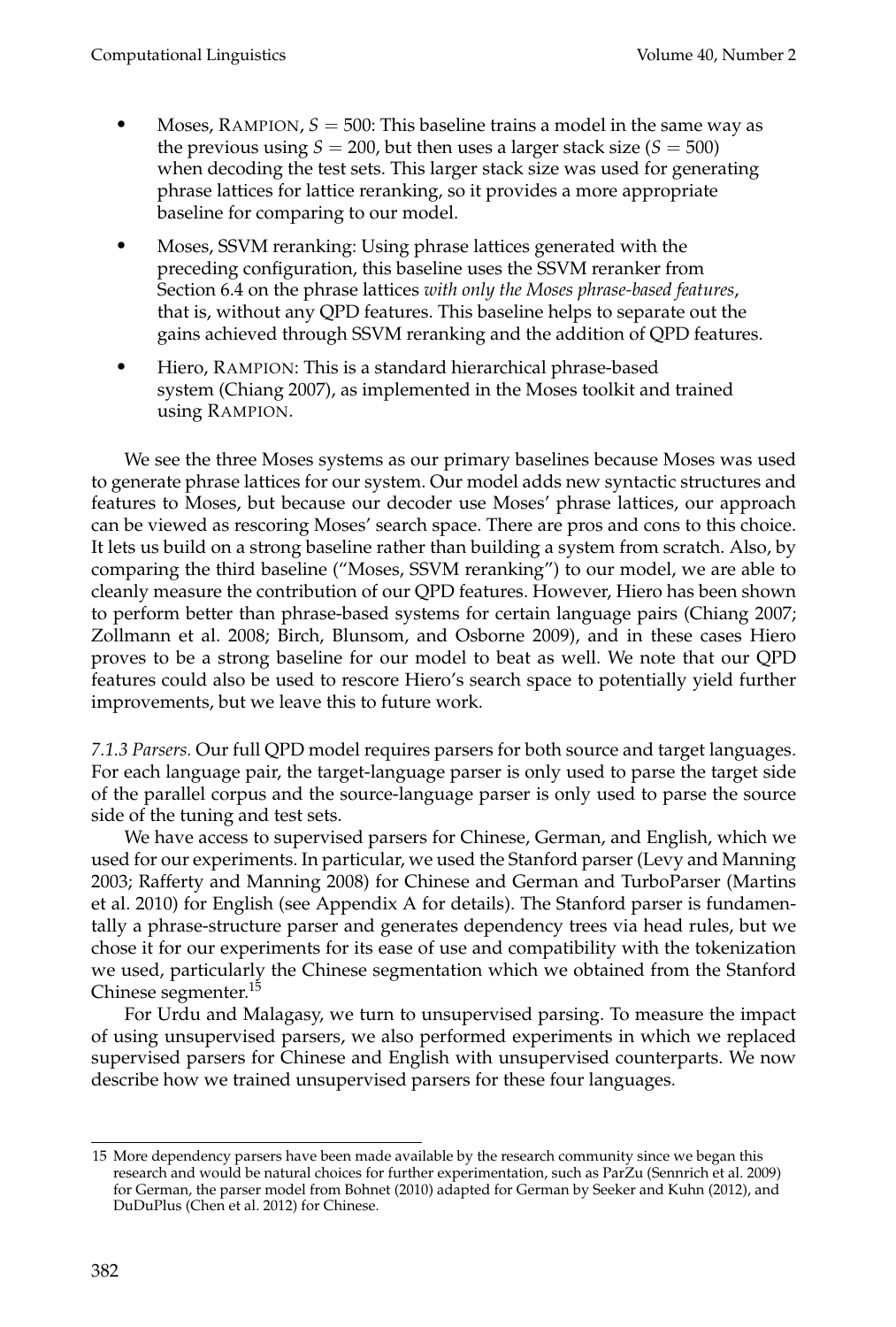The most common approach to unsupervised parsing is to train models on sentences from treebanks (without using the annotated trees, of course) along with their gold standard POS tags. This practice must be changed if we wish to use unsupervised parsing for machine translation, because we do not have gold standard POS tags for our data. Fortunately, Smith (2006) and Spitkovsky et al. (2011) have shown that using automatic POS tags for dependency grammar induction can work as well as or better than gold standard POS tags. For syntax-based translation, Zollmann and Vogel (2011) showed that unsupervised tags could work as well as those from a supervised POS tagger.

For Urdu and Malagasy, we use fully unsupervised POS tagging, using the approach from Berg-Kirkpatrick et al. (2010) with 40 tags. We use the "direct gradient" version optimized by L-BFGS (Liu and Nocedal 1989). For Chinese and English, we use the gold standard POS tags from their respective treebanks for training the parser, then use the Stanford POS tagger (Toutanova et al. 2003) to tag the parallel data, tuning, and test sets. As our dependency parsing model, we use the dependency model with valence (Klein and Manning 2004) initialized with a convex initializer (Gimpel and Smith 2012a). The training procedure is described in Gimpel (2012). Our Chinese and English unsupervised parsers are roughly 30 percentage points worse than supervised parsers in dependency attachment accuracy on standard treebank test sets.

We also compared the supervised and unsupervised parsers to a *uniform-at-random* parser. Well-known algorithms exist for sampling derivations under a context-free grammar for a sentence (Johnson, Griffiths, and Goldwater 2007). These algorithms can be used to sample projective dependency trees by representing a projective dependency grammar using a context-free grammar (Smith 2006; Johnson 2007). We used cdec (Dyer et al. 2010) to sample projective dependency trees uniformly at random for each sentence.<sup>16</sup>

We only compared the random parser for *source*-side parsing. Swapping parsers for the target language requires parsing the target side of the parallel corpus, rerunning rule extraction and feature computation with the new parses, and finally re-tuning to learn new feature weights. By contrast, changing the source-side parser only requires re-parsing the source side of the tuning and test sets and re-tuning.

### **7.2 Results**

We now present our main results, shown in Tables 6–9. We see that enlarging the search space results in gains in BLEU, as Moses with stack size 500 typically outperforms Moses with stack size 200. For DE→EN (Table 6), SSVM reranking improves performance even without adding any more features, pushing the numbers close to that of Hiero; and adding our QPD features does not provide any additional improvement.

For the other language pairs, however, we do see significant gains over the Moses baselines. For  $ZH \rightarrow EN$  (Table 7), we see an average gain of 0.5 BLEU over the best Moses baseline when using target syntactic features (TGTTREE), and a total average gain of 0.7 BLEU with the full QPD model (TGTTREE + TREETOTREE). The QPD numbers still lag behind the Hiero results on average, but are statistically indistinguishable from Hiero on two of the three test sets. Our QPD features are able to mostly close the

<sup>16</sup> We thank Chris Dyer for implementing this feature in cdec for us.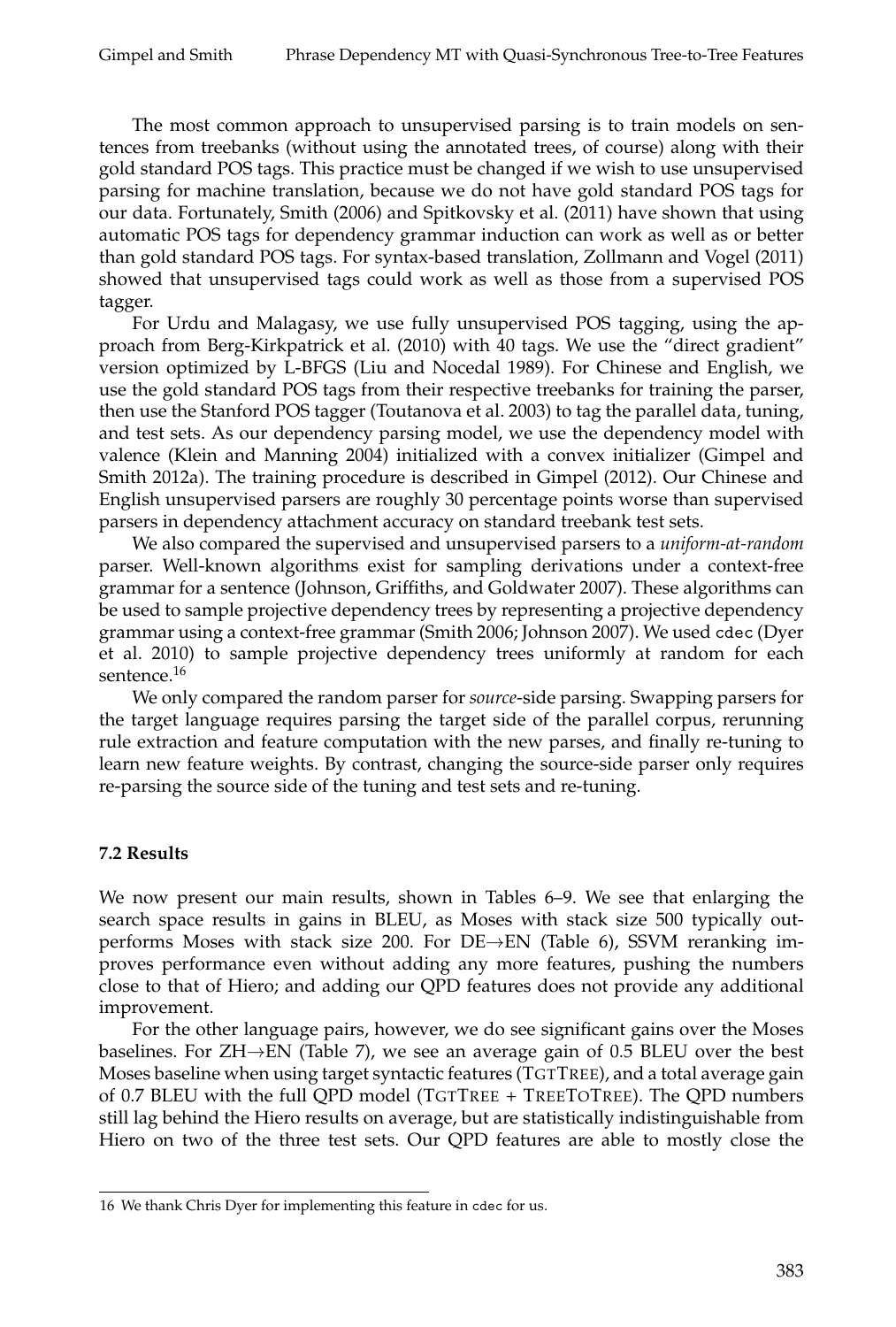%BLEU on tune and test sets for DE→EN translation, comparing the baselines to our QPD model with target syntactic features (TGTTREE) and then also with source syntax (+ TREETOTREE). Here, merely using the additional round of tuning with the SSVM reranker improves the BLEU score to 19.9, which is statistically indistinguishable from the two QPD feature sets. Differences between Hiero and the three 19.9 numbers are at the border of statistical significance; the first two are statistically indistinguishable from Hiero but the third is different at  $p = 0.04$ .

|            | $German \rightarrow English$ |      |      |
|------------|------------------------------|------|------|
| model      | notes                        | tune | test |
| Moses      | RAMPION, $S = 200$           | 16.2 | 19.0 |
|            | RAMPION, $S = 500$           | 16.2 | 19.2 |
|            | SSVM reranking               | 16.9 | 19.9 |
| <b>OPD</b> | <b>TGTTREE</b>               | 17.2 | 19.9 |
|            | TGTTREE + TREETOTREE         | 17.1 | 19.9 |
|            |                              |      |      |
| Hiero      | <b>RAMPION</b>               | 17.1 | 20.1 |
|            |                              |      |      |

#### **Table 7**

%BLEU on tune and test sets for  $ZH \rightarrow EN$  translation, showing the contribution of feature sets in our QPD model. Both QPD models are significantly better than the best Moses numbers on test sets 1 and 2, but not on test set 3. The full QPD model is significantly better than the version with only TGTTREE features on test set 1 but statistically indistinguishable on the other two test sets. Hiero is significantly better than the full QPD model on test set 2 but not on the other two.

|            | $Chinese \rightarrow English$                              |                      |                      |                      |                      |                      |  |  |
|------------|------------------------------------------------------------|----------------------|----------------------|----------------------|----------------------|----------------------|--|--|
| model      | notes                                                      | tune                 | test 1               | test 2               | test 3               | test avg.            |  |  |
| Moses      | RAMPION, $S = 200$<br>RAMPION, $S = 500$<br>SSVM reranking | 36.0<br>36.2<br>36.3 | 35.5<br>36.1<br>36.1 | 34.3<br>34.6<br>34.6 | 31.3<br>31.8<br>31.8 | 33.7<br>34.2<br>34.2 |  |  |
| <b>OPD</b> | <b>TGTTREE</b><br>TGTTREE + TREETOTREE                     | 37.1<br>37.3         | 36.8<br>37.2         | 35.3<br>35.5         | 32.0<br>31.9         | 34.7<br>34.9         |  |  |
| Hiero      | <b>RAMPION</b>                                             | 37.3                 | 37.4                 | 36.1                 | 32.1                 | 35.2                 |  |  |

performance gap between Moses and Hiero, suggesting that the Moses search space (and even our heavily pruned Moses phrase lattices) has the potential for significant improvements when using the right features.

Results for UR→EN translation are shown in Table 8. Here we only have a supervised parser for English, so the TREETOTREE features are incorporated using our unsupervised Urdu parser. All QPD results are significantly better than all Moses baseline results, but there is no significant difference between the two QPD feature sets. This may be due to our use of unsupervised parsing; perhaps the Urdu parses are too noisy for us to see any benefit from the TREETOTREE features. In Section 7.2.1 we measure the impact of using unsupervised parsing for ZH→EN translation. Hiero still significantly outperforms the QPD model, although we have halfway closed the gap between Moses and Hiero.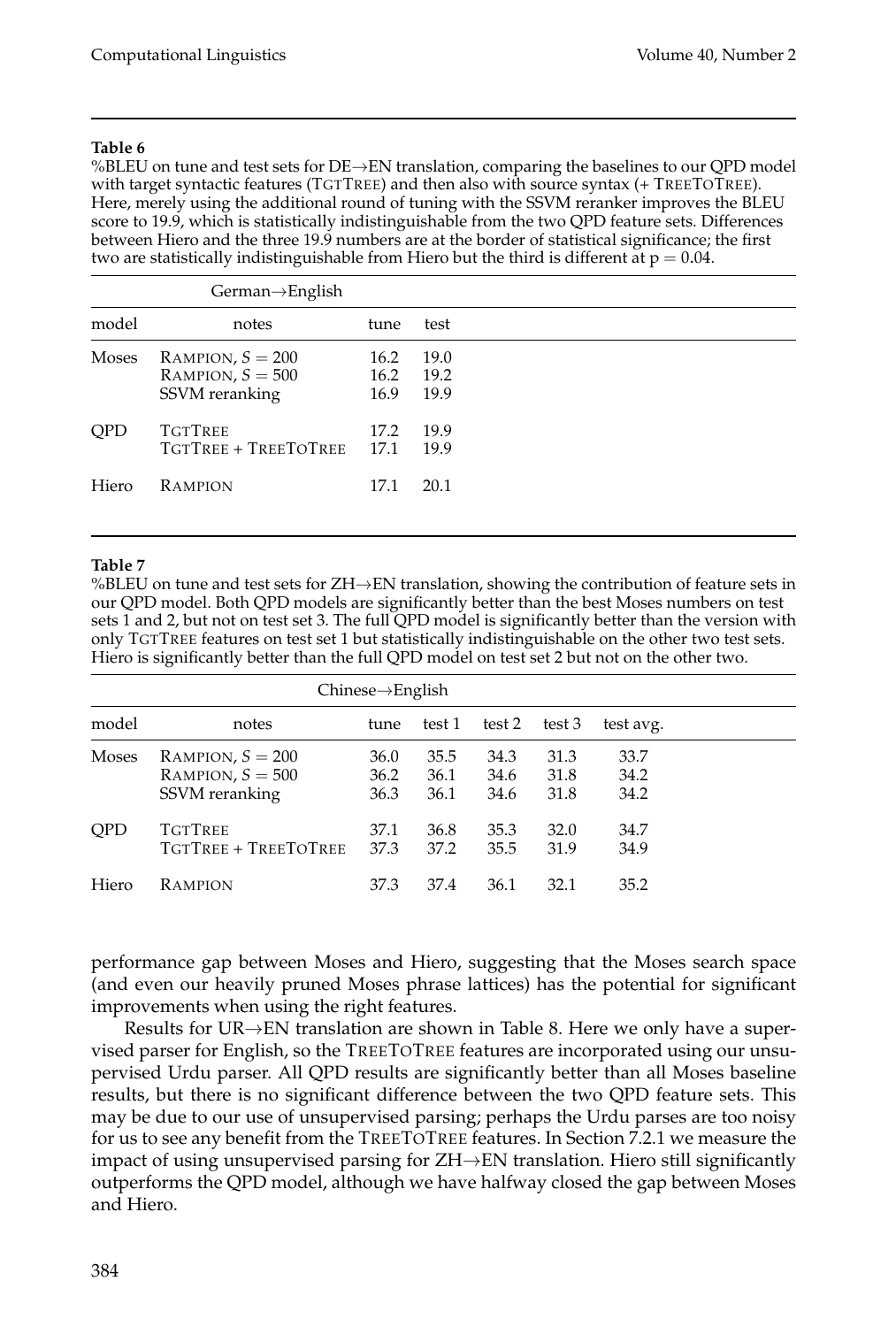%BLEU on tune and test sets for UR→EN translation, using our unsupervised Urdu parser to incorporate source syntactic features. The two QPD rows are statistically indistinguishable on both test sets. Both are significantly better than all Moses results, but Hiero is significantly better than all others.

|              | $Urdu \rightarrow$ English                                 |                      |                      |                      |                      |  |  |  |
|--------------|------------------------------------------------------------|----------------------|----------------------|----------------------|----------------------|--|--|--|
| model        | notes                                                      | tune                 | test 1               | test 2               | test avg.            |  |  |  |
| <b>Moses</b> | RAMPION, $S = 200$<br>RAMPION, $S = 500$<br>SSVM reranking | 24.6<br>24.7<br>24.9 | 24.6<br>24.8<br>24.4 | 24.5<br>24.9<br>24.7 | 24.5<br>24.8<br>24.6 |  |  |  |
| <b>OPD</b>   | <b>TGTTREE</b><br>TGTTREE + (unsup.) TREETOTREE            | 25.8<br>25.8         | 25.4<br>25.4         | 25.5<br>25.6         | 25.4<br>25.5         |  |  |  |
| Hiero        | <b>RAMPION</b>                                             | 25.7                 | 26.4                 | 26.7                 | 26.6                 |  |  |  |

#### **Table 9**

%BLEU on tune and test sets for EN→MG translation, using a supervised English parser and an unsupervised Malagasy parser. The 15.6 BLEU reached by the full QPD model is statistically significantly better than all other results on the test set. All other test set numbers are statistically indistinguishable.

|            | English->Malagasy                                          |                      |                      |
|------------|------------------------------------------------------------|----------------------|----------------------|
| model      | notes                                                      | tune                 | test                 |
| Moses      | RAMPION, $S = 200$<br>RAMPION, $S = 500$<br>SSVM reranking | 17.6<br>17.8<br>17.8 | 15.1<br>15.1<br>15.1 |
| <b>OPD</b> | (unsup.) TGTTREE<br>(unsup.) TGTTREE + TREETOTREE          | 17.6<br>17.9         | 15.2<br>15.6         |
| Hiero      | RAMPION                                                    | 17.4                 | 15.0                 |

For EN→MG translation (Table 9), we see significant gains in BLEU over both Moses and Hiero when using the full QPD model.<sup>17</sup> We used unsupervised parsing to incorporate TGTTREE features but we only see a statistically significant improvement when we add TREETOTREE features, which use a supervised English parser.

*7.2.1 Impact of Unsupervised Parsing.* Table 10 shows results when comparing parsers for ZH→EN translation. We pair supervised and unsupervised parsers for English and Chinese. The final row shows the Moses BLEU scores for comparison.

<sup>17</sup> For the EN→MG experiments, we modified our initialization procedure for the QPD feature weights. When using the same initialization as the other language pairs (setting QPD probability feature weights to 0.002 and all other QPD weights to 0), we found that SSVM reranking did not find any higher BLEU score in the initial *k*-best lists than the 1-best translations for all sentences. So we multiplied the initial QPD weights by 10 in an effort to inject more diversity in the initial *k*-best lists.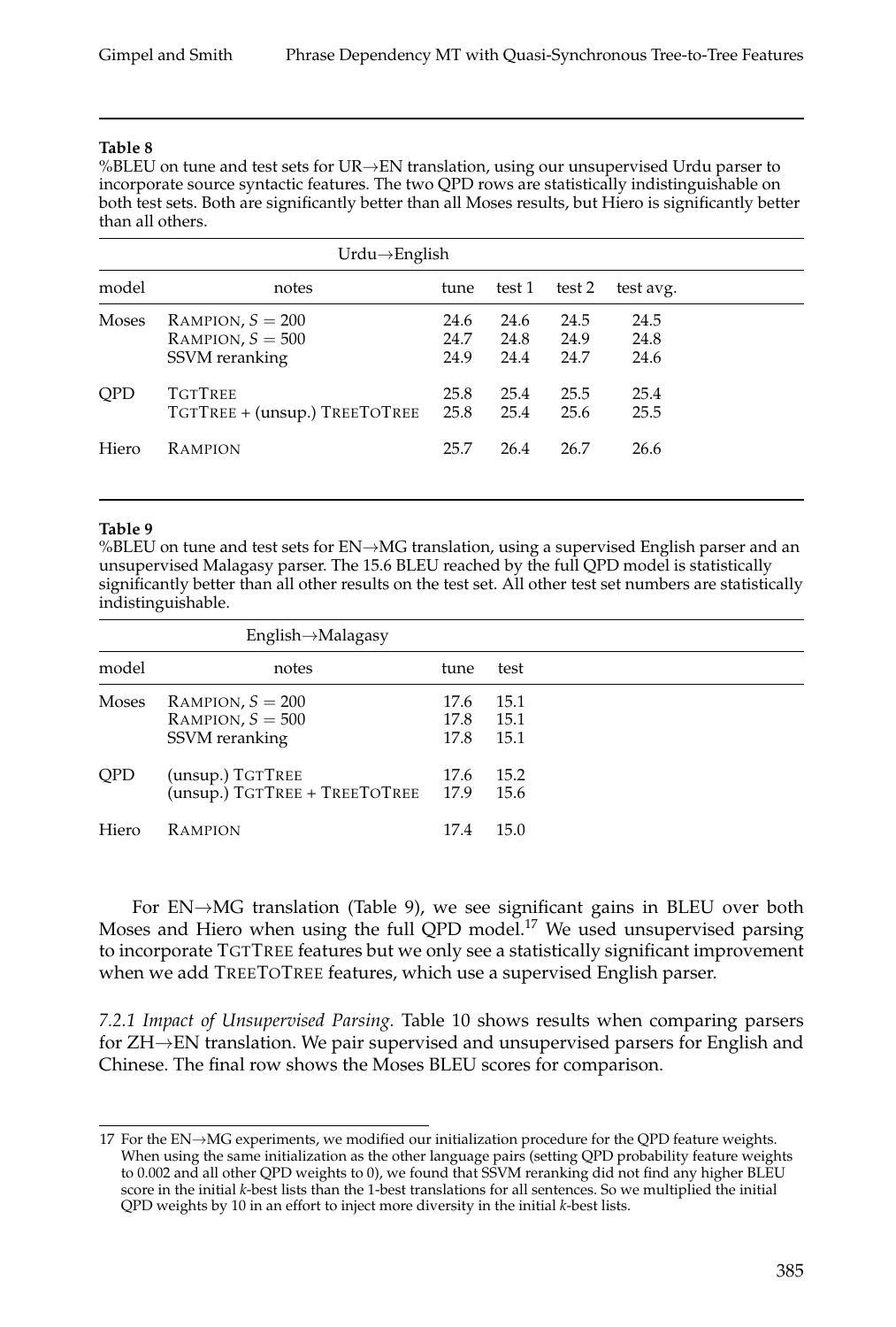%BLEU on tune and test sets when comparing parsers for  $ZH \rightarrow EN$  translation. QPD uses all features, including TGTTREE and TREETOTREE. The table first pairs supervised English parsing with supervised, unsupervised, and random Chinese parsing, then pairs unsupervised English parsing with supervised and unsupervised Chinese parsing.  $\dagger$  = significantly better than  $\sup/\sup$ ,  $* =$  significantly worse than sup/sup.

|            | EN parser                 | ZH parser                | tune<br>%BLEU        | test 1<br>%BLEU         | test 2<br>%BLEU                  | test 3<br>%BLEU         | avg. test<br>%BLEU   |  |
|------------|---------------------------|--------------------------|----------------------|-------------------------|----------------------------------|-------------------------|----------------------|--|
| <b>QPD</b> | sup.                      | sup.<br>unsup.<br>random | 37.3<br>37.2<br>37.1 | 37.2<br>37.0<br>$36.5*$ | 35.5<br>$35.8^{\dagger}$<br>35.2 | 31.9<br>31.8<br>$31.6*$ | 34.9<br>34.9<br>34.4 |  |
|            | unsup.                    | sup.<br>unsup.           | 37.2<br>37.2         | 37.1<br>$36.8*$         | 35.3<br>35.3                     | $31.7*$<br>$31.5*$      | 34.7<br>34.5         |  |
|            | Moses, RAMPION, $S = 500$ |                          | 36.2                 | $36.1*$                 | $34.6*$                          | 31.8                    | 34.2                 |  |

When using supervised English parsing, we find that using our unsupervised Chinese parser in place of the Stanford parser leads to the same average test set BLEU score. When instead using random Chinese parses, we see a significant drop on two of the three test sets and an average decrease of 0.5 BLEU. When pairing unsupervised English parsing with supervised Chinese parsing, we see an average drop of just 0.2 BLEU compared to the fully supervised case. When both parsers are unsupervised, BLEU scores drop further but are still above the best Moses baseline on average.

One idea that we have not explored is to parse our parallel corpus using each parser (unsupervised and supervised), then extract rules consistent with any of the parses. This might give us some of the benefits of forest-based rule extraction, which has frequently been shown to improve translation quality (Liu et al. 2007; Mi, Huang, and Liu 2008; Mi and Huang 2008). Similarly, because we train systems for several language pairs, we could pool the rules extracted from all parallel corpora for computing targetsyntactic features. For example, adding the English phrase dependency rules from the DE→EN corpus could improve performance of our ZH→EN and UR→EN systems. Moving beyond translation, we could use the pool of extracted rules from all systems (and using all parsers) to build *monolingual* phrase dependency parsers for use in other applications (Wu et al. 2009).

*7.2.2 Feature Ablation.* We performed feature ablation experiments for UR→EN translation, shown in Table 11. Starting with TGTTREE features, which consist of word (WORD), cluster (CLUST), and configuration (CFG) feature sets, we alternately removed each of the three. We find only a small (and statistically insignificant) drop in BLEU when omitting word features, but a larger drop when omitting word cluster features. This may be due to the small size of our training data for  $UR \rightarrow EN$  (approximately 1 million words of parallel text). With limited training data, it is not surprising that unlexicalized features like the cluster and configuration features would show a stronger effect than the lexicalized features.

# **7.3 Human Evaluation**

We focused on UR $\rightarrow$ EN and ZH $\rightarrow$ EN translation for our manual evaluation, as these language pairs showed the largest gains in BLEU when using our QPD model. We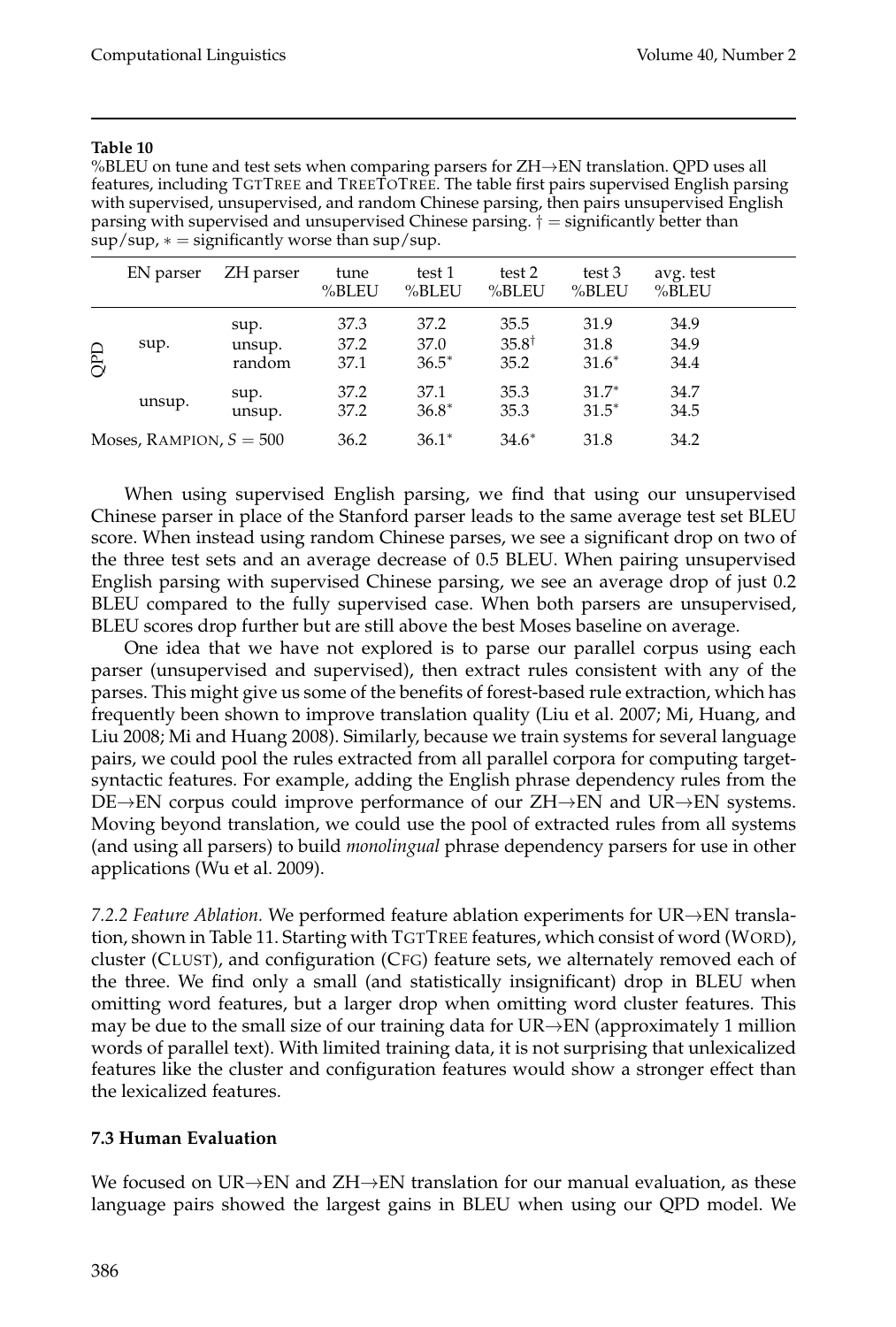Feature ablation experiments for UR→EN translation with string-to-tree features, showing the drop in BLEU when separately removing word (WORD), cluster (CLUST), and configuration (CFG) feature sets. ∗ = significantly worse than TGTTREE. Removing word features causes no significant difference. Removing cluster features results in a significant difference on both test sets, and removing configuration features results in a significant difference on test 2 only.

|            | $Urdu \rightarrow$ English                                                                  |                              |                               |                                    |                                                      |  |  |  |
|------------|---------------------------------------------------------------------------------------------|------------------------------|-------------------------------|------------------------------------|------------------------------------------------------|--|--|--|
| model      | notes                                                                                       | tune                         |                               | test 1 test 2                      | test avg. $(\Delta)$                                 |  |  |  |
| Moses      | SSVM reranking                                                                              | 24.9                         | 24.4                          | 24.7                               | 24.6                                                 |  |  |  |
| <b>OPD</b> | $TGTTREE = WORD + CLUST + CFG$<br><b>TGTTREE - WORD</b><br>TGTTREE - CLUST<br>TGTTREE - CFG | 25.8<br>25.6<br>25.4<br>25.1 | 25.4<br>25.0<br>24.8*<br>25.1 | 25.5<br>25.5<br>$24.9*$<br>$25.0*$ | 25.4<br>$25.2(-0.2)$<br>$24.9(-0.5)$<br>$25.0(-0.4)$ |  |  |  |

began by performing a human evaluation using Amazon Mechanical Turk (MTurk) in order to validate the BLEU differences against human preference judgments and to identify translations that were consistently judged better under each model for followup manual evaluation.

*7.3.1 Procedure.* We first removed sentences with unknown words, as we feared they would only confuse judges.<sup>18</sup> We then randomly selected 500 sentences from UR $\rightarrow$ EN test 2 and 500 from the concatenation of ZH→EN test 1 and test 2. For each of the 1,000 sentences, we chose a single reference translation from among the four references to show to judges.<sup>19</sup> All text was detokenized. Judges were shown the reference translation, the translation from the Moses system with SSVM reranking, and the translation from our QPD system with the full feature set. We randomized the order in which the two machine translations were presented. Judges were asked to select which translation was closer in meaning to the reference; alternatively, they could indicate that they were of the same quality. We obtained judgments like these from three judges for each of the 1,000 sentences.

*7.3.2 Results and Analysis.* Table 12 shows the results of our MTurk experiments. If a sentence was judged to be translated better by one system more often than the other, it was counted as a victory for that system. The QPD translations for 40–43% of the sentences were preferred over Moses, but for 28–33% of the sentences, the reverse was true.

We can use these judgments to study when and how our system improves over Moses, and also when Moses still performs better. For a follow-up manual evaluation, we looked at ZH→EN sentences for which all three judges selected either Moses or the QPD model; these should be the clearest examples of success for each system. In

<sup>18</sup> Although this filtering step may introduce bias, we confirmed that the system differences in BLEU were similar whether looking at sentences with unknown words, those without unknown words, or all sentences.

<sup>19</sup> For UR→EN test 2 and ZH→EN test 2, we chose the first reference set from the four provided. For ZH→EN test 1, we instead chose the second reference set because its average length was closer to the average across the four reference sets.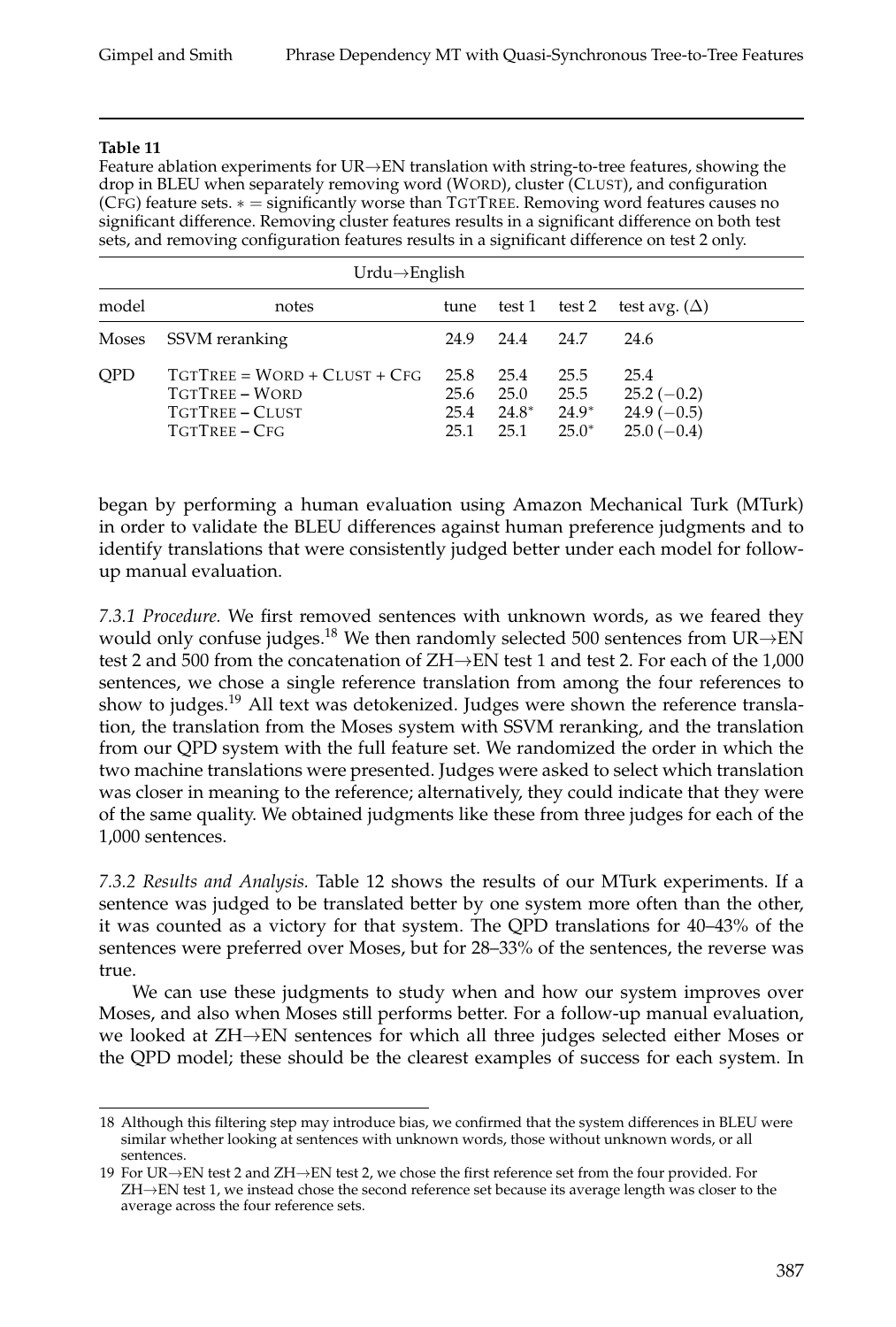Results of human evaluation performed via Amazon Mechanical Turk. The percentages represent the portion of sentences for which one system had more preference judgments than the other system. If a sentence had an equal number of judgments for the two systems, it was counted in the final row ("neither preferred").

| % of sentences preferred                                                |                                         |                         |  |
|-------------------------------------------------------------------------|-----------------------------------------|-------------------------|--|
|                                                                         | $ZH \rightarrow EN$ UR $\rightarrow$ EN |                         |  |
| Moses, SSVM reranking<br>OPD, TGTTREE + TREETOTREE<br>neither preferred | 33.4%<br>40.6%<br>$26.0\%$              | 28.6%<br>42.8%<br>28.6% |  |

looking at these sentences, we attempted to categorize the primary reasons why all three judges would have preferred one system's output over the other. We began with two broad categories of improvement: word choice and word order. We divided word choice improvements into two subcategories: those involving verbs and those involving words other than verbs. The reason we made this distinction is because some differences in non-verb translation are not as crucial for understanding a sentence as differences in verb translation or word order. Anecdotally, we observed that when one sentence has a better verb translation and the other has a better preposition translation, judges tend to prefer the translation with the better verb. We noted some sentences that fit multiple categories, but in our analysis we chose a single category that we deemed to be the most important factor in the judges' decisions.

Of the 26 sentences for which Moses output was preferred unanimously, we agreed with the consensus on 25 and found that 19 of these improved due to better word choice, most frequently (13 out of 19) for words other than verbs. Only 6 of the 25 were determined to be preferred due to word order. The top section of Table 13 shows representative examples when Moses' translations were unanimously preferred. Moses handles prepositions and other function words better than the QPD model in these examples. This may occur due to the reliance of phrase-based systems upon strong *n*-gram language models to ensure local fluency. The QPD model uses all of Moses' features, including the same *n*-gram language model, but it adds many other features that score longer-distance word order and may be overwhelming the *n*-gram model in certain cases.

For the 44 sentences for which QPD output was unanimously preferred, we agreed with the judges on 42. Of these, we found that 15 had improved word order, 14 had improvements in verb word choice, and 13 had improved word choice for non-verbs. So the QPD model's improvements were due to word order on 36% of unanimous sentences, compared with Moses' 24%, suggesting that the QPD model's strength is in improving word order. The lower section of Table 13 shows representative examples. Consider the final example in the table. The Moses translation has better local fluency, but mixes words across clauses, confusing the meaning. The QPD translation has two local disfluencies ("because law-abiding citizen hopes to" and "don't need to fear will attack"), but has no erroneous word reordering across clause boundaries.

# **7.4 Decoding Speed**

So far we have reported BLEU scores for various feature sets and parsers, but we have not discussed decoding speed. BLEU improvements may not be worth substantial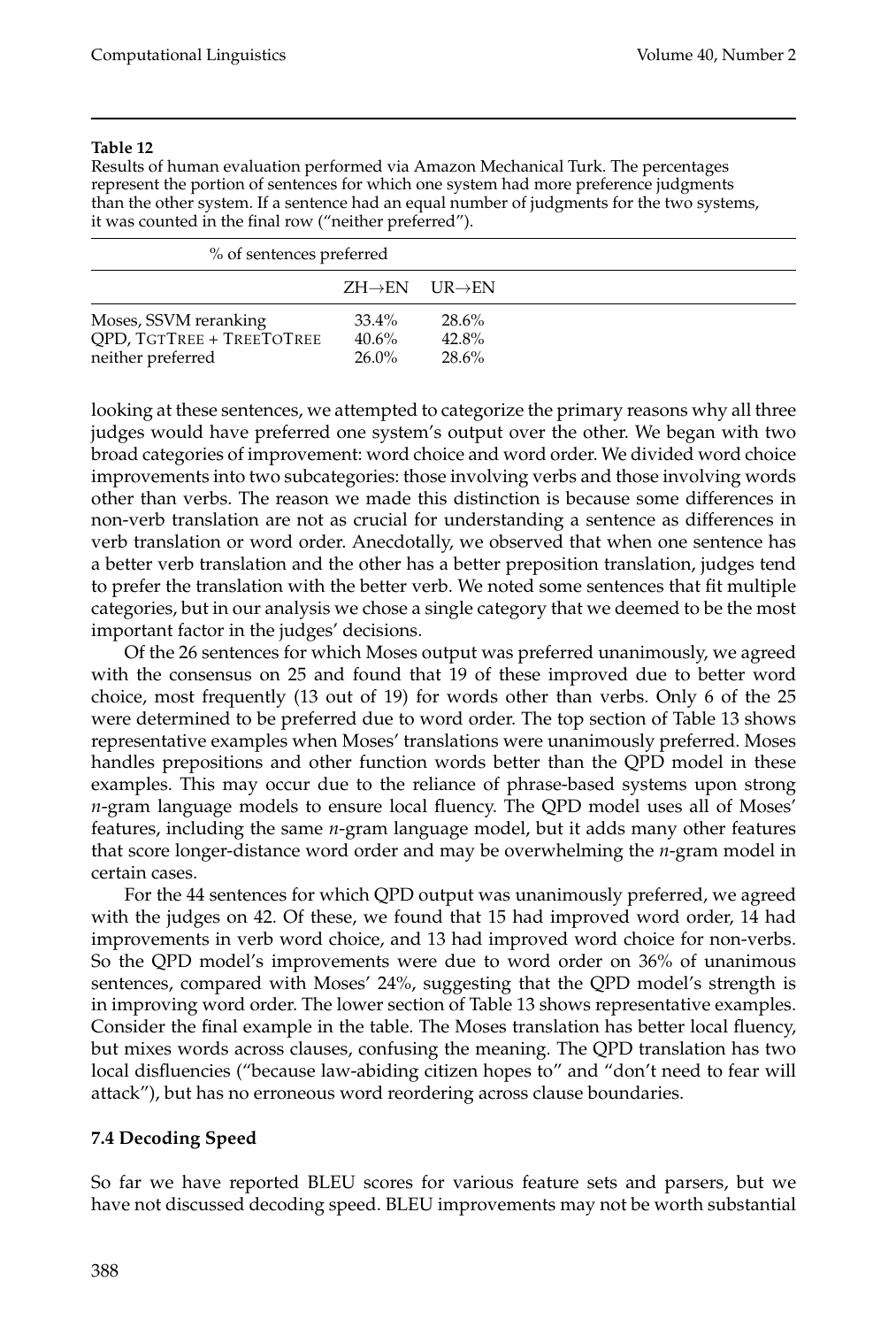reductions in translation speed. In this section we report decoding speeds and BLEU scores for UR→EN translation as pruning thresholds are varied. Our lattice dependency parsing decoding algorithm is exact, but two pruning stages precede lattice parsing, as discussed in Section 6.3: (1) pruning the phrase lattices based on the phrase-based model

#### **Table 13**

Examples from manual evaluation of ZH→EN output, selected from sentences with unanimous preference judgments for Moses (top) and our QPD model (bottom). **R** = reference; **M** = Moses, SSVM reranking; **Q** = QPD, TGTTREE + TREETOTREE.

#### **Moses preferred:**

- **R** the purpose of cheney's trip is to win supports of middle east countries in case of a u.s. attack on iraq.
- **M** cheney's trip is to lobby the middle east countries to support the us attack on iraq.
- **Q** cheney's trip was to lobby the middle east countries support us attacks on iraq.
- **R** he said, "after this conference, our position is clear to all."
- **M** he said: "this time after the talks, our position is well known."
- **Q** he said: "this round of talks, our position is well known."

**R** ukraine condemned us for interfering its internal affairs.

- **M** ukraine condemned the united states for interfering in its internal affairs.
- **Q** ukraine condemned the united states of interfering in its internal affairs.
- **R** former serbian interior minister, vlajko stojiljkovic, attempts to commit suicide.
- **M** yugoslavia, a former serbian interior minister tried to commit suicide.
- **Q** interior minister tried to commit suicide before the serbian republic of yugoslavia.
- **R** arafat died in a french hospital of an unknown illness on november 11.
- **M** arafat died in a french hospital on nov. 11, due to an unidentified disease.
- **Q** arafat died on nov. 11 in a french hospital, an unidentified disease.

### **QPD preferred:**

- **R** bush: nato must forge a new relationship with russia
- **M** bush said that the establishment of a new type of relationship between russia and nato must
- **Q** bush says nato must build new relations with russia
- **R** that would portend increased flows of glacial ice from antarctica and a rise in global sea levels, endangering low-lying land areas.
- **M** this bodes well for the antarctica ice flow will increase, the global sea level will rise in the lowlands, will cause harm to the region.
- **Q** this indicates that the antarctica's ice flow will increase, global sea level will rise, and will cause harm to the lowlands region.
- **R** this is the first sandstorm in north korea since spring this year.
- **M** this is the first since the spring of this year the sandstorms.
- **Q** this is the first sandstorm of the korean experience since spring this year.
- **R** "we really have to tackle the problem of street-crime. law-abiding citizens want to feel safe when they walk on the street. they want a peaceful life and untroubled by attack," he said.
- **M** he said: "we really should rectify the order because of law-abiding citizens, in the hope of peace and security on the streets and on the living, not to be afraid of attacks."
- **Q** he said: "we really should rectify the order in the streets, because law-abiding citizen hopes to secure a safe life on the streets, and don't need to fear will attack."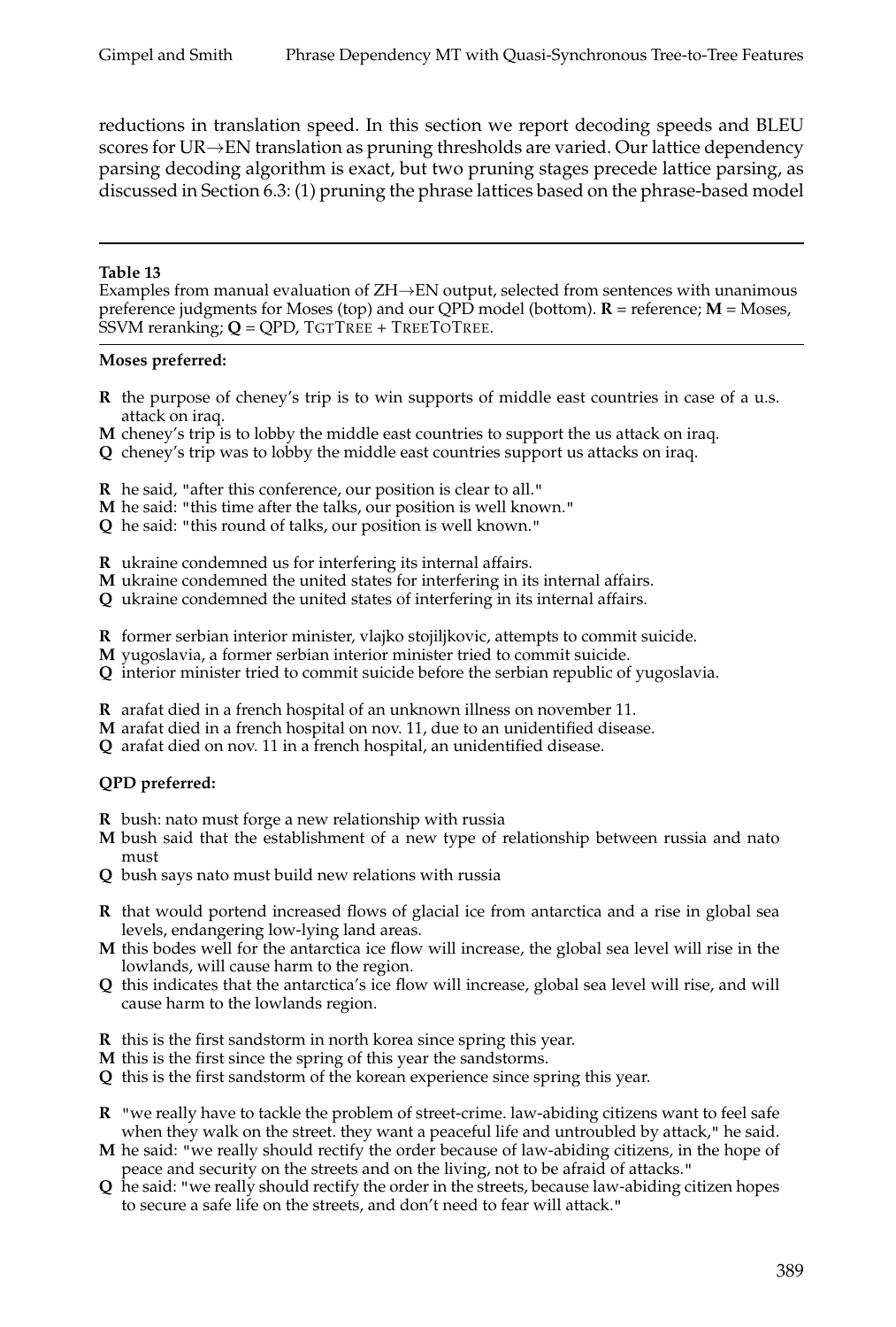scores, and (2) pruning the search space deterministically based on source- and targetside limits on dependency lengths. In this section, we measure the impact of the latter type of pruning only. $20$ 

We vary maximum dependency lengths and we report BLEU scores and decoding speeds. We find that we can set these limits to be relatively strict and get similar BLEU scores in less time. In all previous experiments, we used a source-side limit  $\omega_x$  of 15 and a target-side limit ω*<sup>y</sup>* of 20. That is, all target-side phrase dependencies may cover a maximum of 20 words in the target sentence, and the number of words between the aligned source phrases can be at most 15. We often use a larger value of  $\omega_{\nu}$  because it is constraining an *upper bound* on the number of words crossed in the translation, whereas  $\omega_x$  constraints the *exact* number of source words crossed by a dependency (see Section 6.3.3 for details).

For timing experiments, we ran a single decoding thread on a Sun Fire X2200 M2 x64 server with two 2.6-GHz dual-core CPUs. Decoding during *tuning* is time-consuming, because we generate unique 150-best lists for each iteration, so we only use two max dependency length settings for tuning. But given trained models, finding the 1-best output on the test data is much faster. So we experimented with more pruning settings for decoding. Table 14 shows our results. The upper table reminds us of the baseline BLEU scores. The lower table shows what happens when we train with two pruning settings: ( $\omega_x = 10$ ,  $\omega_y = 15$ ) and ( $\omega_x = 15$ ,  $\omega_y = 20$ ), and test with many others.

The times reported only include the time required for running the Floyd-Warshall algorithm on the lattice and performing lattice dependency parsing. We use the Moses decoder for lattice generation; this typically takes only slightly longer than ordinary decoding, which is generally in the range of a couple seconds per sentence, depending on how the phrase table and language model are accessed. The average time required to run the Floyd-Warshall algorithm on the lattices is approximately 0.8 seconds per sentence, so it begins to dominate the total time as the pruning thresholds go below (5, 5). The earlier numbers in this section used ( $\omega_x = 15$ ,  $\omega_y = 20$ ) for both tuning and testing, which causes test-time decoding to take approximately 6 seconds per sentence, as shown in the table. We can see that we can use stricter constraints during testtime decoding only (e.g.,  $(\omega_x = 5, \omega_y = 10)$ ) and speed this up by a factor of 3 while only losing 0.1 BLEU. The only severe drops in BLEU appear when using thresholds below (5, 5).

# **8. Conclusion and Future Work**

We presented a new approach to machine translation that combines phrases, dependency syntax, and quasi-synchronous tree-to-tree relationships. We introduced several categories of features for dependency-based translation, including string-to-tree and tree-to-tree features. We proposed lattice dependency parsing to solve the decoding problem and presented ways to speed up the search and prune the search space. We presented experimental results on seven test sets across four language pairs, finding statistically significant improvements over strong phrase-based baselines on five of the seven. Manual inspection reveals improvement in the translation of verbs, an important component in preserving the meaning of the source text. We showed that unsupervised

<sup>20</sup> Ideally we could also measure the impact of pruning the phrase lattices to various sizes, but this would require the time-consuming process of filtering our phrase dependency tables for each lattice size, so we have not yet tested the effect of this pruning systematically.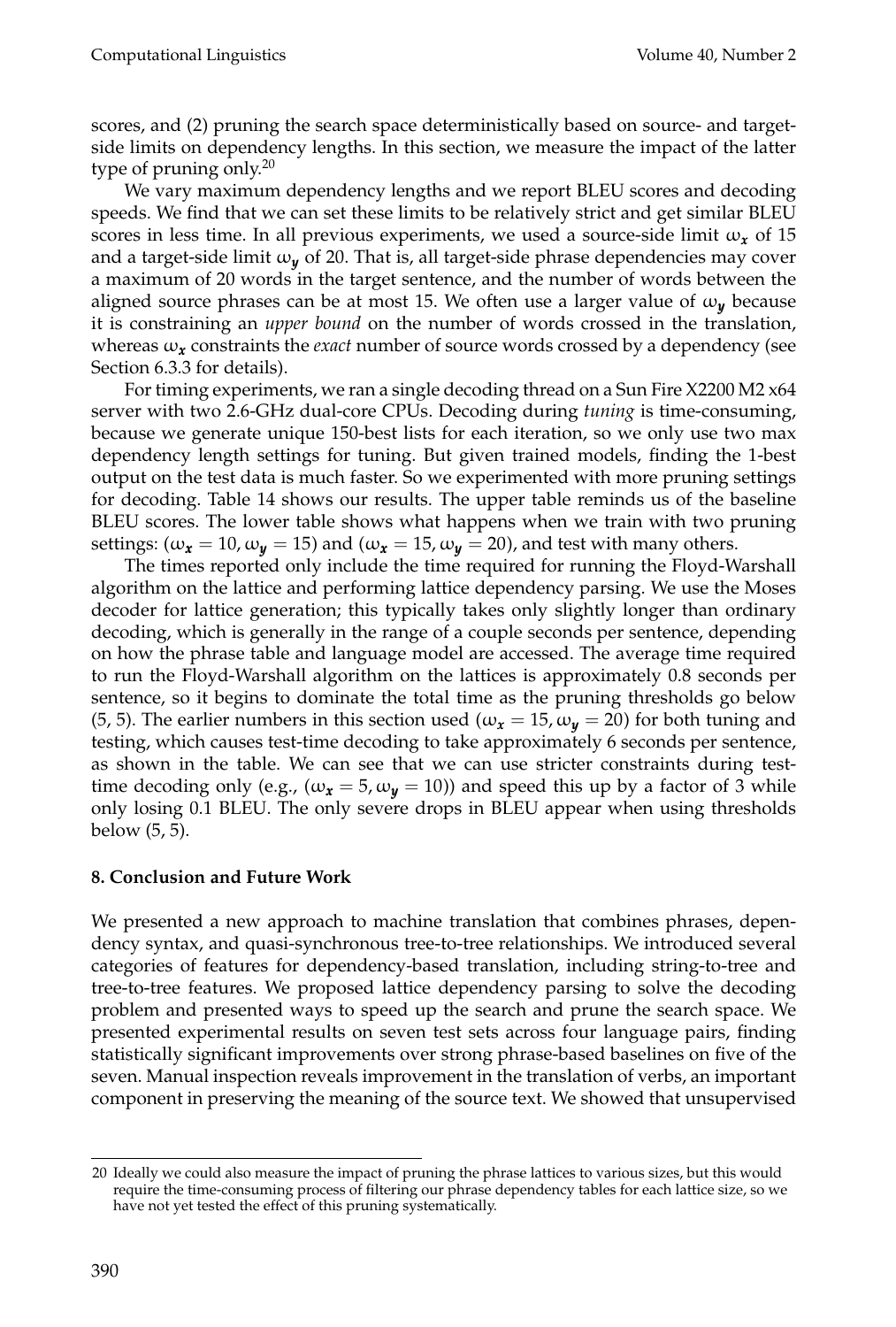%BLEU on tune and test sets for UR→EN translation, comparing several settings for maximum dependency lengths in the decoder ( $\omega_{\pmb{x}}$  is for the source side and  $\omega_{\pmb{y}}$  is for the target side). The upper table shows Moses BLEU scores for comparison. The lower table compares two max dependency length settings during tuning, and several for decoding on the test sets, showing both BLEU scores and average decoding times per sentence. See text for discussion.

|     |                                |               | tune<br>%BLEU                                                                                     | test 1<br>%BLEU                                                      | test 2<br>%BLEU                                                      | avg. test<br>%BLEU                                                   |                                                                      |
|-----|--------------------------------|---------------|---------------------------------------------------------------------------------------------------|----------------------------------------------------------------------|----------------------------------------------------------------------|----------------------------------------------------------------------|----------------------------------------------------------------------|
|     | Moses, SSVM reranking          |               | 24.9                                                                                              | 24.4                                                                 | 24.7                                                                 | 24.6                                                                 |                                                                      |
|     | tune<br>$(\omega_x, \omega_y)$ | tune<br>%BLEU | test<br>$(\omega_x, \omega_y)$                                                                    | test 1<br>%BLEU                                                      | test 2<br>%BLEU                                                      | avg. test<br>%BLEU                                                   | time<br>(sec./sent.)                                                 |
| QPD | (10, 15)                       | 25.9          | (3, 3)<br>(3, 5)<br>(5, 5)<br>(5, 10)<br>(10, 10)<br>(10, 15)<br>(15, 20)<br>(20, 20)<br>(20, 25) | 21.7<br>23.2<br>24.9<br>25.2<br>25.4<br>25.3<br>25.5<br>25.6<br>25.5 | 22.3<br>23.5<br>24.7<br>25.0<br>25.3<br>25.4<br>25.5<br>25.5<br>25.5 | 22.0<br>23.3<br>24.8<br>25.1<br>25.3<br>25.4<br>25.5<br>25.6<br>25.5 | 1.11<br>1.28<br>1.41<br>2.09<br>3.01<br>4.00<br>6.15<br>7.18<br>7.83 |
|     | (15, 20)                       | 25.8          | (3, 3)<br>(3, 5)<br>(5, 5)<br>(5, 10)<br>(10, 10)<br>(10, 15)<br>(15, 20)<br>(20, 20)<br>(20, 25) | 22.2<br>23.2<br>25.2<br>25.3<br>25.2<br>25.4<br>25.4<br>25.4<br>25.4 | 22.8<br>24.0<br>25.2<br>25.4<br>25.5<br>25.6<br>25.6<br>25.6<br>25.6 | 22.5<br>23.6<br>25.2<br>25.4<br>25.4<br>25.5<br>25.5<br>25.5<br>25.5 | 1.11<br>1.28<br>1.41<br>2.08<br>3.01<br>4.02<br>6.07<br>7.16<br>7.96 |

dependency parsing can be used effectively within a tree-to-tree translation system, enabling the use of our system for low-resource languages like Urdu and Malagasy. This result offers promise for researchers to apply syntactic translation models to languages for which we do not have manually annotated corpora.

There are many directions for future work. Unsupervised learning of syntax can be improved if parallel text is available and we have a parser for one of the languages: The parallel text can be word-aligned and the annotations can be projected across the word alignments (Yarowsky and Ngai 2001; Yarowsky, Ngai, and Wicentoswki 2001). The projected parses can be improved by applying manually written rules (Hwa et al. 2005) or modeling the noisy projection process (Ganchev, Gillenwater, and Taskar 2009; Smith and Eisner 2009). If we do not have parsers for either language, grammar induction models have been developed to exploit parallel text without using any annotations on either side (Kuhn 2004; Snyder, Naseem, and Barzilay 2009). Techniques are also available for grammar induction using treebanks in different languages that are not built on parallel data (Cohen, Das, and Smith 2011).

Researchers have recently begun to target learning of parsers specifically for applications like machine translation. Hall et al. (2011) developed a framework to train supervised parsers for use in particular applications by optimizing arbitrary evaluation metrics; Katz-Brown et al. (2011) used this framework to train a parser for reordering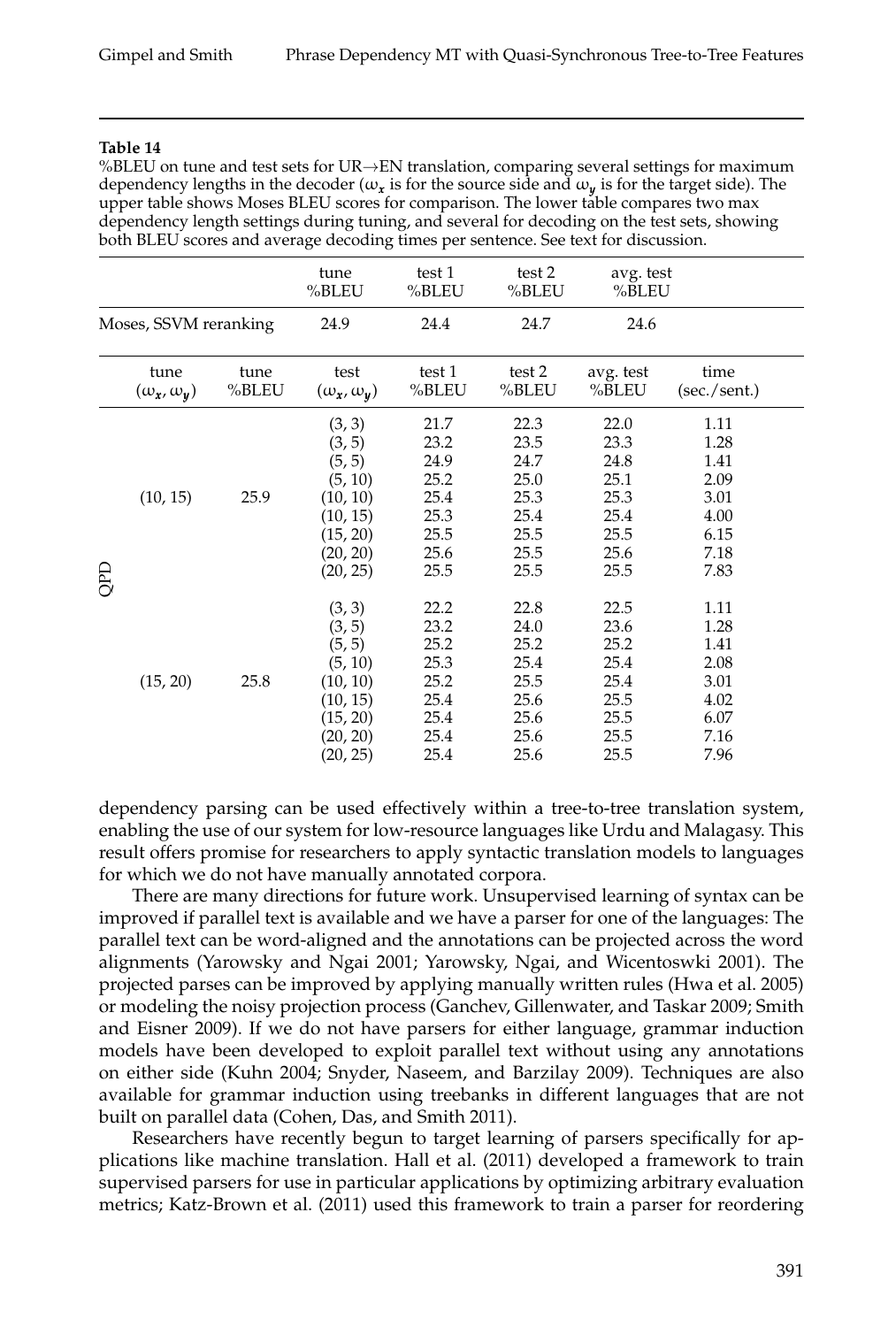in machine translation. Relatedly, DeNero and Uszkoreit (2011) tailored unsupervised learning of syntactic structure in parallel text to target reordering phenomena.

In addition, we may not need full monolingual syntactic parses to obtain the benefits of syntax-based translation modeling. Indeed, the widely used hierarchical phrase-based model of Chiang (2005) induces a synchronous grammar from parallel text without any linguistic annotations. Zollmann and Vogel (2011) and Zollmann (2011) showed that using a supervised POS tagger to label these synchronous rules can improve performance up to the level of a model that uses a supervised full syntactic parser. They further showed that unsupervised POS taggers could be effectively used in place of supervised taggers. These results suggest that it may be fruitful to explore the use of simpler annotation tools such as POS taggers, whether supervised or unsupervised, in order to apply syntax-based translation to new language pairs.

# **Appendix A. Language Pairs**

We consider four language pairs in this article, two for which large amounts of parallel data are available and two involving low-resource languages. The large-data language pairs we consider are Chinese→English (ZH→EN) and German→English ( $DE\rightarrow EN$ ). The two low-resource language pairs are Urdu $\rightarrow$ English (UR $\rightarrow EN$ ) and English→Malagasy (EN→MG).

For all language pairs, English text was parsed using TurboParser version 0.1 (Martins et al. 2010). We used a second-order model with sibling and grandparent features that was trained to maximize conditional log-likelihood.

The following sections describe the procedures used to prepare the data for each language pair. The line and token counts are summarized in Tables A.1–A.3.

*Chinese*→*English.* For ZH→EN, we used 303k sentence pairs from the FBIS corpus (LDC2003E14). We segmented the Chinese data using the Stanford Chinese segmenter (Chang, Galley, and Manning 2008) in "CTB" mode, giving us 7.9M Chinese

|                     | lines     | source tokens | target tokens |
|---------------------|-----------|---------------|---------------|
| $ZH\rightarrow EN$  | 302.996   | 7,984,637     | 9,350,506     |
| $DE\rightarrow EN$  | 1,010,466 | 23,154,642    | 24,044,528    |
| $UR \rightarrow EN$ | 165,159   | 1,169,367     | 1,083,807     |
| $EN\rightarrow MG$  | 83.670    | 1,500.922     | 1,686,022     |
|                     |           |               |               |

**Table A.1** Statistics of data used for rule extraction and feature computation.

#### **Table A.2**

Statistics of data used for tuning. The numbers of target tokens are averages across four reference translations for  $ZH\rightarrow EN$  and  $UR\rightarrow EN$ , rounded to the nearest token.

|                     | lines | source tokens | target tokens |
|---------------------|-------|---------------|---------------|
| $ZH \rightarrow EN$ | 919   | 24.152        | 28,870        |
| $DE\rightarrow EN$  | 1.300 | 29.791        | 31,318        |
| $UR \rightarrow EN$ | 882   | 18,004        | 16,606        |
| $EN\rightarrow MG$  | 1.359 | 28.408        | 32,682        |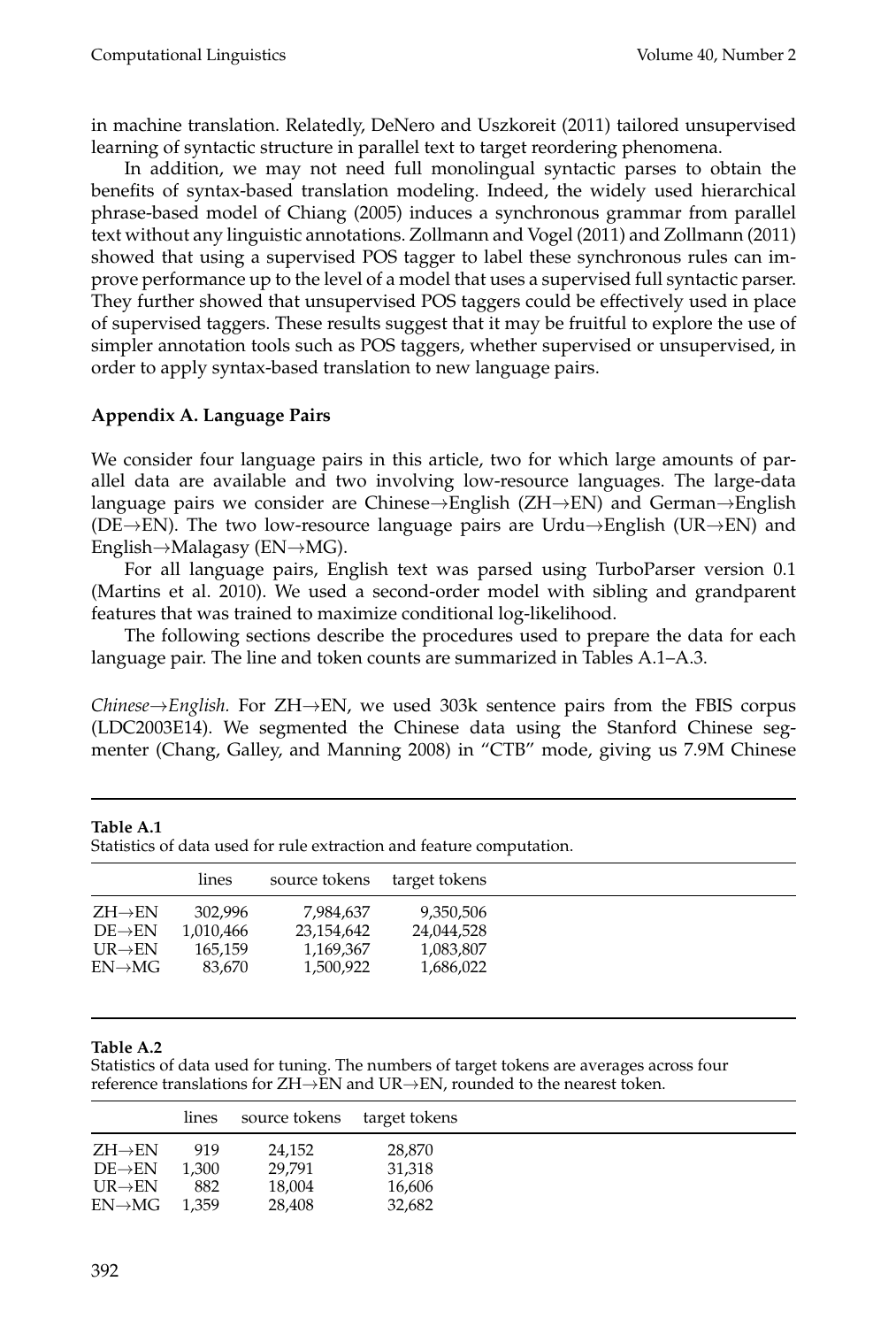### **Table A.3**

Test data statistics. The numbers of target tokens are averages across four reference translations for ZH→EN and UR→EN, rounded to the nearest token.

|                                           | test 1       |                  |                  | test 2 |                  |                  | test 3 |                  |                  |
|-------------------------------------------|--------------|------------------|------------------|--------|------------------|------------------|--------|------------------|------------------|
|                                           | lines        | source<br>tokens | target<br>tokens | lines  | source<br>tokens | target<br>tokens | lines  | source<br>tokens | target<br>tokens |
| $ZH \rightarrow EN$<br>$DE\rightarrow EN$ | 878<br>2,525 | 22,708<br>62,699 | 26,877<br>65,595 | 1,082  | 29,956<br>N/A    | 35,227           | 1,664  | 38,787<br>N/A    | 48.169           |
| $UR \rightarrow EN$<br>$EN\rightarrow MG$ | 883<br>1,133 | 21,659<br>24,362 | 19,575<br>28,301 | 1.792  | 42,082<br>N/A    | 39.889           |        | N/A<br>N/A       |                  |

tokens and 9.4M English tokens. For tuning and testing, we used MT03 ("tune"), MT02 ("test 1"), MT05 ("test 2"), and MT06 ("test 3"). The Chinese text was parsed using the Stanford parser (Levy and Manning 2003).

*German*→*English.* We started with the Europarl corpus provided for the WMT12 shared task. We tokenized both sides, filtered sentences with more than 50 words, and downcased the text. We then discarded every other sentence, beginning with the second, leaving half of the corpus remaining. We did this to speed our experiment cycle. The corpus still has about 850k sentence pairs. We did the same processing with the news commentary corpus, but did not discard half of the sentences. There were about 150k news commentary sentences, giving us a total of about 1M lines of DE→EN parallel training data. For tuning, we used the first 1,300 sentences from the 2008 2,051-sentence test set ("tune"). For testing, we used the 2009 test set ("test 1"). The tuning/test sets are from the newswire domain. The German text was parsed using the factored model in the Stanford parser (Rafferty and Manning 2008).

*Urdu*→*English.* For UR→EN, we used parallel data from the NIST MT08 evaluation. Although there are 165,159 lines of parallel data, there are many dictionary and otherwise short entries, so it is close to an order of magnitude smaller than ZH→EN. We used half of the documents (882 sentences) from the MT08 test set for tuning ("tune"). We used the remaining half for one test set ("test  $1"$ ) and MT09 as a second test set ("test 2"). The Urdu text was parsed using an unsupervised dependency parser as described in Section 7.1.3.

*English*→*Malagasy.* For EN→MG translation, we used data obtained from the Global Voices weblogging community (http://globalvoicesonline.org), prepared by Victor Chahuneau.<sup>21</sup> We used release 12.06 along with its recommended training, development (tuning), and test set. Like Urdu, the Malagasy text was parsed using an unsupervised dependency parser as described in Section 7.1.3.

# **Appendix B. Experimental Details**

Appendix A contains details about the data sets used in our experiments. Other experimental details are given here.

<sup>21</sup> The data are publicly available at http://www.ark.cs.cmu.edu/global-voices/.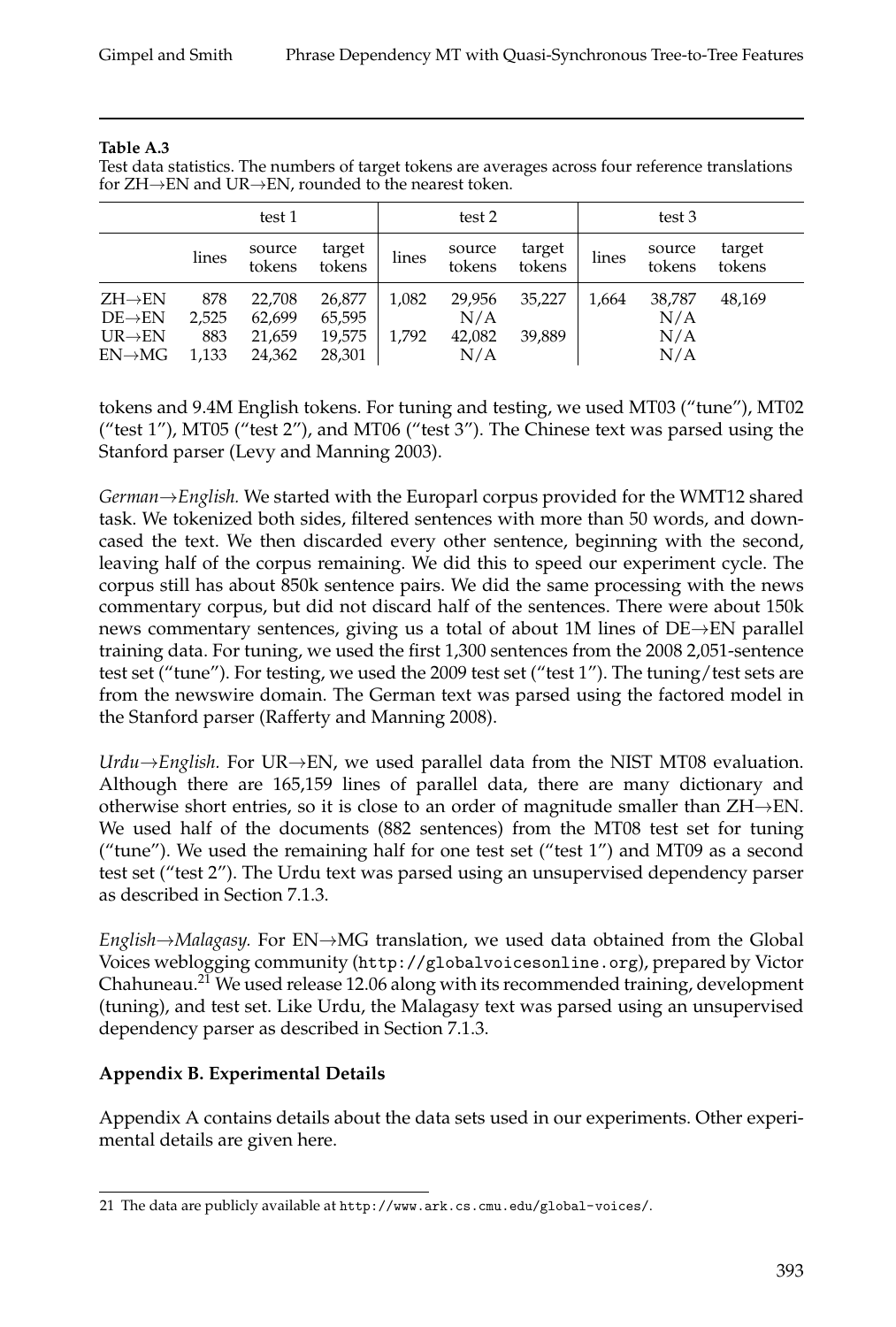*Translation Models.* For phrase-based models, we used the Moses machine translation toolkit (Koehn et al. 2007). We mostly used default settings and features, including the default lexicalized reordering model. Word alignment was performed using GIZA++ (Och and Ney 2003) in both directions, the grow-diag-final-and heuristic was used to symmetrize the alignments, and a max phrase length of 7 was used for phrase extraction. The only exception to the defaults was setting the distortion limit to 10 in all experiments.

*Language Models.* Language models were trained using the target side of the parallel corpus in each case augmented with 24,760,743 lines (601,052,087 tokens) of randomly selected sentences from the Gigaword v4 corpus (excluding the *New York Times* and *Los Angeles Times*). The minimum count cutoff for unigrams, bigrams, and trigrams was one and the cutoff for fourgrams and fivegrams was three. Language models were estimated using the SRI Language Modeling toolkit (Stolcke 2002) with modified Kneser-Ney smoothing (Chen and Goodman 1998). Language model inference was performed using KenLM (Heafield 2011) within Moses.

For  $EN \rightarrow MG$ , we estimated a 5-gram language model using only the target side of the parallel corpus, which contained 89,107 lines with 2,031,814 tokens. We did not use any additional Malagasy data for estimating the EN→MG language models in order to explore a scenario in which target-language text is limited or expensive to obtain.

*Word Clustering.* Brown clusters (Brown et al. 1992) were generated using code provided by Liang (2005). For each language pair, 100 word clusters were generated for the target language. The implementation allows the use of a token count cutoff, which causes the algorithm to only cluster words appearing more times than the cutoff. When the clusters are used, all words with counts below the cutoff are assigned a special "unknown word" cluster. So in practice, if a clustering with 100 clusters is generated, there are 101 clusters used when the clusters are applied.

For ZH→EN, DE→EN, and UR→EN, the target side of the parallel data was used along with 412,000 lines of randomly selected Gigaword data comprising 10,001,839 words. This data was a subset of the Gigaword data used for language modeling. The count cutoff was 2. For EN→MG, only the target side of the parallel corpus was used. The count cutoff was 1. In all cases, the data was tokenized and downcased prior to cluster generation.

# **Acknowledgments**

We thank the anonymous reviewers as well as Dhruv Batra, Jaime Carbonell, David Chiang, Shay Cohen, Dipanjan Das, Chris Dyer, Jason Eisner, Alon Lavie, Andre´ Martins, Greg Shakhnarovich, David Smith, Stephan Vogel, and Eric Xing. This research was supported in part by the National Science Foundation through grant IIS-0844507, the U.S. Army Research Laboratory and the U.S. Army Research Office under contract/grant number W911NF-10-1-0533, and Sandia National Laboratories (fellowship to K. Gimpel).

### **References**

- Aho, A. V. and J. D. Ullman. 1969. Syntax directed translations and the pushdown assembler. *[Journal of Computer and System](http://www.mitpressjournals.org/action/showLinks?crossref=10.1016%2FS0022-0000%2869%2980006-1) [Sciences](http://www.mitpressjournals.org/action/showLinks?crossref=10.1016%2FS0022-0000%2869%2980006-1)*, 3(1):37–56.
- Ambati, V. and A. Lavie. 2008. Improving syntax driven translation models by re-structuring divergent and non-isomorphic parse tree structures. In *Proceedings of the Eighth Conference of the Association for Machine Translation in the Americas*, pages 235–244, Waikiki, HI.
- Berg-Kirkpatrick, T., A. Bouchard-Côté, J. DeNero, and D. Klein. 2010. Painless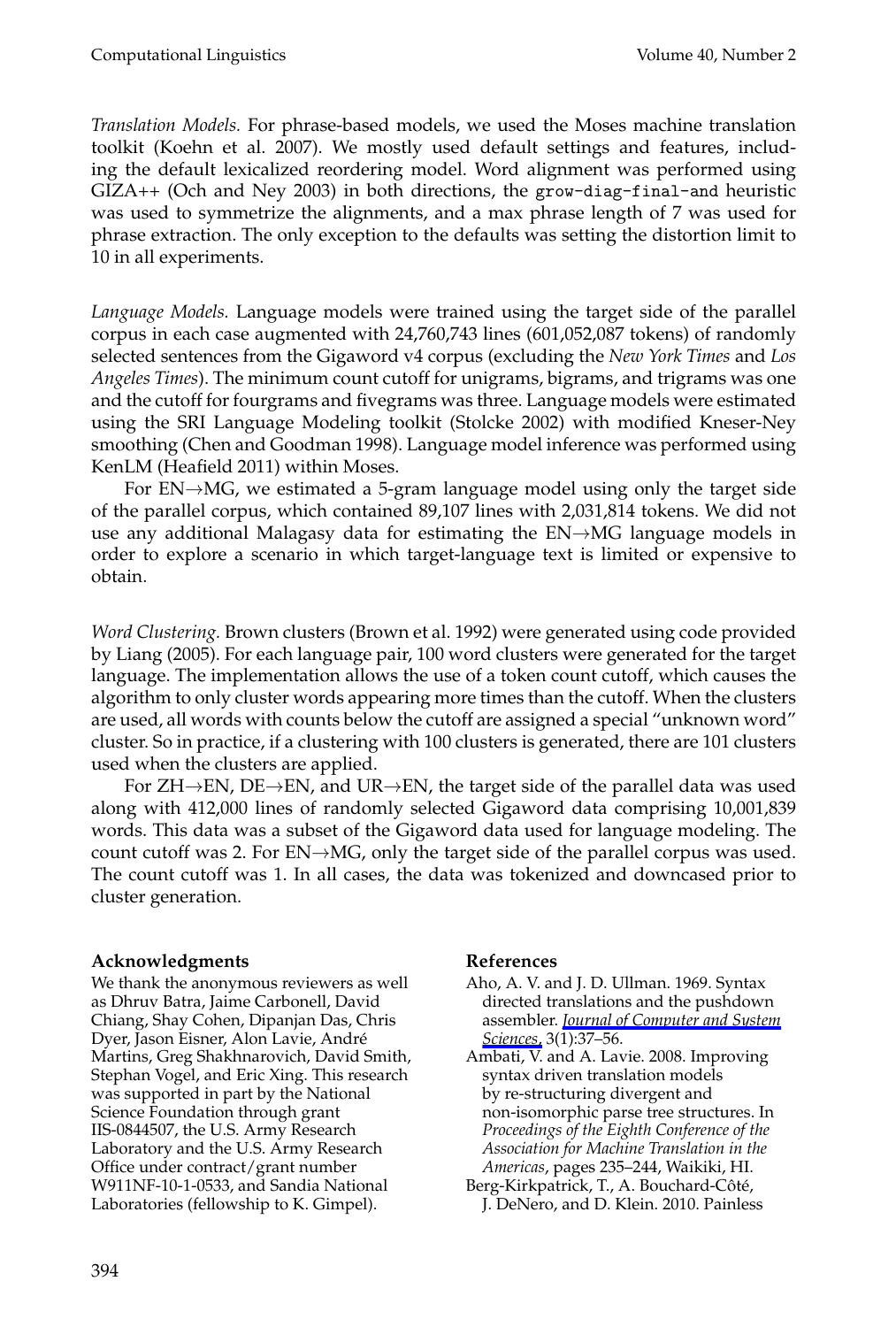unsupervised learning with features. In *Human Language Technologies: The 2010 Annual Conference of the North American Chapter of the Association for Computational Linguistics (NAACL)*, pages 582–590, Los Angeles, CA.

- Birch, A., P. Blunsom, and M. Osborne. 2009. A quantitative analysis of reordering phenomena. In *Proceedings of the Fourth Workshop on Statistical Machine Translation*, pages 197–205, Athens.
- Blunsom, P. and T. Cohn. 2010. Unsupervised induction of tree substitution grammars for dependency parsing. In *Proceedings of the 2010 Conference on Empirical Methods in Natural Language Processing*, pages 1,204–1,213, Cambridge, MA.
- Bohnet, B. 2010. Top accuracy and fast dependency parsing is not a contradiction. In *Proceedings of the 23rd International Conference on Computational Linguistics (Coling 2010)*, pages 89–97, Beijing.
- Brown, P. F., P. V. deSouza, R. L. Mercer, V. J. Della Pietra, and J. C. Lai. 1992. Class-based n-gram models of natural language. *Computational Linguistics*, 18(4):467–479.
- Buchholz, S. and E. Marsi. 2006. CoNLL-X shared task on multilingual dependency parsing. In *Proceedings of the Tenth Conference on Computational Natural Language Learning (CoNLL-X)*, pages 149–164, New York City.
- Carreras, X. and M. Collins. 2009. Non-projective parsing for statistical machine translation. In *Proceedings of the 2009 Conference on Empirical Methods in Natural Language Processing*, pages 200–209, Singapore.
- Chang, P., M. Galley, and C. Manning. 2008. Optimizing Chinese word segmentation for machine translation performance. In *Proceedings of the Third Workshop on Statistical Machine Translation*, pages 224–232, Columbus, OH.
- Charniak, E. and M. Johnson. 2005. Coarse-to-fine *n*-best parsing and maxent discriminative reranking. In *Proceedings of the 43rd Annual Meeting of the Association for Computational Linguistics (ACL'05)*, pages 173–180, Ann Arbor, MI.
- Chen, S. and J. Goodman. 1998. An empirical study of smoothing techniques for language modeling. Technical report 10-98, Harvard University.
- Chen, W., J. Kazama, K. Uchimoto, and K. Torisawa. 2012. Exploiting subtrees in auto-parsed data to improve dependency

parsing. *[Computational Intelligence](http://www.mitpressjournals.org/action/showLinks?crossref=10.1111%2Fj.1467-8640.2012.00451.x)*, 28(3):426–451.

- Chiang, D. 2005. A hierarchical phrase-based model for statistical machine translation. In *Proceedings of the 43rd Annual Meeting of the Association for Computational Linguistics (ACL'05)*, pages 263–270, Ann Arbor, MI.
- Chiang, D. 2007. Hierarchical phrase-based translation. *[Computational Linguistics](http://www.mitpressjournals.org/action/showLinks?system=10.1162%2Fcoli.2007.33.2.201)*, 33(2):201–228.
- Chiang, D. 2010. Learning to translate with source and target syntax. In *Proceedings of the 48th Annual Meeting of the Association for Computational Linguistics*, pages 1,443–1,452, Uppsala.
- Christodoulopoulos, C., S. Goldwater, and M. Steedman. 2010. Two decades of unsupervised POS induction: How far have we come? In *Proceedings of the 2010 Conference on Empirical Methods in Natural Language Processing*, pages 575–584, Cambridge, MA.
- Cohen, S. B. 2011. *Computational Learning of Probabilistic Grammars in the Unsupervised Setting*. Ph.D. thesis, Carnegie Mellon University, Pittsburgh, PA.
- Cohen, S. B., D. Das, and N. A. Smith. 2011. Unsupervised structure prediction with non-parallel multilingual guidance. In *Proceedings of the 2011 Conference on Empirical Methods in Natural Language Processing*, pages 50–61, Edinburgh.
- Cowan, B., I. Kučerová, and M. Collins. 2006. A discriminative model for tree-to-tree translation. In *Proceedings of the 2006 Conference on Empirical Methods in Natural Language Processing*, pages 232–241, Sydney.
- Crego, J. M. and F. Yvon. 2009. Gappy translation units under left-to-right SMT decoding. In *Proceedings of the Meeting of the European Association for Machine Translation (EAMT)*, pages 66–73, Barcelona.
- Das, D. and N. A. Smith. 2009. Paraphrase identification as probabilistic quasi-synchronous recognition. In *Proceedings of the Joint Conference of the 47th Annual Meeting of the ACL and the 4th International Joint Conference on Natural Language Processing of the AFNLP*, pages 468–476, Suntec.
- DeNero, J. and J. Uszkoreit. 2011. Inducing sentence structure from parallel corpora for reordering. In *Proceedings of the 2011 Conference on Empirical Methods in Natural Language Processing*, pages 193–203, Edinburgh.
- Ding, Y. and M. Palmer. 2005. Machine translation using probabilistic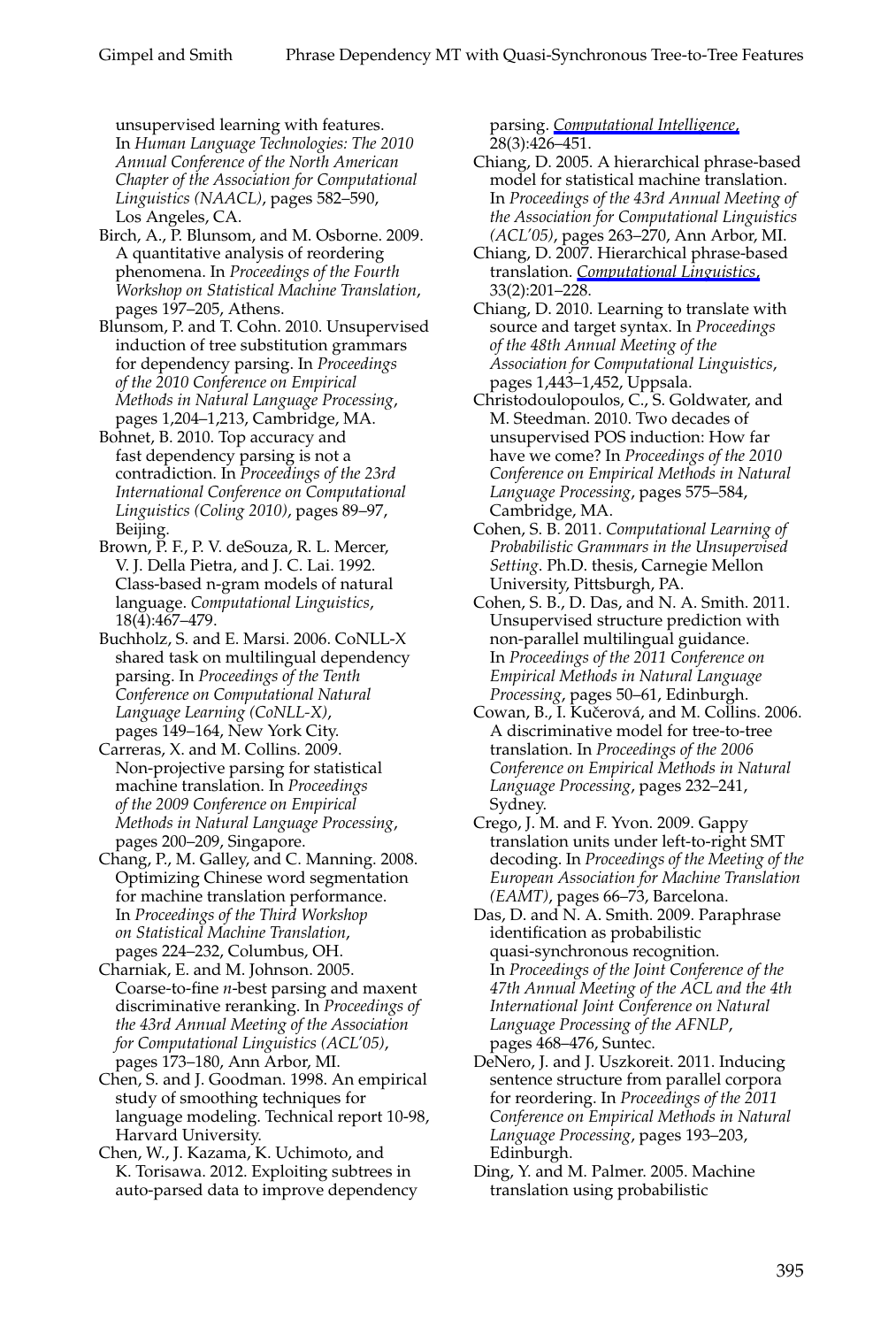synchronous dependency insertion grammars. In *Proceedings of the 43rd Annual Meeting of the Association for Computational Linguistics (ACL'05)*, pages 541–548, Ann Arbor, MI.

Dorr, B. J. 1994. Machine translation divergences: a formal description and proposed solution. *Computational Linguistics*, 20(4):597–633.

Dyer, C., A. Lopez, J. Ganitkevitch, J. Weese, F. Ture, P. Blunsom, H. Setiawan, V. Eidelman, and P. Resnik. 2010. cdec: A decoder, alignment, and learning framework for finite-state and context-free translation models. In *Proceedings of the ACL 2010 System Demonstrations*, pages 7–12, Uppsala.

Eisner, J. 1996. Three new probabilistic models for dependency parsing: An exploration. In *Proceedings of the 16th Conference on Computational Linguistics (COLING-96)*, pages 340–345, Copenhagen.

Eisner, J. 2003. Learning non-isomorphic tree mappings for machine translation. In *Proceedings of ACL*, pages 205–208, Sapporo.

Eisner, J., E. Goldlust, and N. A. Smith. 2005. Compiling Comp Ling: Practical weighted dynamic programming and the Dyna language. In *Proceedings of Human Language Technology Conference and Conference on Empirical Methods in Natural Language Processing*, pages 281–290, Vancouver.

Eisner, J. and N. A. Smith. 2005. Parsing with soft and hard constraints on dependency length. In *Proceedings of IWPT*, pages 30–41, Vancouver.

Floyd, R. W. 1962. Algorithm 97: Shortest path. *[Communications of the ACM](http://www.mitpressjournals.org/action/showLinks?crossref=10.1145%2F367766.368168)*, 5(6):345.

Fox, H. J. 2002. Phrasal cohesion and statistical machine translation. In *Proceedings of the 2002 Conference on Empirical Methods in Natural Language Processing*, pages 304–311, Philadelphia, PA.

Galley, M. and C. D. Manning. 2009. Quadratic-time dependency parsing for machine translation. In *Proceedings of the Joint Conference of the 47th Annual Meeting of the ACL and the 4th International Joint Conference on Natural Language Processing of the AFNLP*, pages 773–781, Suntec.

Galley, M. and C. D. Manning. 2010. Accurate non-hierarchical phrase-based translation. In *Human Language Technologies: The 2010 Annual Conference of the North American Chapter of the Association for Computational Linguistics*, pages 966–974, Los Angeles, CA.

Ganchev, K., J. Gillenwater, and B. Taskar. 2009. Dependency grammar induction via bitext projection constraints. In *Proceedings of the Joint Conference of the 47th Annual Meeting of the ACL and the 4th International Joint Conference on Natural Language Processing of the AFNLP*, pages 369–377, Suntec.

Gao, Y., P. Koehn, and A. Birch. 2011. Soft dependency constraints for reordering in hierarchical phrase-based translation. In *Proceedings of the 2011 Conference on Empirical Methods in Natural Language Processing*, pages 857–868, Edinburgh.

Gertz, E. M. and S. J. Wright. 2003. Object-oriented software for quadratic programming. *[ACM Transactions on](http://www.mitpressjournals.org/action/showLinks?crossref=10.1145%2F641876.641880) [Mathematical Software](http://www.mitpressjournals.org/action/showLinks?crossref=10.1145%2F641876.641880)*, 29(1):58–81.

Gildea, D. 2003. Loosely tree-based alignment for machine translation. In *Proceedings of the 41st Annual Meeting of the Association for Computational Linguistics*, pages 80–87, Sapporo.

Gimpel, K. 2012. *Discriminative Feature-Rich Modeling for Syntax-Based Machine Translation*. Ph.D. thesis, Carnegie Mellon University, Pittsburgh, PA.

Gimpel, K. and N. A. Smith. 2008. Rich source-side context for statistical machine translation. In *Proceedings of the Third Workshop on Statistical Machine Translation*, pages 9–17, Columbus, OH.

Gimpel, K. and N. A. Smith. 2009a. Cube summing, approximate inference with non-local features, and dynamic programming without semirings. In *Proceedings of the 12th Conference of the European Chapter of the ACL (EACL 2009)*, pages 318–326, Athens.

Gimpel, K. and N. A. Smith. 2009b. Feature-rich translation by quasi-synchronous lattice parsing. In *Proceedings of the 2009 Conference on Empirical Methods in Natural Language Processing*, pages 219–228, Singapore.

Gimpel, K. and N. A. Smith. 2011. Quasi-synchronous phrase dependency grammars for machine translation. In *Proceedings of the 2011 Conference on Empirical Methods in Natural Language Processing*, pages 474–485, Edinburgh.

Gimpel, K. and N. A. Smith. 2012a. Concavity and initialization for unsupervised dependency parsing. In *Proceedings of the 2012 Conference of the North American Chapter of the Association for Computational Linguistics: Human Language Technologies*, pages 577–581, Montréal.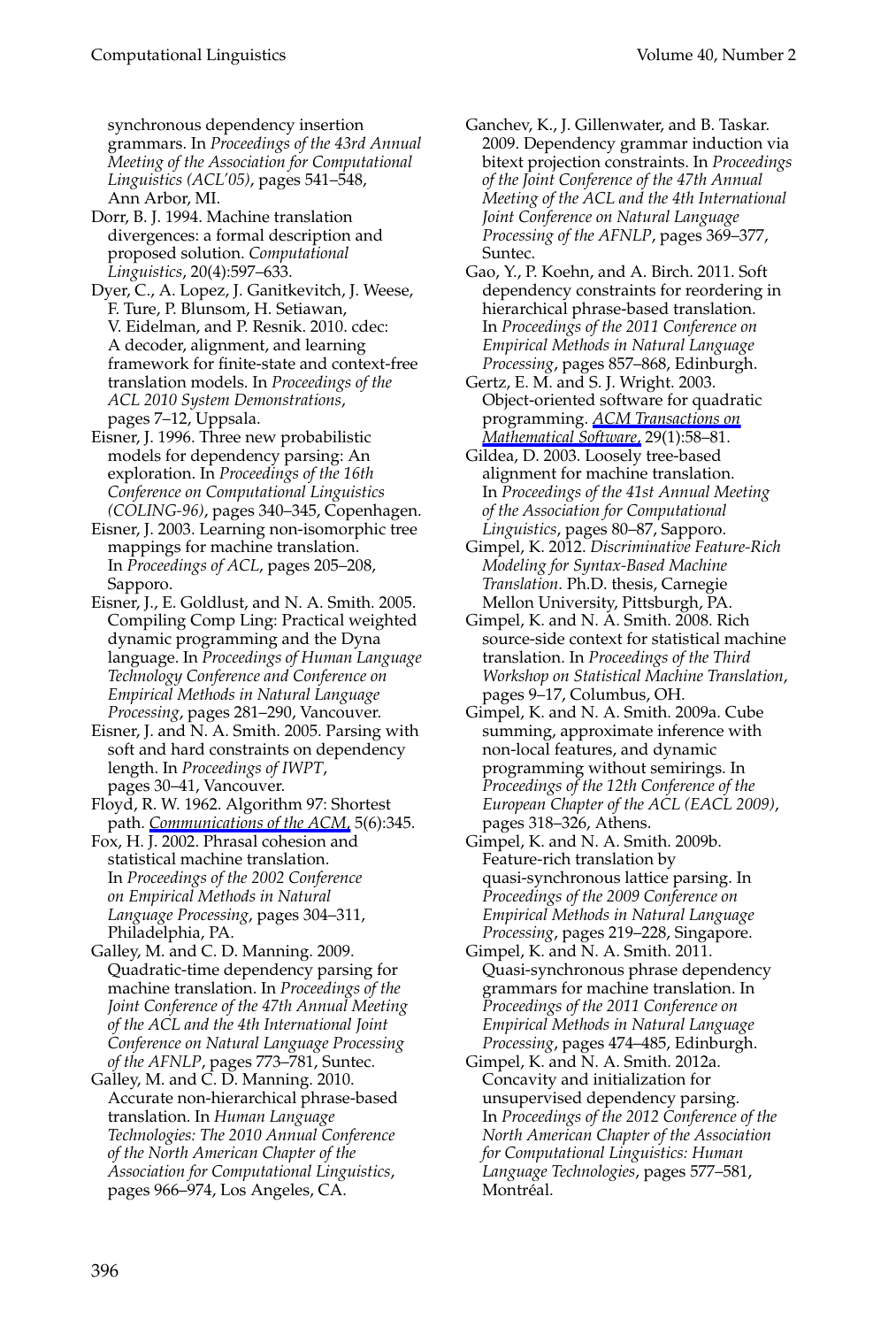Gimpel, K. and N. A. Smith. 2012b. Structured ramp loss minimization for machine translation. In *Proceedings of the 2012 Conference of the North American Chapter of the Association for Computational Linguistics: Human Language Technologies*, pages 221-231, Montréal.

Hall, K., R. McDonald, J. Katz-Brown, and M. Ringgaard. 2011. Training dependency parsers by jointly optimizing multiple objectives. In *Proceedings of the 2011 Conference on Empirical Methods in Natural Language Processing*, pages 1,489–1,499, Edinburgh.

Hanneman, G. and A. Lavie. 2011. Automatic category label coarsening for syntax-based machine translation. In *Proceedings of Fifth Workshop on Syntax, Semantics and Structure in Statistical Translation*, pages 98–106, Portland, OR.

Heafield, K. 2011. KenLM: Faster and smaller language model queries. In *Proceedings of the Sixth Workshop on Statistical Machine Translation*, pages 187–197, Edinburgh.

Huang, L. 2008. Forest reranking: Discriminative parsing with non-local features. In *Proceedings of ACL-08: HLT*, pages 586–594, Columbus, OH.

Huang, L. and D. Chiang. 2005. Better *k*-best parsing. In *Proceedings of the Ninth International Workshop on Parsing Technology*, pages 53–64, Vancouver.

Huang, L., K. Knight, and A. Joshi. 2006. Statistical syntax-directed translation with extended domain of locality. In *Proceedings of the Association for Machine Translation in the Americas*, pages 66–73, Cambridge, MA.

Hunter, T. and P. Resnik. 2010. Exploiting syntactic relationships in a phrase-based decoder: An exploration. *[Machine](http://www.mitpressjournals.org/action/showLinks?crossref=10.1007%2Fs10590-010-9074-5) [Translation](http://www.mitpressjournals.org/action/showLinks?crossref=10.1007%2Fs10590-010-9074-5)*, 24(2):123–140.

Hwa, R., P. Resnik, A. Weinberg, C. Cabezas, and O. Kolak. 2005. Bootstrapping parsers via syntactic projection across parallel texts. *[Journal of Natural Language](http://www.mitpressjournals.org/action/showLinks?crossref=10.1017%2FS1351324905003840) [Engineering](http://www.mitpressjournals.org/action/showLinks?crossref=10.1017%2FS1351324905003840)*, 11(3):311–25.

Joachims, T., T. Finley, and Chun-Nam Yu. 2009. Cutting-plane training of structural SVMs. *[Machine Learning](http://www.mitpressjournals.org/action/showLinks?crossref=10.1007%2Fs10994-009-5108-8)*, 77(1):27–59.

Johnson, M. 2007. Transforming projective bilexical dependency grammars into efficiently-parsable CFGs with unfold-fold. In *Proceedings of the 45th Annual Meeting of the Association of Computational Linguistics*, pages 168–175, Prague.

Johnson, M., T. Griffiths, and S. Goldwater. 2007. Bayesian inference for PCFGs via Markov chain Monte Carlo. In *Human Language Technologies 2007: The Conference* *of the North American Chapter of the Association for Computational Linguistics; Proceedings of the Main Conference*, pages 139–146, Rochester, NY.

Katz-Brown, J., S. Petrov, R. McDonald, F. Och, D. Talbot, H. Ichikawa, M. Seno, and H. Kazawa. 2011. Training a parser for machine translation reordering. In *Proceedings of the 2011 Conference on Empirical Methods in Natural Language Processing*, pages 183–192, Edinburgh.

Klein, D. and C. D. Manning. 2002. A generative constituent-context model for improved grammar induction. In *Proceedings of the 40th Annual Meeting of the Association for Computational Linguistics*, pages 128–135, Philadelphia, PA.

Klein, D. and C. D. Manning. 2003. Fast exact inference with a factored model for natural language parsing. In *Advances in Neural Information Processing Systems 15 (NIPS)*, pages 3–10, Vancouver.

Klein, D. and C. D. Manning. 2004. Corpus-based induction of syntactic structure: Models of dependency and constituency. In *Proceedings of the 42nd Meeting of the Association for Computational Linguistics (ACL'04), Main Volume*, pages 478–485, Barcelona.

Koehn, P. 2004. Statistical significance tests for machine translation evaluation. In *Proceedings of EMNLP 2004*, pages 388–395, Barcelona.

Koehn, P., H. Hoang, A. Birch, C. Callison-Burch, M. Federico, N. Bertoldi, B. Cowan, W. Shen, C. Moran, R. Zens, C. Dyer, O. Bojar, A. Constantin, and E. Herbst. 2007. Moses: Open source toolkit for statistical machine translation. In *Proceedings of the 45th Annual Meeting of the Association for Computational Linguistics Companion Volume Proceedings of the Demo and Poster Sessions*, pages 177–180, Prague.

Koehn, P., F. J. Och, and D. Marcu. 2003. Statistical phrase-based translation. In *Proceedings of HLT-NAACL*, pages 48–54, Edmonton.

Kübler, S., R. McDonald, and J. Nivre. 2009. *Dependency Parsing*. Synthesis Lectures on Human Language Technologies. Morgan & Claypool.

Kuhn, J. 2004. Experiments in parallel-text based grammar induction. In *Proceedings of the 42nd Meeting of the Association for Computational Linguistics (ACL'04), Main Volume*, pages 470–477, Barcelona.

Levy, R. and C. D. Manning. 2003. Is it harder to parse Chinese, or the Chinese treebank? In *Proceedings of the 41st Annual Meeting of*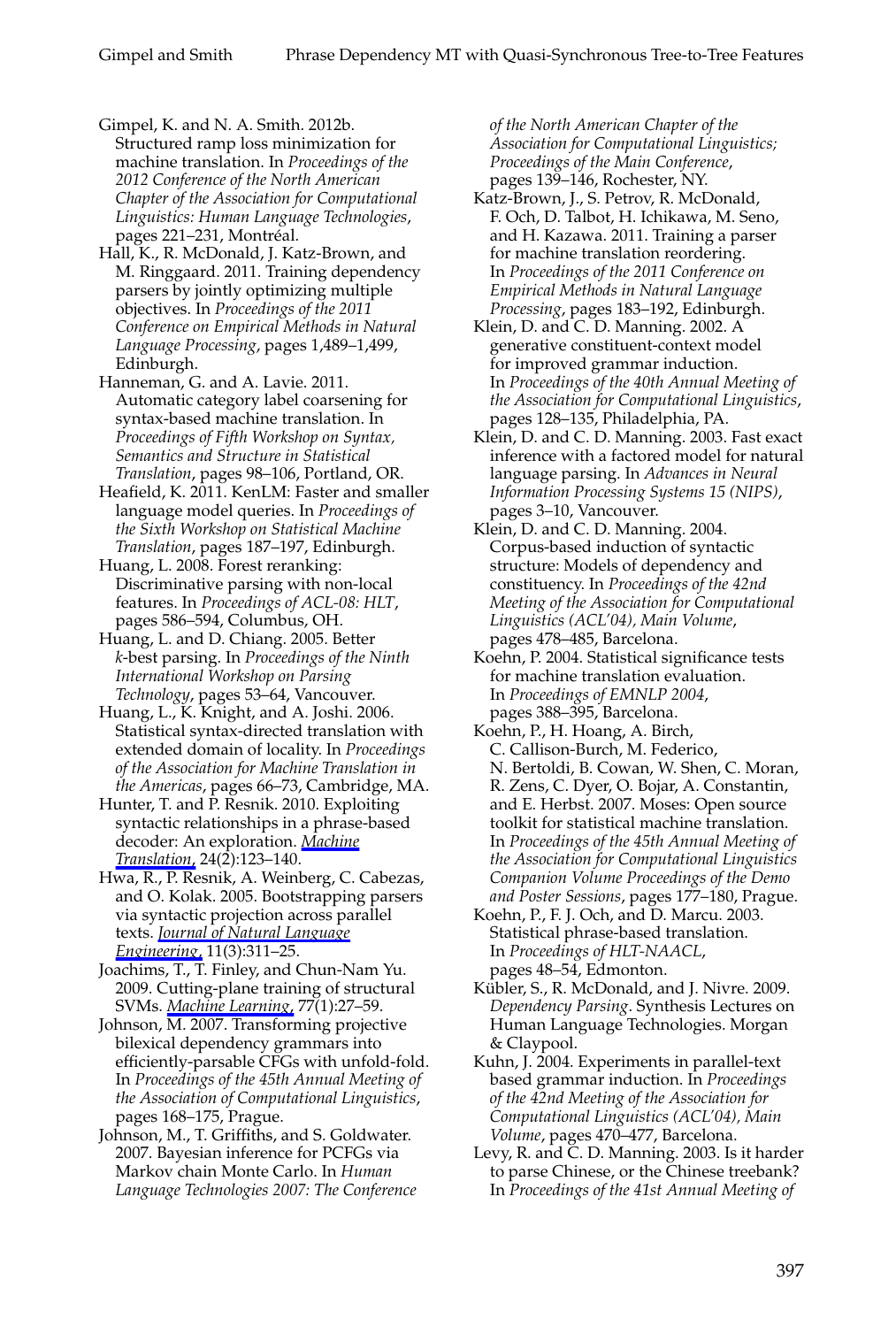*the Association for Computational Linguistics*, pages 439–446, Sapporo.

- Li, Z. and S. Khudanpur. 2008. A scalable decoder for parsing-based machine translation with equivalent language model state maintenance. In *Proceedings of the ACL-08: HLT Second Workshop on Syntax and Structure in Statistical Translation (SSST-2)*, pages 10–18, Columbus, OH.
- Li, Z., T. Liu, and W. Che. 2012. Exploiting multiple treebanks for parsing with quasi-synchronous grammars. In *Proceedings of the 50th Annual Meeting of the Association for Computational Linguistics (Volume 1: Long Papers)*, pages 675–684, Jeju Island.
- Liang, P. 2005. Semi-supervised learning for natural language. Master's thesis, Massachusetts Institute of Technology, Cambridge, MA.
- Lin, C. and F. J. Och. 2004. Orange: A method for evaluating automatic evaluation metrics for machine translation. In *Proceedings of Coling 2004*, pages 501–507, Geneva.
- Lin, D. 2004. A path-based transfer model for machine translation. In *Proceedings of Coling 2004*, pages 625–630, Geneva.
- Liu, D. C. and J. Nocedal. 1989. On the limited memory BFGS method for large scale optimization. *[Mathematical](http://www.mitpressjournals.org/action/showLinks?crossref=10.1007%2FBF01589116) [Programming](http://www.mitpressjournals.org/action/showLinks?crossref=10.1007%2FBF01589116)*, 45:503–528.
- Liu, Y., Y. Huang, Q. Liu, and S. Lin. 2007. Forest-to-string statistical translation rules. In *Proceedings of the 45th Annual Meeting of the Association of Computational Linguistics*, pages 704–711, Prague.
- Liu, Y., Y. Lü, and Q. Liu. 2009. Improving tree-to-tree translation with packed forests. In *Proceedings of the Joint Conference of the 47th Annual Meeting of the ACL and the 4th International Joint Conference on Natural Language Processing of the AFNLP*, pages 558–566, Suntec.
- Marcus, M. P., B. Santorini, and M. A. Marcinkiewicz. 1993. Building a large annotated corpus of English: The Penn Treebank. *Computational Linguistics*, 19:313–330.
- Martins, A. F. T., N. A. Smith, and E. P. Xing. 2009. Concise integer linear programming formulations for dependency parsing. In *Proceedings of the Joint Conference of the 47th Annual Meeting of the ACL and the 4th International Joint Conference on Natural Language Processing of the AFNLP*, pages 342–350, Suntec.
- Martins, A. F. T., N. A. Smith, E. P. Xing, P. M. Q. Aguiar, and M. A. T. Figueiredo.

2010. Turbo parsers: Dependency parsing by approximate variational inference. In *Proceedings of the 2010 Conference on Empirical Methods in Natural Language Processing*, pages 34–44, Cambridge, MA.

- Melamed, I. D. 2003. Multitext grammars and synchronous parsers. In *Proceedings of the 2003 Conference of the North American Chapter of the Association for Computational Linguistics on Human Language Technology - Volume 1*, pages 79–86, Edmonton.
- Mi, H. and L. Huang. 2008. Forest-based translation rule extraction. In *Proceedings of the 2008 Conference on Empirical Methods in Natural Language Processing*, pages 206–214, Honolulu, HI.
- Mi, H., L. Huang, and Q. Liu. 2008. Forest-based translation. In *Proceedings of ACL-08: HLT*, pages 192–199, Columbus, OH.
- Naseem, T., H. Chen, R. Barzilay, and M. Johnson. 2010. Using universal linguistic knowledge to guide grammar induction. In *Proceedings of the 2010 Conference on Empirical Methods in Natural Language Processing*, pages 1,234–1,244, Cambridge, MA.
- Nederhof, M.-J. 2003. Weighted deductive parsing and Knuth's algorithm. *[Computational Linguistics](http://www.mitpressjournals.org/action/showLinks?system=10.1162%2F089120103321337467)*, 29(1):135–143.
- Nivre, J., J. Hall, S. Kübler, R. McDonald, J. Nilsson, S. Riedel, and D. Yuret. 2007. The CoNLL 2007 shared task on dependency parsing. In *Proceedings of the CoNLL Shared Task Session of EMNLP-CoNLL 2007*, pages 915–932, Prague.
- Och, F. J. 2003. Minimum error rate training in statistical machine translation. In *Proceedings of the 41st Annual Meeting of the Association for Computational Linguistics*, pages 160–167, Sapporo.
- Och, F. J. and H. Ney. 2003. A systematic comparison of various statistical alignment models. *[Computational](http://www.mitpressjournals.org/action/showLinks?system=10.1162%2F089120103321337421) [Linguistics](http://www.mitpressjournals.org/action/showLinks?system=10.1162%2F089120103321337421)*, 29(1):19–51.
- Papineni, K., S. Roukos, T. Ward, and W. J. Zhu. 2002. BLEU: A method for automatic evaluation of machine translation. In *Proceedings of the 40th Annual Meeting of the Association for Computational Linguistics*, pages 311–318, Philadelphia, PA.
- Park, J. H., W. B. Croft, and D. A. Smith. 2011. A quasi-synchronous dependence model for information retrieval. In *Proceedings of the 20th ACM International Conference on Information and Knowledge Management*, pages 17–26, Glasgow.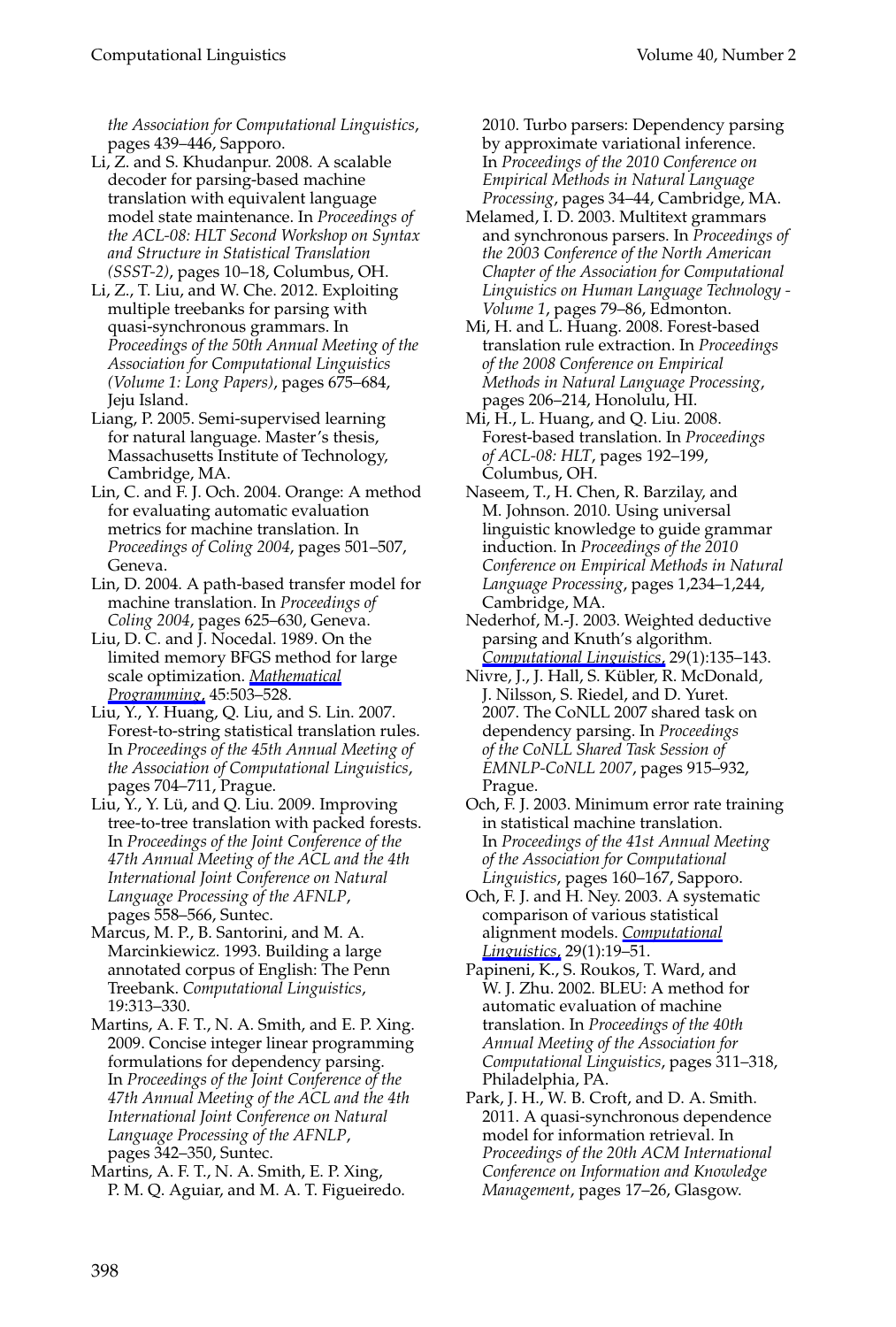Petrov, S. 2009. *Coarse-to-Fine Natural Language Processing*. Ph.D. thesis, University of California at Berkeley.

Quirk, C., A. Menezes, and C. Cherry. 2005. Dependency treelet translation: Syntactically informed phrasal SMT. In *Proceedings of the 43rd Annual Meeting of the Association for Computational Linguistics (ACL'05)*, pages 271–279, Ann Arbor, MI.

Rafferty, A. N. and C. D. Manning. 2008. Parsing three German treebanks: Lexicalized and unlexicalized baselines. In *Proceedings of the Workshop on Parsing German*, pages 40–46, Columbus, OH.

Riezler, S. and J. T. Maxwell III. 2006. Grammatical machine translation. In *Proceedings of the Human Language Technology Conference of the NAACL, Main Conference*, pages 248–255, New York City.

Seeker, W. and J. Kuhn. 2012. Making ellipses explicit in dependency conversion for a German treebank. In *Proceedings of the Eight International Conference on Language Resources and Evaluation (LREC'12)*, pages 3,132–3,139, Istanbul.

Sennrich, R., G. Schneider, M. Volk, and M. Warin. 2009. A new hybrid dependency parser for German. In *Proceedings of the German Society for Computational Linguistics and Language Technology (GSCL)*, pages 115–124, Potsdam.

Shen, L., J. Xu, and R. Weischedel. 2008. A new string-to-dependency machine translation algorithm with a target dependency language model. In *Proceedings of ACL-08: HLT*, pages 577–585, Columbus, OH.

Shieber, S. M. and Y. Schabes. 1990. Synchronous tree-adjoining grammars. In *Proceedings of the 13th International Conference on Computational Linguistics*, pages 253–258, Helsinki.

Simard, M., N. Cancedda, B. Cavestro, M. Dymetman, E. Gaussier, C. Goutte, K. Yamada, P. Langlais, and A. Mauser. 2005. Translating with non-contiguous phrases. In *Proceedings of the Human Language Technology Conference and Conference on Empirical Methods in Natural Language Processing*, pages 755–762, Vancouver.

Sixtus, A. and S. Ortmanns. 1999. High quality word graphs using forward-backward pruning. In *Proceedings of the IEEE International Conference Acoustics, Speech, and Signal Processing, 1999 - Volume 02*, pages 593–596, Phoenix, AZ.

Skut, W., B. Krenn, T. Brants, and H. Uszkoreit. 1997. An annotation scheme for free word order languages. In *Proceedings of the Fifth Conference on Applied Natural Language Processing*, pages 88–95, Washington, DC.

Smith, D. A. and J. Eisner. 2006. Quasi-synchronous grammars: Alignment by soft projection of syntactic dependencies. In *Proceedings of the Workshop on Statistical Machine Translation*, pages 23–30, New York City.

Smith, D. A. and J. Eisner. 2009. Parser adaptation and projection with quasi-synchronous grammar features. In *Proceedings of the 2009 Conference on Empirical Methods in Natural Language Processing*, pages 822–831, Singapore.

Smith, N. A. 2006. *Novel Estimation Methods for Unsupervised Discovery of Latent Structure in Natural Language Text*. Ph.D. thesis, Johns Hopkins University, Baltimore, MD.

Snyder, B., T. Naseem, and R. Barzilay. 2009. Unsupervised multilingual grammar induction. In *Proceedings of the Joint Conference of the 47th Annual Meeting of the ACL and the 4th International Joint Conference on Natural Language Processing of the AFNLP*, pages 73–81, Suntec.

Søgaard, A. and J. Kuhn. 2009. Empirical lower bounds on alignment error rates in syntax-based machine translation. In *Proceedings of the Third Workshop on Syntax and Structure in Statistical Translation (SSST-3) at NAACL HLT 2009*, pages 19–27, Boulder, CO.

Spitkovsky, V. I., H. Alshawi, A. X. Chang, and D. Jurafsky. 2011. Unsupervised dependency parsing without gold part-of-speech tags. In *Proceedings of the 2011 Conference on Empirical Methods in Natural Language Processing*, pages 1,281–1,290, Edinburgh.

Spitkovsky, V. I., H. Alshawi, and D. Jurafsky. 2010. From baby steps to leapfrog: How "less is More" in unsupervised dependency parsing. In *Human Language Technologies: The 2010 Annual Conference of the North American Chapter of the Association for Computational Linguistics*, pages 751–759, Los Angeles, CA.

Stolcke, A. 2002. SRILM—An extensible language modeling toolkit. In *Proceedings of the 7th International Conference on Spoken Language Processing*, pages 901–904, Denver, CO.

Su, J., Y. Liu, H. Mi, H. Zhao, Y. Lü, and Q. Liu. 2010. Dependency-based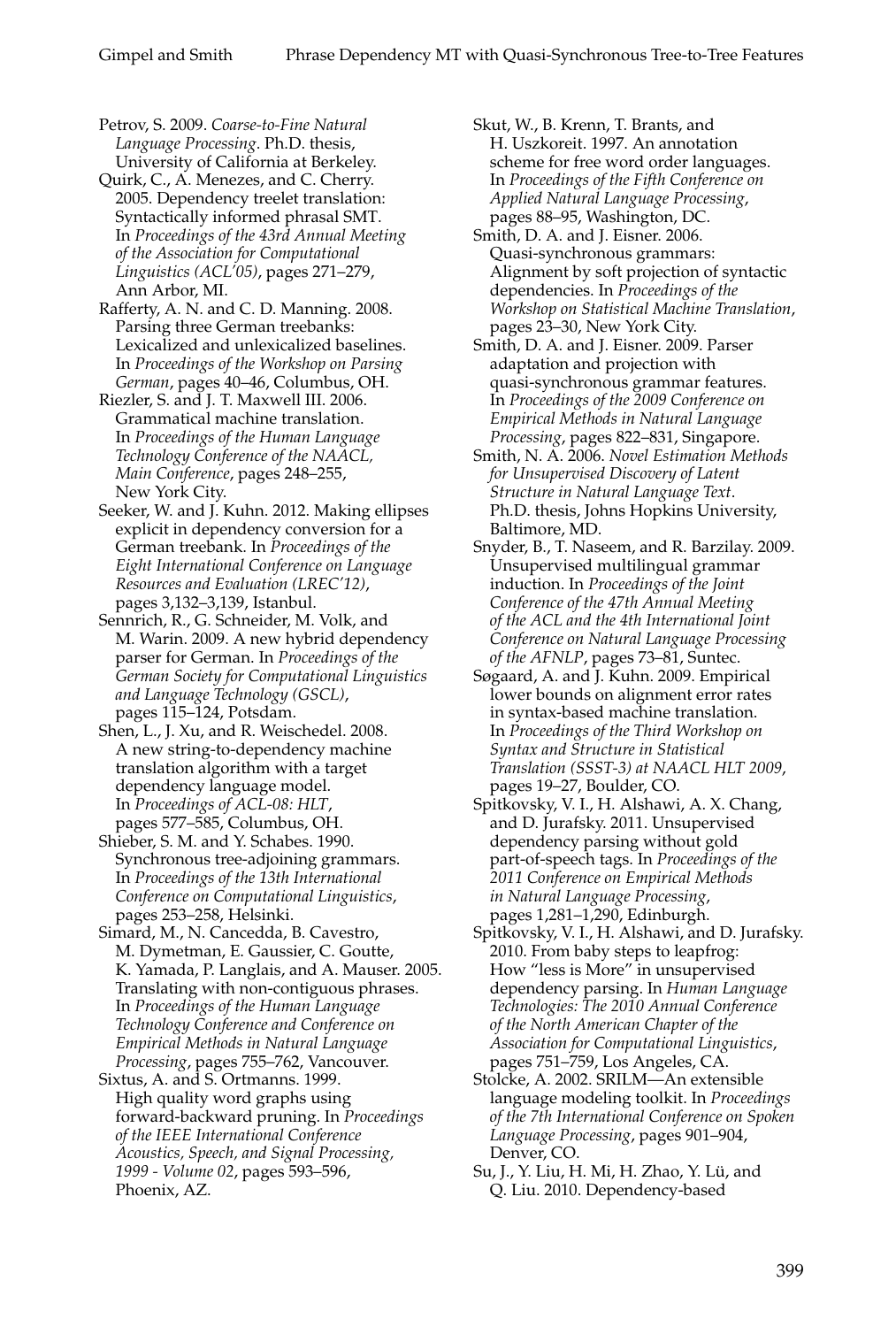bracketing transduction grammar for statistical machine translation. In *Coling 2010: Posters*, pages 1,185–1,193, Beijing.

Tesniere, L. 1959. ` *El´ement de Syntaxe ´ Structurale*. Klincksieck.

Toutanova, K., D. Klein, C. D. Manning, and Y. Singer. 2003. Feature-rich part-of-speech tagging with a cyclic dependency network. In *Proceedings of the 2003 Conference of the North American Chapter of the Association for Computational Linguistics on Human Language Technology - Volume 1*, pages 173–180, Edmonton.

Tromble, R., S. Kumar, F. Och, and W. Macherey. 2008. Lattice minimum Bayes-risk decoding for statistical machine translation. In *Proceedings of the 2008 Conference on Empirical Methods in Natural Language Processing*, pages 620–629, Honolulu, HI.

Tsochantaridis, I., T. Joachims, T. Hofmann, and Y. Altun. 2005. Large margin methods for structured and interdependent output variables. *Journal of Machine Learning Research*, 6:1453–1484.

Tu, Z., Y. Liu, Y. Hwang, Q. Liu, and S. Lin. 2010. Dependency forest for statistical machine translation. In *Proceedings of the 23rd International Conference on Computational Linguistics (Coling 2010)*, pages 1,092–1,100, Beijing.

Ueffing, N., F. J. Och, and H. Ney. 2002. Generation of word graphs in statistical machine translation. In *Proceedings of the ACL-02 Conference on Empirical Methods in Natural Language Processing - Volume 10*, pages 156–163, Philadelphia, PA.

Wang, M., N. A. Smith, and T. Mitamura. 2007. What is the Jeopardy model? A quasi-synchronous grammar for QA. In *Proceedings of the 2007 Joint Conference on Empirical Methods in Natural Language Processing and Computational Natural Language Learning (EMNLP-CoNLL)*, pages 22–32, Prague.

Weiss, D., B. Sapp, and B. Taskar. 2010. Sidestepping intractable inference with structured ensemble cascades. In *Advances in Neural Information Processing Systems (NIPS)*,

pages 2,415–2,423, Vancouver. Wellington, B., S. Waxmonsky, and I. D. Melamed. 2006. Empirical lower bounds on the complexity of translational equivalence. In *Proceedings of the 21st International Conference on Computational Linguistics and 44th Annual Meeting of the Association for Computational Linguistics*, pages 977–984, Sydney.

Woodsend, K., Y. Feng, and M. Lapata. 2010. Title generation with quasi-synchronous grammar. In *Proceedings of the 2010 Conference on Empirical Methods in Natural Language Processing*, pages 513–523, Cambridge, MA.

Woodsend, K. and M. Lapata. 2011. Learning to simplify sentences with quasi-synchronous grammar and integer programming. In *Proceedings of the 2011 Conference on Empirical Methods in Natural Language Processing*, pages 409–420, Edinburgh.

Wu, D. 1997. Stochastic inversion transduction grammars and bilingual parsing of parallel corpora. *Computational Linguistics*, 23(3):377–404.

Wu, Y., Q. Zhang, X. Huang, and L. Wu. 2009. Phrase dependency parsing for opinion mining. In *Proceedings of the 2009 Conference on Empirical Methods in Natural Language Processing*, pages 1,533–1,541, Singapore.

Xie, J., H. Mi, and Q. Liu. 2011. A novel dependency-to-string model for statistical machine translation. In *Proceedings of the 2011 Conference on Empirical Methods in Natural Language Processing*, pages 216–226, Edinburgh.

Xiong, D., Q. Liu, and S. Lin. 2007. A dependency treelet string correspondence model for statistical machine translation. In *Proceedings of the Second Workshop on Statistical Machine Translation*, pages 40–47, Prague.

Yadollahpour, P., D. Batra, and G. Shakhnarovich. 2013. Discriminative re-ranking of diverse segmentations. In *Proceedings of IEEE Conference on Computer Vision and Pattern Recognition (CVPR)*, pages 1,923–1,930, Portland, OR.

Yamada, H. and Y. Matsumoto. 2003. Statistical dependency analysis with support vector machines. In *Proceedings of IWPT*, pages 195–206, Nancy, France.

Yamada, K. and K. Knight. 2001. A syntax-based statistical translation model. In *Proceedings of the 39th Annual Meeting of the Association for Computational Linguistics*, pages 523–530, Toulouse.

Yarowsky, D. and G. Ngai. 2001. Inducing multilingual POS taggers and NP bracketers via robust projection across aligned corpora. In *Proceedings of the Second Meeting of the North American Chapter of the Association for Computational Linguistics on Language Technologies*, pages 1–8, Pittsburgh, PA.

Yarowsky, D., G. Ngai, and R. Wicentoswki. 2001. Inducing multilingual text analysis